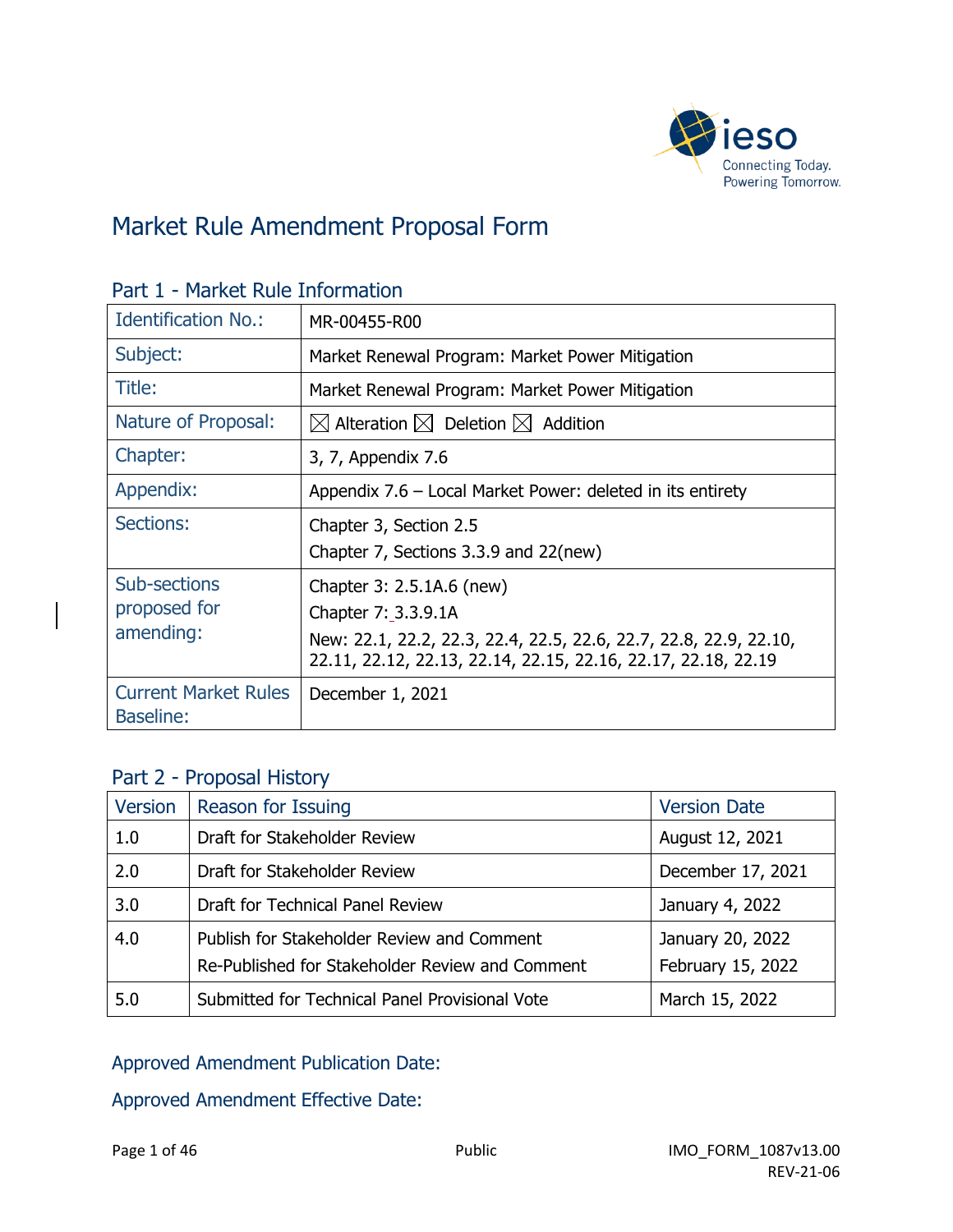### Part 3 - Explanation for Proposed Amendment

### **Summary**

The IESO proposes to amend the market rules to codify the Market Renewal Program's (MRP's) market power mitigation framework, which includes the following:

- Determination of reference levels and reference quantities for dispatchable resources;
- Designation of constrained areas, uncompetitive intertie zones and global market power reference intertie zones;
- Ex-ante mitigation for economic withholding;
- Ex-post mitigation for physical withholding;
- Intertie economic withholding on uncompetitive interties; and
- Mitigation for make-whole payment impact on uncompetitive interties.

Other consequential market rule amendments will be required, including the deletion of existing Appendix 7.6 – Local Market Power.

This proposal is based on input from various stakeholder engagement initiatives for the Market Renewal Program.

Further information on MRP can be found on the [IESO's Market Renewal webpage.](http://www.ieso.ca/Market-Renewal)

#### **Background**

Please refer to MRP backgrounder in [MR-00455-R00.](https://www.ieso.ca/-/media/Files/IESO/Document-Library/tp/2021/iesotp-20210422-MR_00450_R00-MRP-Participant-Authorization.ashx)

#### **Discussion**

The IESO proposes to include a new section 22 in Chapter 7 of the market rules to codify MRP's market power mitigation framework. The accompanying Market Power Mitigation [Reader's](https://www.ieso.ca/-/media/Files/IESO/Document-Library/engage/imrm/batch-2-summary-of-market-rule-changes.ashx)  [Guide - Summary of Changes](https://www.ieso.ca/-/media/Files/IESO/Document-Library/engage/imrm/batch-2-summary-of-market-rule-changes.ashx) provides a summary of new section 22. Supplemental information on certain subsections in section 22 is provided below:

#### Section 22.1 – Reference Levels – General

• Section 22.1.1 specifies that the IESO shall determine and register, in accordance with the applicable market manual, reference levels for each dispatchable resource registered to submit offers or bids into the energy market or offers for operating reserve into theand operating reserve markets. Market Manual 14.2: Reference Level and Reference Quantity Procedures specifies the process and methodologies for determining and updating reference levels and quantities.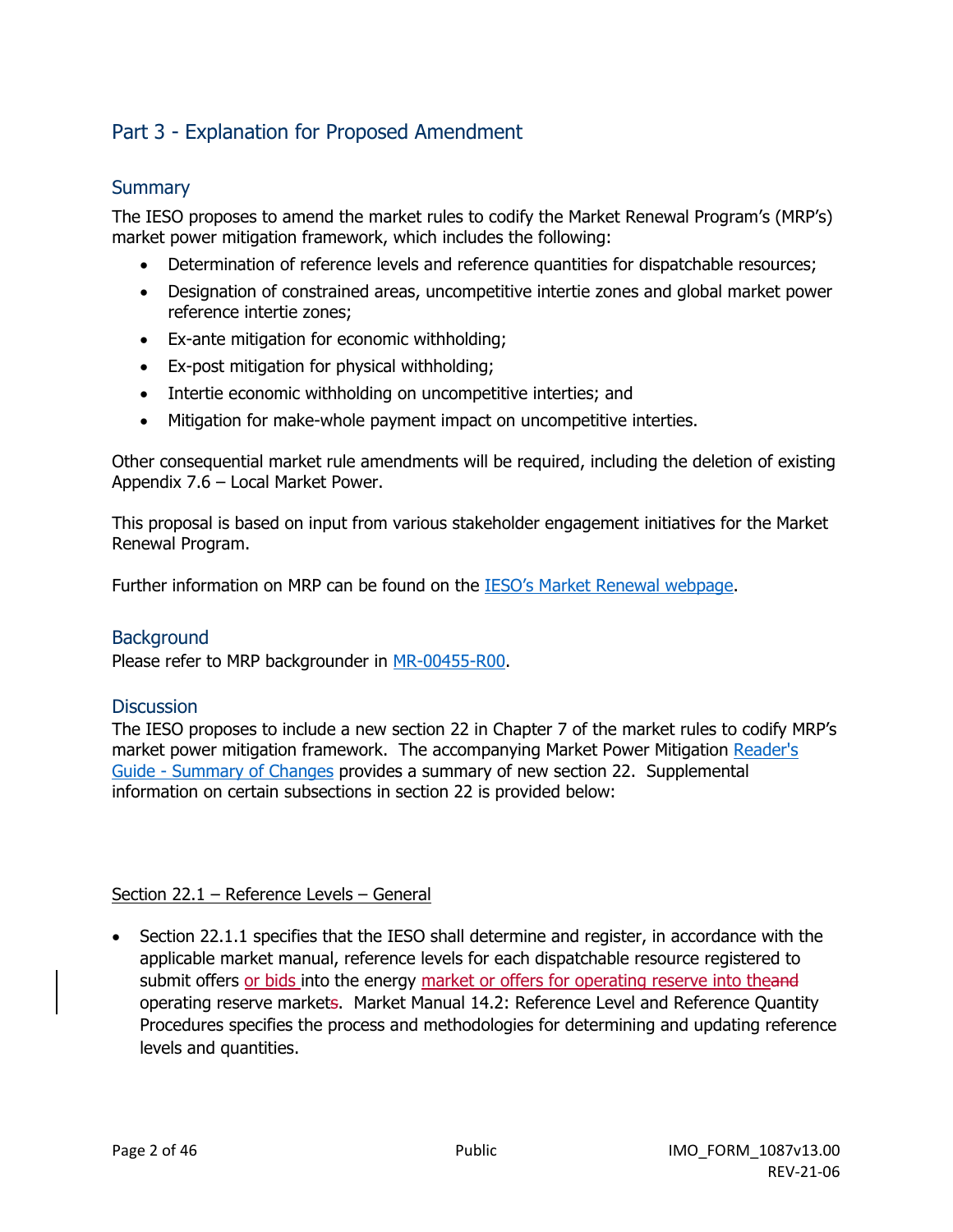- Section 22.1.3 obligates a market participant to provide to the IESO information and supporting documentation that the IESO may reasonably require to determine a resource's reference levels, in accordance with the applicable market manual. Market Manual 14.2 describes the documentation that may support a requested reference level.
- Section 22.1.4 obligates the IESO to make available to each market participant the reference levels that are registered and reference level values that are calculatedregistered for that market participant's resources, in accordance with the applicable market manual. Market Manual 14.2 provides details on how this information will be made available through Online IESO.
- Section 22.1.8 exempts a dispatchable resource installed pursuant to the Canadian Nuclear Safety Commission's requirement for nuclear power plants to maintain standby and emergency power systems, from the market power mitigation framework. This exempts only back-up generators that have been installed at nuclear facilities to provide standby or emergency power in order to comply with section 8.9.1 of the Canadian Nuclear Safety Commission's REGDOC-2.5.2, Design of Reactor Facilities: Nuclear Power Plants.

#### Section 22.4 – Resources with Multiple Sets of Reference Levels

- Section 22.4.2 obligates the IESO to determine two energy offer reference levels for a thermal resource (primarily fueled by natural gas, oil, steam or biomass) that is not eligible to submit start-up offers and speed-no-load offers as hourly dispatch data into the dayahead market and real-time market, in accordance with the applicable market manual. Market Manual 14.2 specifies the methodology that the IESO uses to determine primary and secondary reference levels.
- Section 22.4.3 specifies that, for a resource that does not have multiple sets of reference levels determined pursuant to section 22.4.1 (pseudo-units) or 22.4.2 (thermal resources) and which has indicated to the IESO that is can operate according to two distinct cost profiles, the IESO shall determine a set of reference levels for eachthe lower and high-cost profile in accordance with the applicable market manual. Each set of reference levels shall include all reference levels applicable to the resource. Market Manual 14.2 provides how the lower-cost profile will be determined.

#### Section 22.5 - Changes to Reference Levels

• Section 22.5.6 specifies that a market participant that has more than one set of reference levels determined for a resource pursuant to section 22.4.3 may request, in accordance with the applicable market manual, that the IESO temporarily use the higher-cost profile set of reference levels for specific dispatch hours if the resource is expected to operate in a manner consistent with thosethe higher-cost profile reference levels for those dispatch hours. Market Manual 14.2 specifies the required timing of the request and documentation that may substantiate such a request.

#### Section 22.6 - Reference Ouantities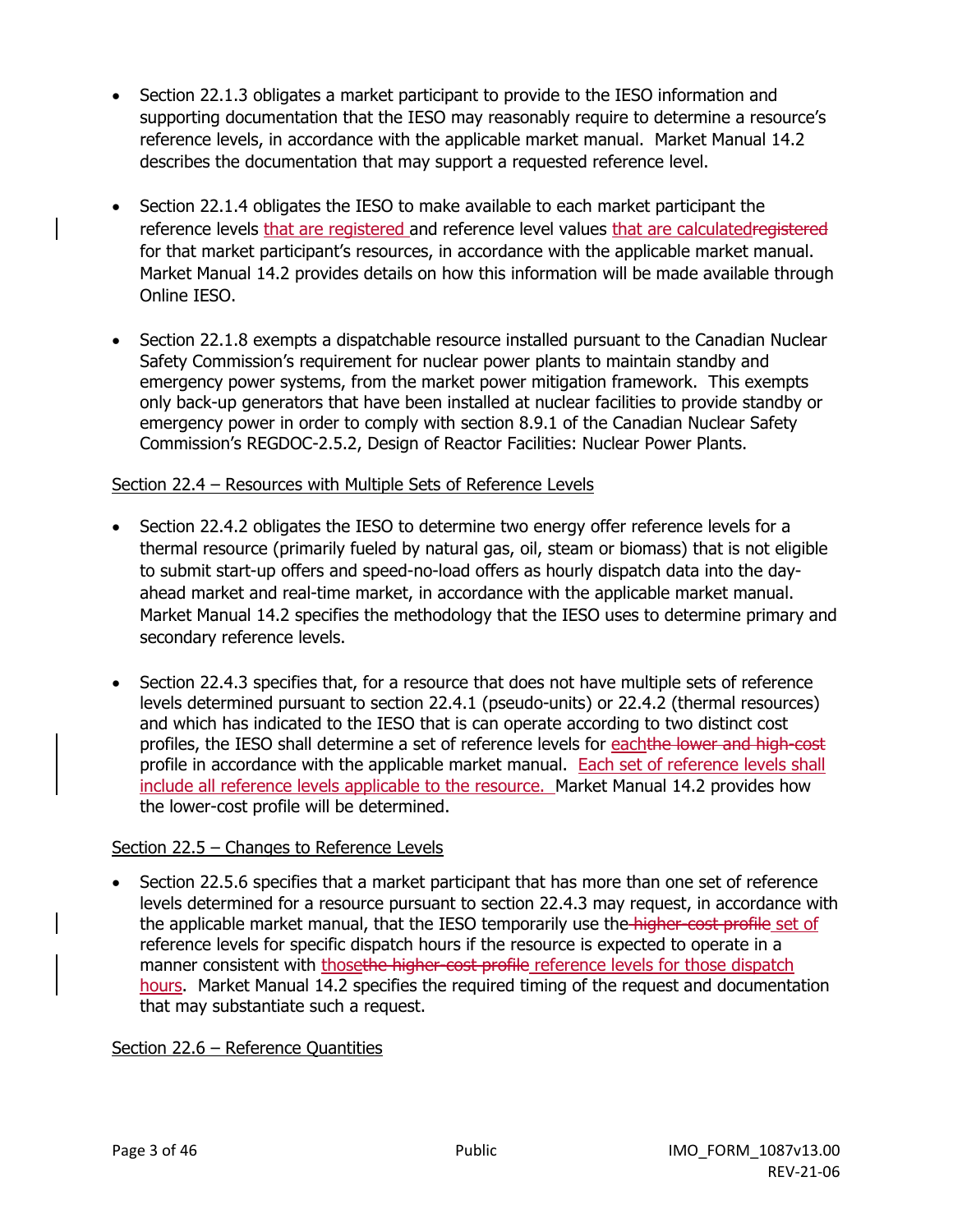- Section 22.6.1 obligates the IESO to determine and register day-ahead and real-time reference quantities for each dispatchable resource registered to submit offers into the energy orand operating reserve markets, in accordance with the applicable market manual. Market Manual 14.2 describes the methodologies the IESO uses to determine reference quantities.
- Section 22.6.3 obligates market participants to provide the IESO with all information and supporting documentation that may be reasonably required to determine a resource's reference quantities, in accordance with the applicable market manual. Market Manual 14.2 describes the documentation that may support a requested reference quantity.
- Section 22.6.4 obligates the IESO to make available to each market participant the reference quantities and reference quantity values registered for that market participant's resources, in accordance with the applicable market manual. Market Manual 14.2 provides details on how this information will be made available through Online IESO.
- Section 22.6.5 allows a market participant to request that the IESO modify a resource's reference quantities, in accordance with the applicable market manual. Market Manual 14.2 specifies the supporting documentation that may support these requests.

#### Section 22.8 - Independent Review

• Section 22.8 specifies the process whereby a market participant may request that the IESO engage an independent consultant to review a reference level or reference quantity set out in a preliminary view, as specified in the applicable market manual. Market Manual 14.2 specifies the timelines governing an independent review.

### Section 22.9 – Market Control Entities

• Section 22.9.3 obligates a market participant to designate market control entities and the market control entity for physical withholding for a resource in accordance with the applicable market manual. Market Manual 1.5: Market Registration Procedures specifies the types of market participant for which market control entities must be disclosed, and the corresponding resource types for which market control entities for physical withholding must be disclosed.

#### Section 22.10.1 Potential Constrained Areas (PCAs):

• Section 22.10.1.1 specifies that the IESO may designate an area as a PCA following or in advance of relevant configuration changes on the IESO-controlled grid, in accordance with the applicable market manual. Market Manual 14.1: Market Power Mitigation Procedures lists examples of the types of configuration changes to the grid that may result in the identification or revision to PCA designations.

#### Section 22.10.2 Narrow Constrained Areas (NCAs)

• Section 22.10.2.24 specifies that the conditions under which the IESO shall designate a PCA as an NCA. Market Manual 14.1 specifies details on when multiple transmission facilities or operating security limits (OSLs) in a PCA are binding in the same hour, that a single hour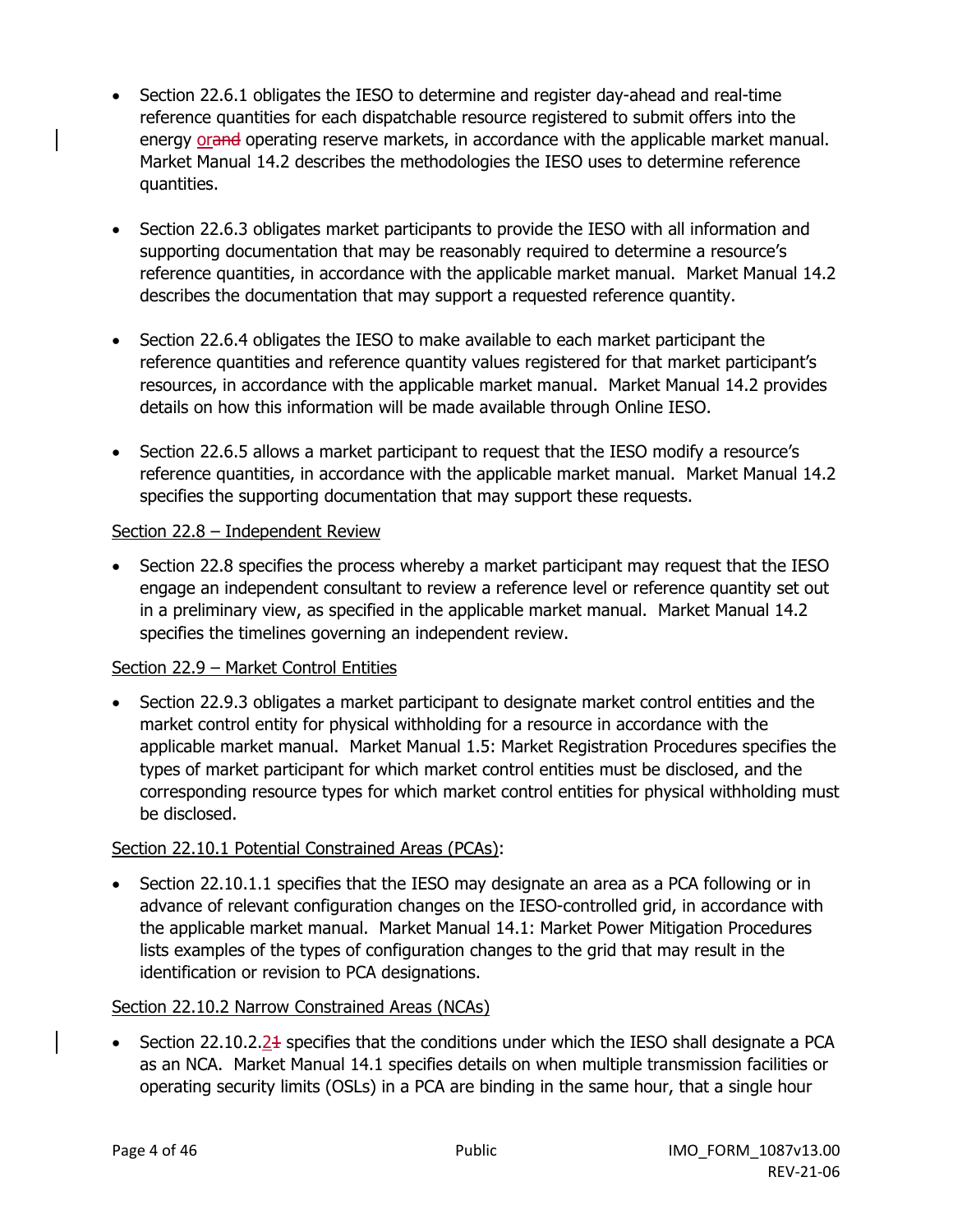will be counted toward the conditions for NCA designation. In addition, Market Manual 14.1 provides details on NCA designations in the real-time market and updating NCA reports.

### Section 22.10.3 Dynamic Constrained Areas (DCAs)

• Section 22.10.3.1 specifies the conditions under which the IESO shall designate a PCA as a DCA. Market Manual 14.1 provides details on when multiple transmission facilities or operating security limits (OSLs) in a PCA are binding in the same hour, that a single hour will be counted toward the 4% condition for DCA designation. Market Manual 14.1 also provides details on DCA designations in the real-time market.

#### Section 22.11 Global Market Power Reference Intertie Zones

• Section 22.11.2 obligates the IESO to designate an intertie zone as a global market power reference intertie zone, in accordance with the applicable market manual. Market Manual 14.1 specifies conditions under which the IESO may modify and evaluate the designation of global market power reference intertie zones.

### Section 22.15 Ex-Post Mitigation of Physical Withholding

• Section 22.15.1 specifies that the IESO may apply conduct and impact tests in order to assess physical withholding of energy and operating reserve, as further specified in the applicable market manual. Market Manual 14.1 provides details on this process.

### Section 22.17 Intertie Economic Withholding on an Uncompetitive Intertie Zone:

• Section 22.17.1 specifies that the IESO may apply conduct and impact tests in order to assess intertie economic withholding, as further specified in the applicable market manual. Market Manual 14.1 provides details on this process.

#### Section 22.18 Mitigation for Make-Whole Payment Impact on Uncompetitive Interties:

• Section 22.18.1 specifies that the IESO may apply conduct and impact tests to assess mitigation for make-whole payment impact on an uncompetitive intertie zone, in accordance with the applicable market manual. Market Manual 14.1 details the settlement amounts that are subject to a make-whole payment adjustment.

#### Section 22.19 Intertie Economic Withholding – Procedural Steps and Timelines:

• Section 22.19.8.1 specifies that a settlement charge related to an instance of intertie economic withholding shall be applied in accordance with the applicable market manual. Market Manual 14.1 details how the settlement charge will be determined.

### **Other Consequential Changes:**

#### Standing Dispatch Data:

• Amend section 3.3.9.1A to specify that standing dispatch data shall be deemed to be initial dispatch data for the purposes of the market power mitigation market rules in section 22 of Chapter 7.

#### Notice of Dispute: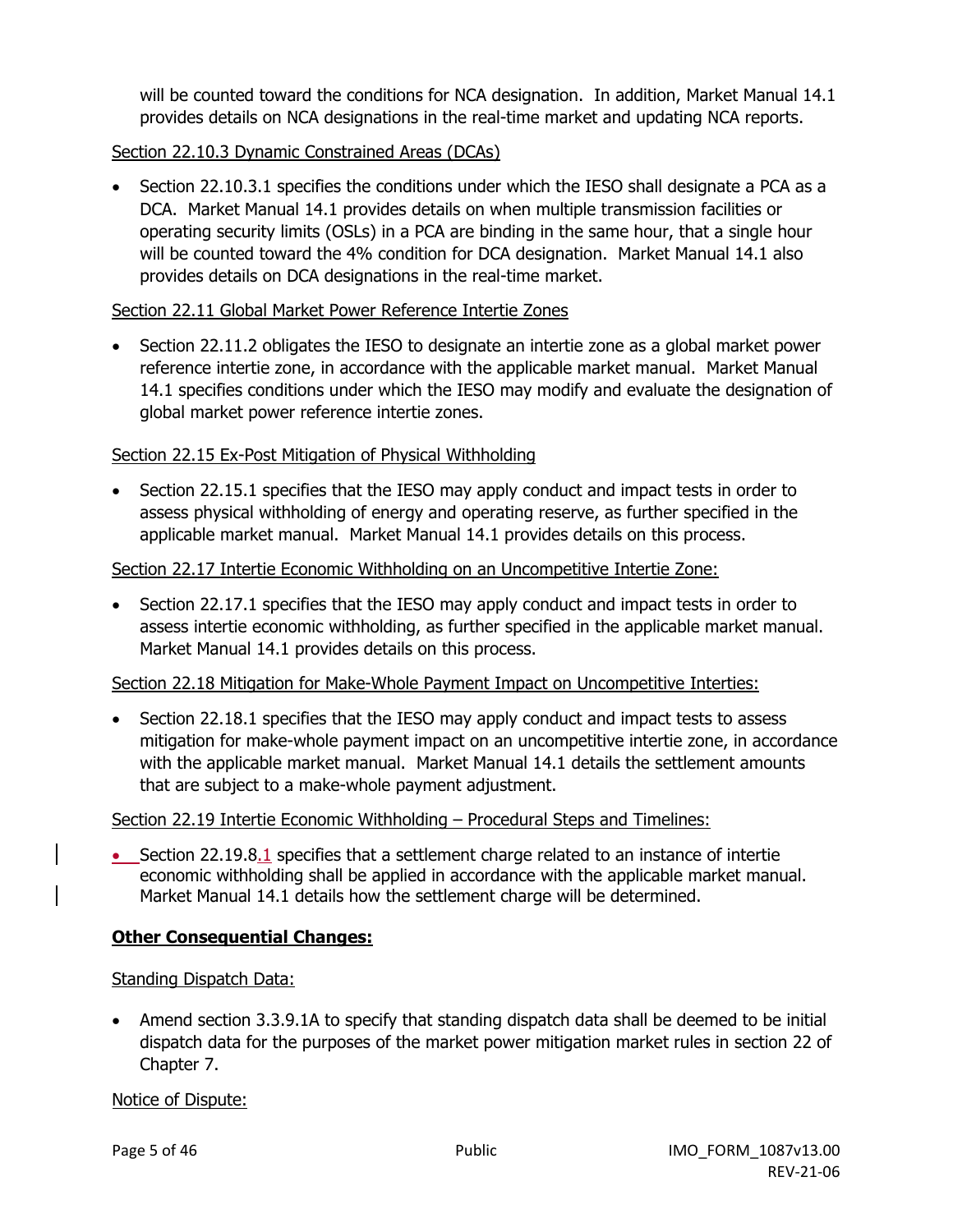Section 2.5.1A of Chapter 3 limits the service period for disputes related to an independent review:

Add section 2.5.1A.6 (new), Chapter 3 to specify that a notice of dispute related to an independent review conducted pursuant to section 22.8 of Chapter 7, must be served within 22 business days following the day on which the IESO registers reference levels and reference quantities for the relevant resource, following completion of the independent review process.

### Appendix 7.6 – Local Market Power:

• Delete Appendix 7.6 – Local Market Power in its entirety, as it will be replaced with the market power mitigation framework in section 22 of Chapter 7.

Part 4 - Proposed Amendment

# **Chapter 7**

## **22. Market Power Mitigation**

### **22.1 Reference Levels - General**

- 22.1.1 The *IESO* shall determine and register, in accordance with the applicable *market manual*, *reference levels* for each *dispatchable resource* registered to submit *offers* or *bids* into the *energy market* or offers for *operating reserve* into the *operating reserve* markets.
- 22.1.2 No *market participant* for a *resource* that meets the requirements in section 22.1.1 shall submit *offers* or *bids* for that *resource* unless the *IESO* has determined and registered *reference levels* for that *resource*.
- 22.1.3 A *market participant* shall provide to the *IESO* all information and supporting documentation that the *IESO* may reasonably require to determine a *resource*'s *reference levels*, in accordance with the applicable *market manual*.
- 22.1.4 The *IESO* shall make available to each *market participant* the *reference levels* that are registered and *reference level values* that are calculatedregistered for that *market participant's resources,* in accordance with the applicable *market manual*.
- 22.1.5 The *IESO* shall not register an *energy offer reference level* or an *operating reserve offer reference level* that produces *reference level values* that does not monotonically increase in quantity, regardless of a *resource's short-run marginal costs*.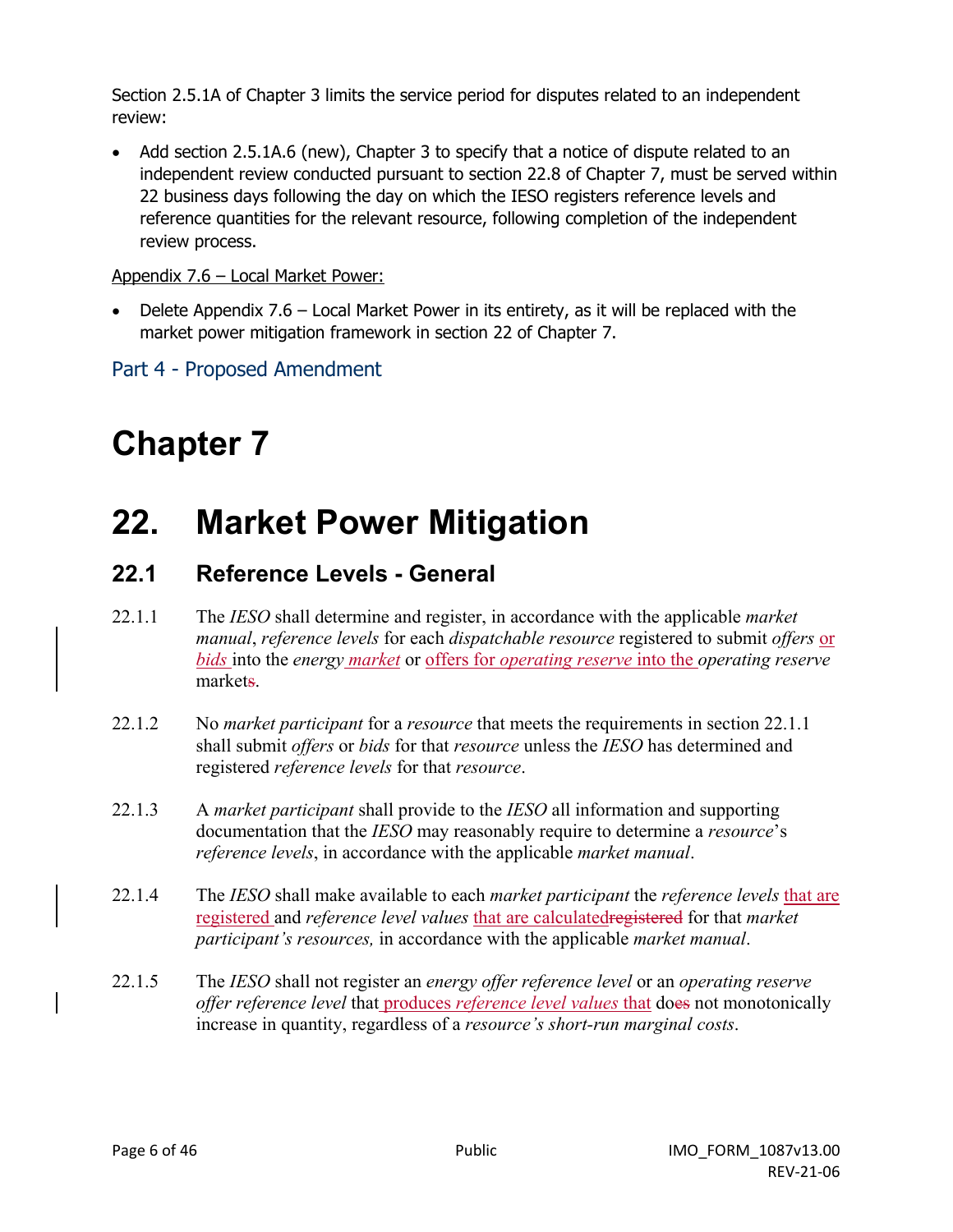- 22.1.6 EachThe *reference level values* of each *energy offer reference level* shall be consistent with the requirements for *energy offers* in Chapter 7, section 3.5.3 of the *market rules*.
- 22.1.7 EachThe *reference level values* of each *operating reserve offer reference level* shall be consistent with the requirements for *offers* to provide *operating reserve* in Chapter 7, section 3.6.2 of the *market rules*.
- 22.1.8 A *dispatchable resource* installed pursuant to the Canadian Nuclear Safety Commission's requirement for nuclear power plants to maintain standby and emergency power systems is exempt from the requirements in, and market power mitigation framework established by, this section 22.

### **22.2 Reference Levels for Financial Dispatch Data Parameters**

- 22.2.1 The *IESO* shall determine the following *reference levels* for *financial dispatch data parameters,* by month or season if applicable, for each *resource* that meets the requirements in section 22.1.1:
	- 22.2.1.1 *energy offer reference level*;
	- 22.2.1.2 one *speed no-load offer reference level* per *thermal state*;
	- 22.2.1.3 one *start-up offer reference level* per *thermal state*; and
	- 22.2.1.4 one *operating reserve offer reference level* for each class of *operating reserve*.
- 22.2.2 The *IESO* shall determine the *reference levels* in section 22.2.1 based on a *resource*'s *short-run marginal costs.*,
- 22.2.3 Notwithstanding section 22.2.2, the *IESO* but may register a *reference level* that produces *reference level values* below that a *resource's short-run marginal costs* at the request of the relevant *market participant*.
- 22.2.3 If a *market participant* fails to provide the information or supporting documentation required by the *IESO* pursuant to section 22.1.3, the *IESO* may register a value of \$0 for a *reference level* determined pursuant to section 22.2.1*,* other than an *operating reserve offer reference level*, for which the *IESO* may register a value of \$0.10/MW.

### **22.3 Reference Levels for Non-Financial Dispatch Data Parameters**

22.3.1 The *IESO* shall determine the following *reference levels* for *non-financial dispatch data parameters* in accordance with the applicable *market manual*, by month or season if applicable, for each *resource* that meets the requirements in section 22.1.1: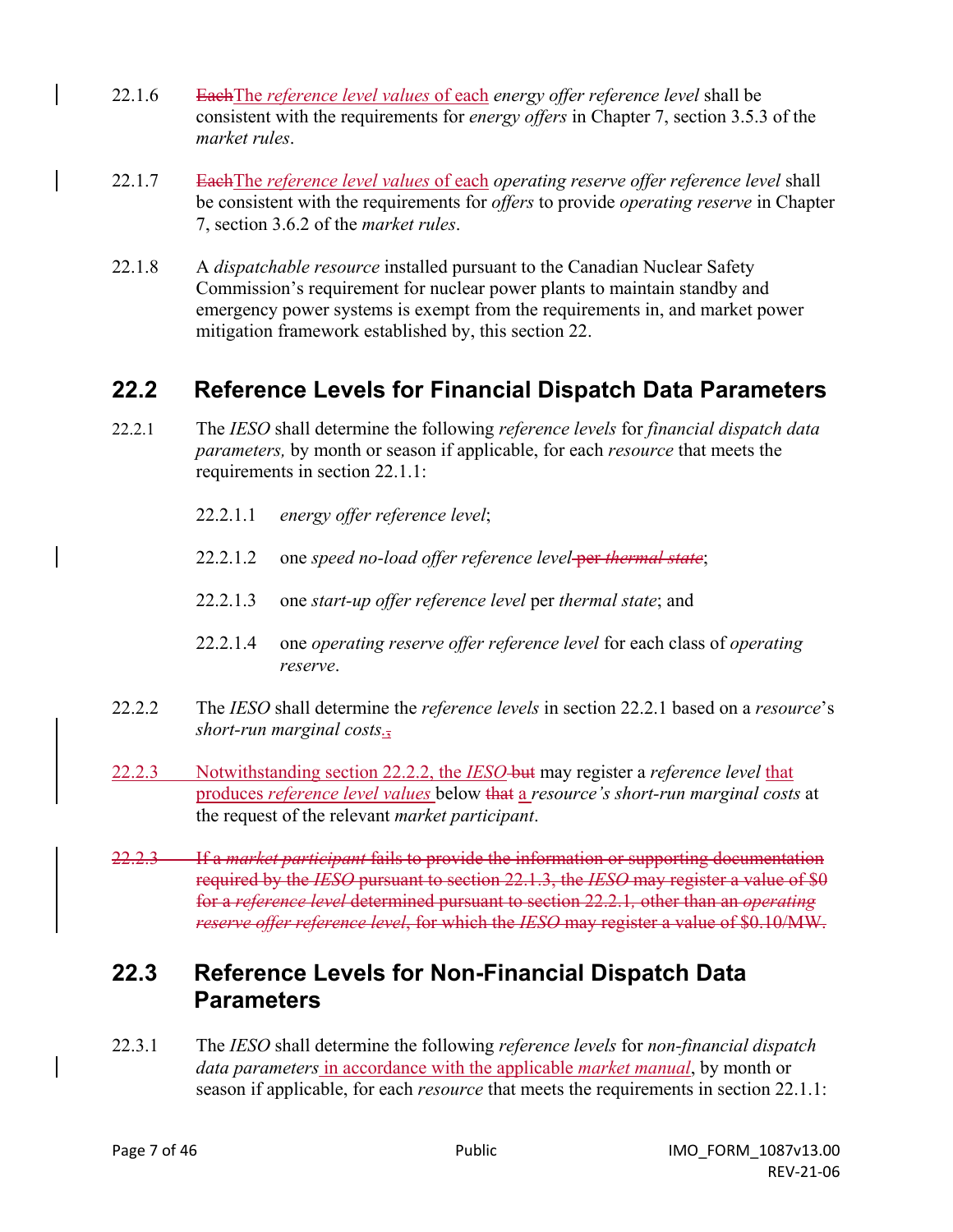- 22.3.1.1 *energy ramp rate reference level*;
- 22.3.1.2 *operating reserve ramp rate reference level*;
- 22.3.1.3 *lead time reference levels* for each *thermal state*;
- 22.3.1.4 *minimum loading point reference level*;
- 22.3.1.5 *minimum generation block run-time reference level*;
- 22.3.1.6 *minimum generation block down-time reference levels* for each *thermal state*;
- 22.3.1.7 *maximum number of starts per day reference level*;
- 22.3.1.8 *ramp hours to minimum loading point reference levels* for each *thermal state*; and
- 22.3.1.9 minimum and maximum *energy per ramp hour reference levels* for each *thermal state*.
- 22.3.2 If a *market participant* fails to provide the information or supporting documentation required by the *IESO* pursuant to section 22.1.3, the *IESO* may register the following values for a *reference level* determined pursuant to section 22.3.1:
	- 22.3.2.1 *energy ramp rate reference level*: 0.1 MW/min;
	- 22.3.2.2 *operating reserve ramp rate reference level*: 0.1 MW/min;
	- 22.3.2.3 *lead time reference levels* for each *thermal state*: 24 hours;
	- 22.3.2.4 *minimum loading point reference level*: the sum of the maximum active power capability of all *generation units* associated with the *resource*;
	- 22.3.2.5 *minimum generation block run-time reference level*: 24 hours;
	- 22.3.2.6 *minimum generation block down-time reference level* for each *thermal state*: 24 hours;
	- 22.3.2.7 *maximum number of starts per day reference level*: 10,000 starts per day;
	- 22.3.2.8 *ramp hours to minimum loading point reference levels* for each *thermal state*: 24 hours;
	- 22.3.2.9 minimum *energy per ramp hour reference levels* for each *thermal state*: 0 MWh; and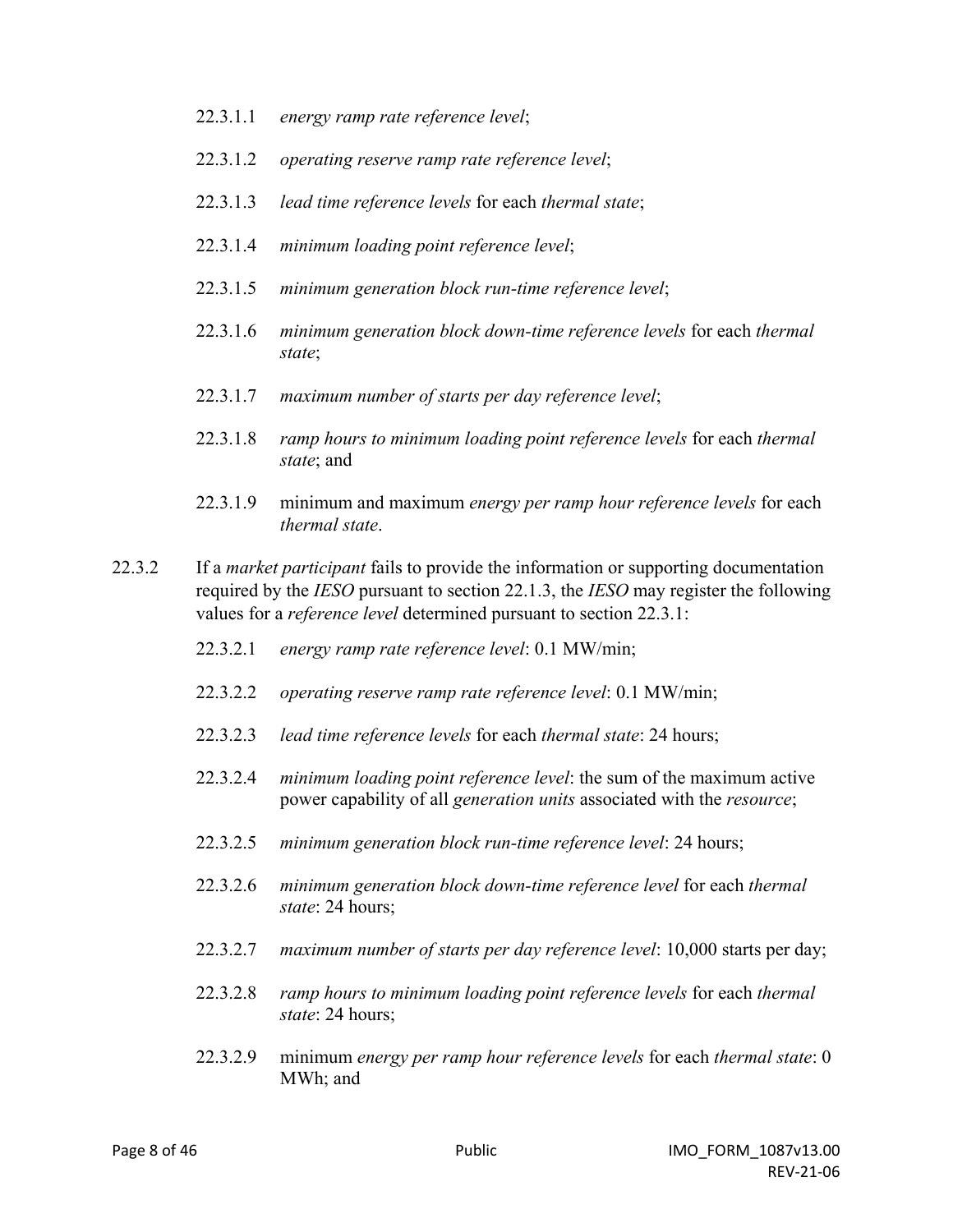22.3.2.10 maximum *energy per ramp hour reference levels* for each *thermal state*: 1 MWh multiplied by the *resource*'s *minimum loading point reference level.*

### **22.4 Resources with Multiple Sets of Reference Levels**

- 22.4.1 For each *resource* that is registered as a *pseudo-unit*, the *IESO* shall determine one sets of *reference levels* for the combined-cycle mode of operation and one set of *reference levels* for the single-cycle mode of operation, as applicableall possible configurations relevant to that *resource*.
- 22.4.2 For a *resource* that has registered a primary fuel type of gas, oil, steam, or biomass, and which is not eligible to submit *start-up offers* and *speed-no-load offers* as hourly *dispatch data* into the *day-ahead market* and *real-time market*, the *IESO* shall determine two *energy offer reference levels* for that *resource* in accordance with the applicable *market manual*.
- 22.4.3 For a *resource* that does not have multiple sets of *reference levels* determined pursuant to section 22.4.1 or 22.4.2 and which has indicated to the *IESO* that it can operate according to two distinct cost profiles, the *IESO* shall determine a set of *reference levels* for eachthe lower-cost profile and the higher-cost profile in accordance with the applicable *market manual*. Each set of *reference levels* shall include all *reference levels* applicable to the *resource*.
- 22.4.4 For a *resource* with *reference levels* determined pursuant to section 22.4.3, the *IESO* willshall use the set oflower-cost profile *reference levels* associated with the profile with the lowest costs, unless the *market participant* requests otherwise pursuant to section 22.5.5 and the *IESO* has accepted the request.

### **22.5 Changes to Reference Levels**

- 22.5.1 Once the *IESO* has registered a *reference level* for a *resource*, the *IESO* shall not change that *reference level* unless:
	- 22.5.1.1 the *IESO* modifies the methodology used to calculate a *reference level* such that the *reference level* requires revision;
	- 22.5.1.2 the *IESO* identifies a need in accordance with section 22.5.2;
	- 22.5.1.3 the *IESO* registered that *reference level* pursuant to section 22.12.3 or 22.3.2;
	- 22.5.1.4 the *IESO* is required to do so pursuant to section 22.5.3;
	- 22.5.1.5 the *market participant* for the *resource* notifies the *IESO* of a change to the *resource's short-run marginal cost*s or operational characteristics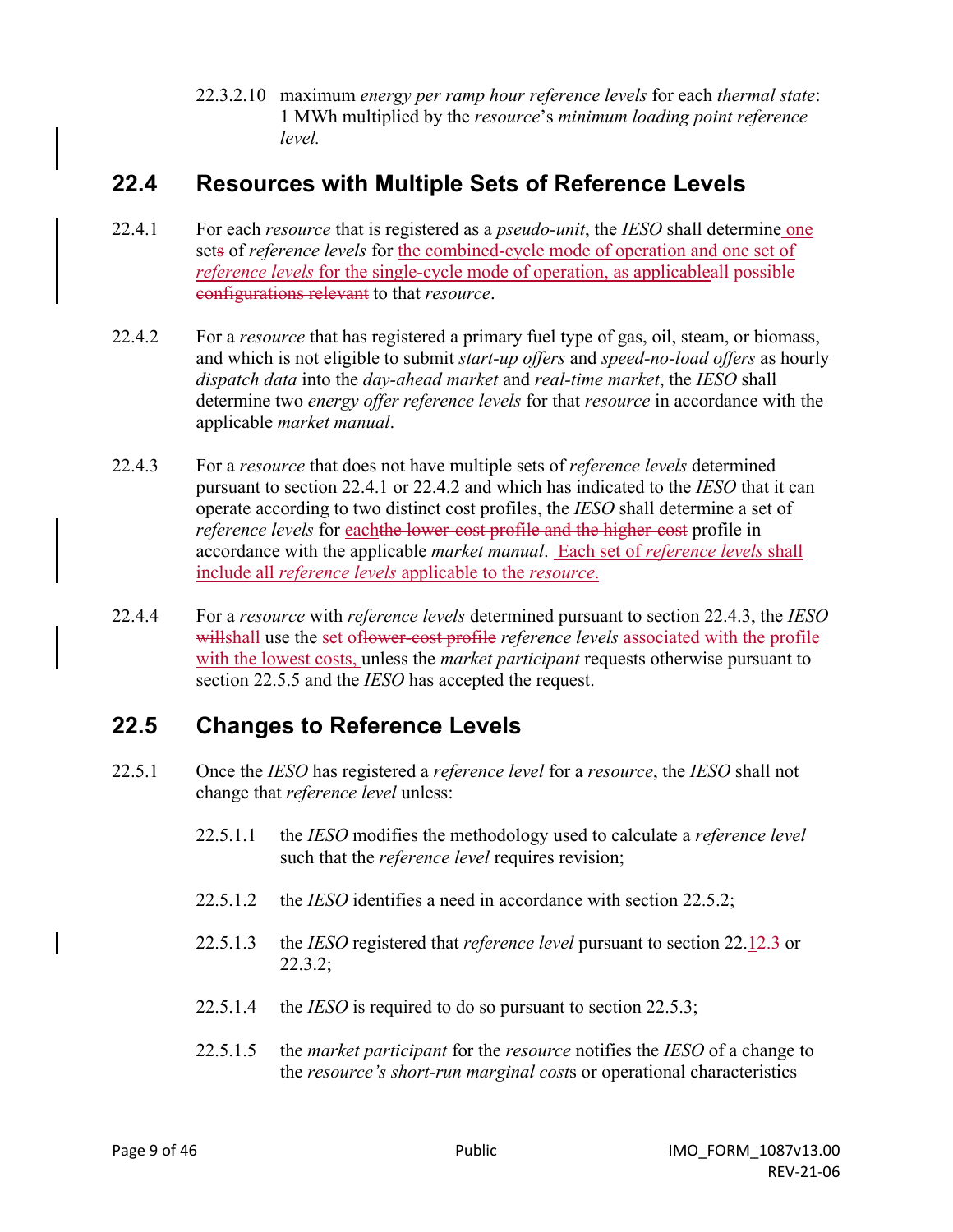pursuant toin accordance with section 22.5.4 and the *IESO* has accepted the change;

- 22.5.1.6 the *market participant* for the *resource* requests a temporary revision to the fuel cost component of one of the *resource*'s *reference levels* pursuant to section 22.5.5 and the *IESO* has accepted the temporary revision; or
- 22.5.1.7 more than two years have passed since the *reference level* was established or last updated, whichever is later.
- 22.5.2 The *IESO* may, at any time, review the supporting documentation submitted pursuant to section 22.1.3 to verify that the *reference level* determined is consistent with the supporting documentation. If, as a result of such review, the *IESO* determines that the *reference level* needs to be amended to be consistent with the supporting documentation, the *IESO* shall update that *reference level* on a go-forward basis from a date specified by the *IESO*.
- 22.5.3 The *IESO* shall include *energy* and *speed no-load* costs in a *resource*'s *start-up offer reference level* for every hour that the *resource's minimum generation block run-time* extends into the next *dispatch day* after HE 24 of the current *dispatch day*, if that *resource* is eligible to submit *start-up offers* and *speed-no-load offers* as hourly *dispatch data* into the *day-ahead market* and *real-time market*.
- 22.5.4 A *market participant* may, in accordance with the applicable *market manual*, request that the *IESO* review one of its *resources' reference levels* if the *market participant*:
	- 22.5.4.1 believes the *reference level* does not accurately describe the *short-run marginal cost*s or operational characteristics of that *resource*.; or

22.5.4.2 reasonably expects the *reference level* will not accurately describe the *short-run marginal costs* or operational characteristics of that *resource*.

- 22.5.5 A *market participant* may, in accordance with the applicable *market manual*, request a temporary revision to the fuel cost component of a *reference level* for specific *dispatch hours* if the fuel cost component in a *resource*'s *energy offer reference level*, *start-up offer reference level*, or *speed no-load offer reference level* will not reflect the *resource*'*s short-run marginal costs* for fuel in those *dispatch hours.* Such request must include supporting documentation showing that the fuel cost component will not reflect the *resource*'*s short-run marginal costs* for fuel in those *dispatch hours*.
- 22.5.6 A *market participant* that has more than one set of *reference levels* determined for a *resource* pursuant to section 22.4.3 may request, in accordance with the applicable *market manual*, that the *IESO* temporarily use the higher-cost profileset of *reference levels* with the highest costs for specific *dispatch hours* if the *resource* is expected to operate in a manner consistent with thosethe higher-cost profile *reference levels* for those *dispatch hours,* and shall submit to the *IESO* documentation to substantiate the need to use thosethe higher-cost profile *reference levels* at the time of the request. The form and content of such documentation shall be set by the *IESO* and the *market*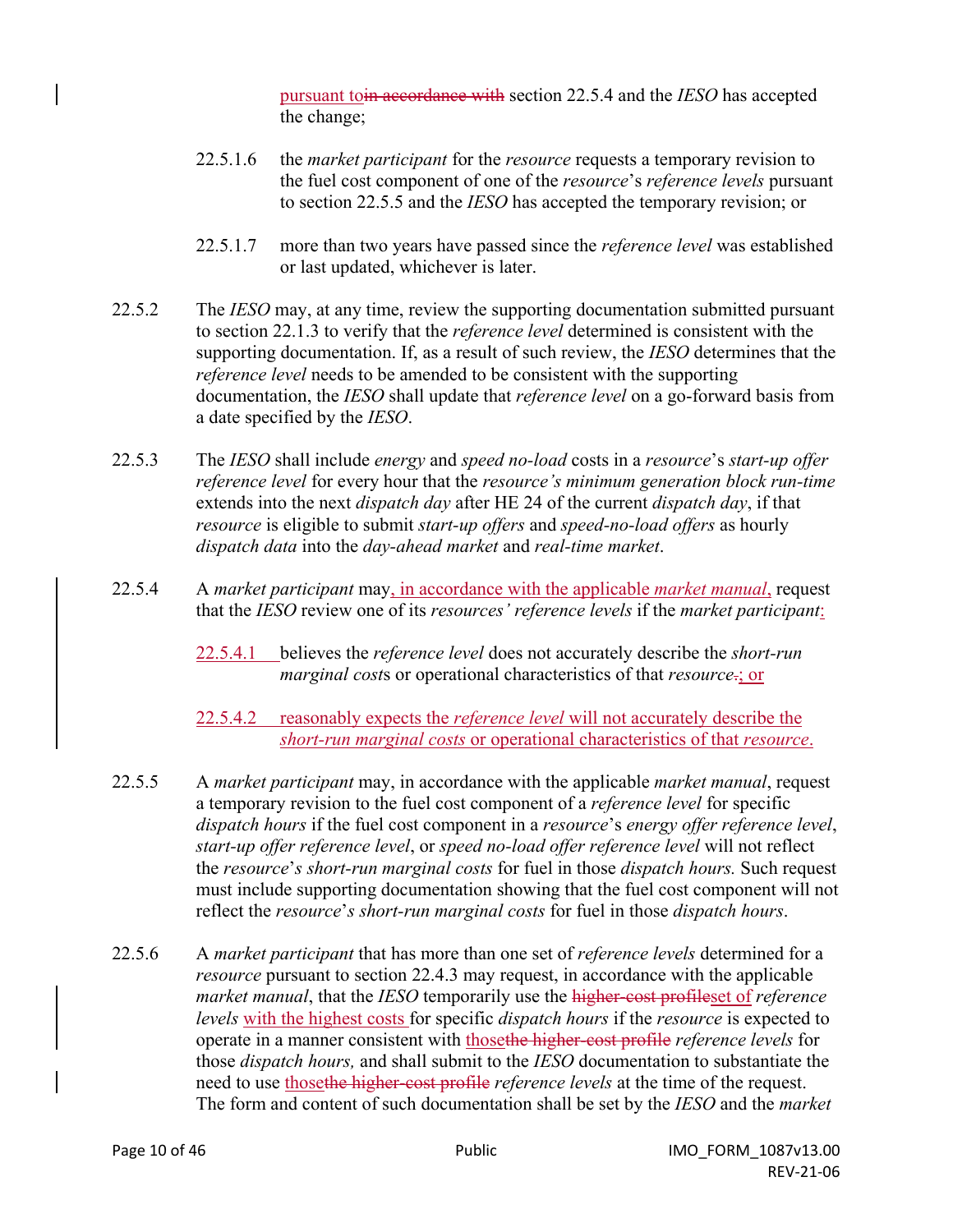*participant* at the time a *resource's reference levels* are determined and may be amended with the agreement of the *IESO* and the *market participant*.

- 22.5.7 A request made pursuant to section 22.5.5 or 22.5.6 must be submitted:
	- 22.5.7.1 for the *day-ahead market*, between the opening of and up to 30 minutes before the close of the *day-ahead market submission window*;
	- 22.5.7.2 for the *real-time market*, no later than 150 minutes before the first *dispatch hour* in the request.
- 22.5.8 The *IESO* shall temporarily revise the *reference level* for the *dispatch hours* that were the subject of a request made pursuant to section 22.5.5 or 22.5.6 if the request met the applicable deadline specified in section 22.5.7.
- 22.5.9 The *IESO* may use the *reference level value* in force at the time of a request made pursuant to section 22.5.5 or 22.5.6 despite section 22.5.8 if, upon review, the *IESO* is not satisfied that the supporting documentation submitted demonstrates that the fuel cost component will not reflect the *resource's short-run marginal costs* for fuel in one or more hours of a *dispatch day* or that the *resource* needed to use its higher-cost profile the set of *reference levels* associated with the profile with the highest costs. The *IESO* may also assess whether a *settlement* charge is required in accordance with Chapter 9.
- 22.5.10 If the *IESO* is not satisfied that the fuel cost component will not reflect the *resource's short-run marginal costs* for fuel in one or more hours of a *dispatch day* or that the *resource* needed to use its higher-cost profile the set of *reference levels* associated with the profile with the highest costs then, despite section 22.5.7, the *IESO* may:
	- 22.5.10.1 use the *reference level value* in force at the time of a request;
	- 22.5.10.2 assess whether a *settlement* charge is required in accordance with Chapter 9;
	- 22.5.10.3 reject subsequent requests for the *resource* made outside of 8:00 to 16:00 EDT for 30 days following the *dispatch day* that was the subject of the initial request without reviewing such subsequent requests; and
	- 22.5.10.4 reject subsequent requests for the *resource* that the *IESO* has not reviewed before:
		- 22.5.10.4.1 the close of the *day-ahead market submission window*, for the *day-ahead market;* or
		- 22.5.10.4.2 no later than 130 minutes before the requested *dispatch hour*, for the *real-time market*.
- 22.5.11 For a request made pursuant to section 22.5.6 that has been accepted by the *IESO*, the *IESO* may require that the *market participant* provide additional supporting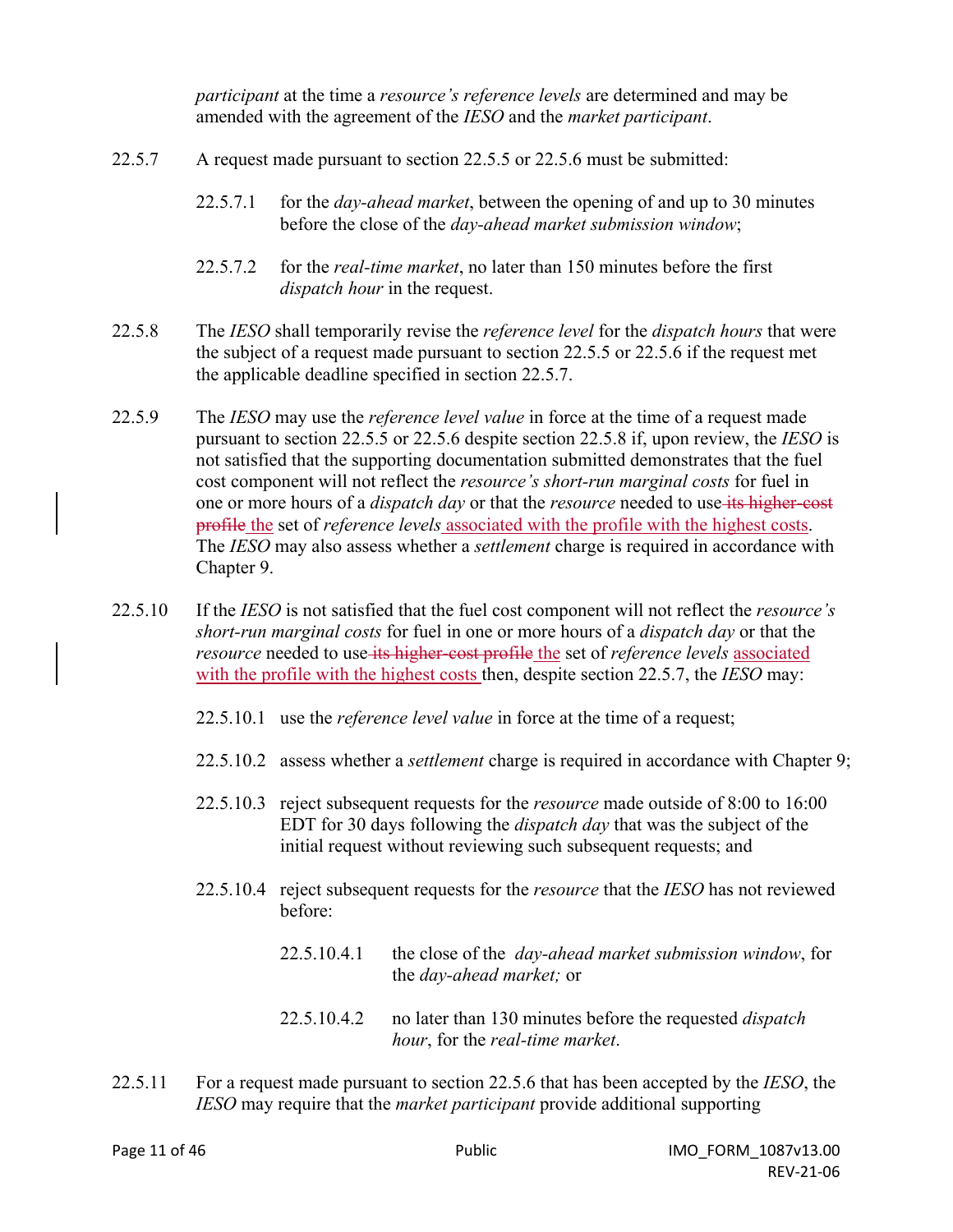documentation showing that the higher-cost profile set of *reference levels* associated with the profile with the highest costs represented the relevant *resource*'s *short-run marginal costs* during the requested *dispatch hour*s within two *business days* after the *dispatch day* for which use of the higher-cost profile those *reference levels* was requested. The form and content of such documentation shall be set by the *IESO* and the *market participant* at the time the *resource's reference levels* are determined and may be amended with the agreement of the *IESO* and the *market participant*. If the *market participant* fails to provide the documentation within the specified time or if the *IESO* is not satisfied that the documentation provided shows that the higher-cost profile those *reference levels* represented the *resource's short-run marginal costs*  during the requested *dispatch hours*, the *IESO* shall assess whether a *settlement* charge is required in accordance with Chapter 9.

22.5.12 The requirement in section 22.8.1 to communicate a *preliminary view* to the relevant *market participant* prior to registering a *reference level* shall not apply to a *reference level* registered pursuant to sections 22.5.1.4 or 22.5.1.6.

### **22.6 Reference Quantities**

- 22.6.1 The *IESO* shall determine and register, in accordance with the applicable *market manual*, *day-ahead market* and *real-time market reference quantities* for each *dispatchable resource* registered to submit *offers* into the *energy* andor *operating reserve* markets.
- 22.6.2 No *market participant* for a *resource* that meets the requirements in section 22.61.1 shall submit *offers* or *bids* for that *resource* unless the *IESO* has determined and registered *reference quantities* for that *resource*.
- 22.6.3 A *market participant* shall provide to the *IESO* all information and supporting documentation that the *IESO* may reasonably require to determine a *resource*'s *reference quantities*, in accordance with the applicable *market manual*.
- 22.6.4 The *IESO* shall make available to each *market participant* the *reference quantities* and *reference quantity values* registered for that *market participant's resources* in accordance with the applicable *market manual*.
- 22.6.5 A *market participant* may request that the *IESO* modify a *reference quantity* for a *resource* registered under that *market participant*, if the *market participant* believes that the *IESO's* methodology for calculating that *reference quantity* will over-estimate the quantity of *energy* or *operating reserve* that the *resource* can provide. Any request to do so must be accompanied by additional data and supporting documentation, as set out in the applicable *market manual*.
- 22.6.6 If the *IESO* is satisfied that the modified methodology used pursuant to section 22.6.5 more accurately describes the specific operational characteristics of the *resource*, then the *IESO* shall use such modified methodology to determine the *reference quantities* for that *resource*.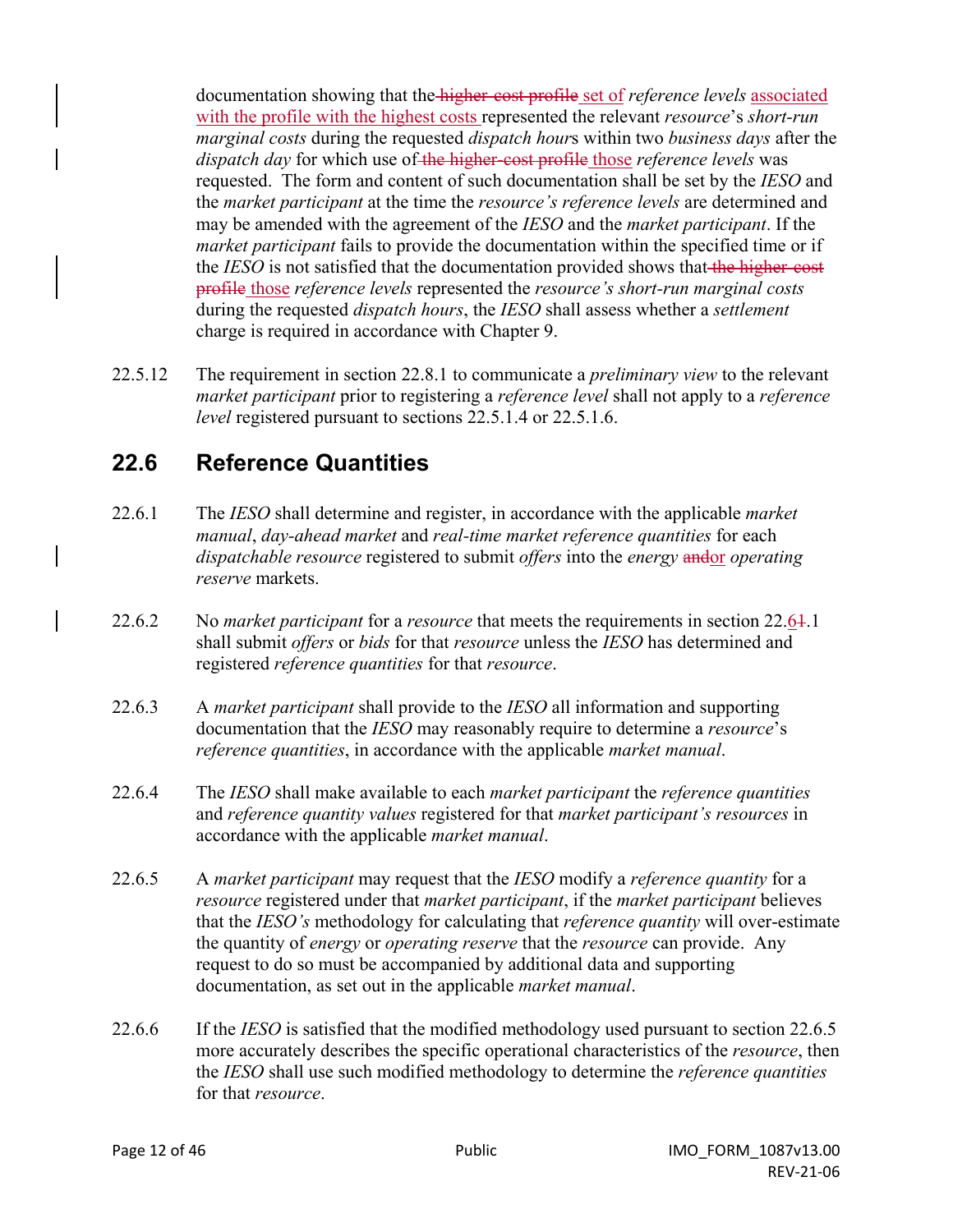- 22.6.7 If a *market participant* fails to provide the information or supporting documentation required by the *IESO* pursuant to section 22.6.3, the *IESO* may register as the *resource'*s *reference quantity*:
	- 22.6.7.1 the maximum quantity of *operating reserve* that the *resource* is registered to *offer*, if the *resource* is a *dispatchable load*, or
	- 22.6.7.2 the sum of the maximum active power capability of all *generation units* associated with the *resource*, if the *resource* is not a *dispatchable load.*

### **22.7 Changes to Reference Quantities**

- 22.7.1 Once the *IESO* has registered a *reference quantity* for a *resource*, the *IESO* shall not change that *reference quantity* unless:
	- 22.7.1.1 the *IESO* modifies the methodology used to calculate the *reference quantity* such that the *reference quantity* requires revision;
	- 22.7.1.2 the *IESO* identifies a need in accordance with section 22.87.2;
	- 22.7.1.3 the *market participant* for the *resource* notifies the *IESO* of a change to the *resource's* operational characteristics in accordance with section 22.5.4 or section 22.7.3 and the *IESO* has accepted the change; or
	- 22.7.1.4 more than two years have passed since the *reference quantity* was established or last updated, whichever is later.
- 22.7.2 The *IESO* may, at any time, review the supporting documentation submitted pursuant to section 22.6.3 to verify that the *reference quantity* determined is consistent with the supporting documentation. If, as a result of such review, the *IESO* determines that the *reference quantity* needs to be amended to be consistent with the supporting documentation, the *IESO* shall update that *reference quantity* on a go-forward basis from a date specified by the *IESO*. Prior to registering a *reference level* or *reference quantity* for a *resource*, the *IESO* shall communicate a *preliminary view* to the relevant *market participant*.
- 22.7.3 A *market participant* may request that the *IESO* review one of its *resource's reference quantities* if the *market participant:* 
	- 22.7.3.1 believes the *reference quantity* does not accurately describe the operational characteristics of that *resource*; or
	- 22.7.3.2 reasonable expects the *reference quantity* will not accurately describe the operational characteristics of that *resource*.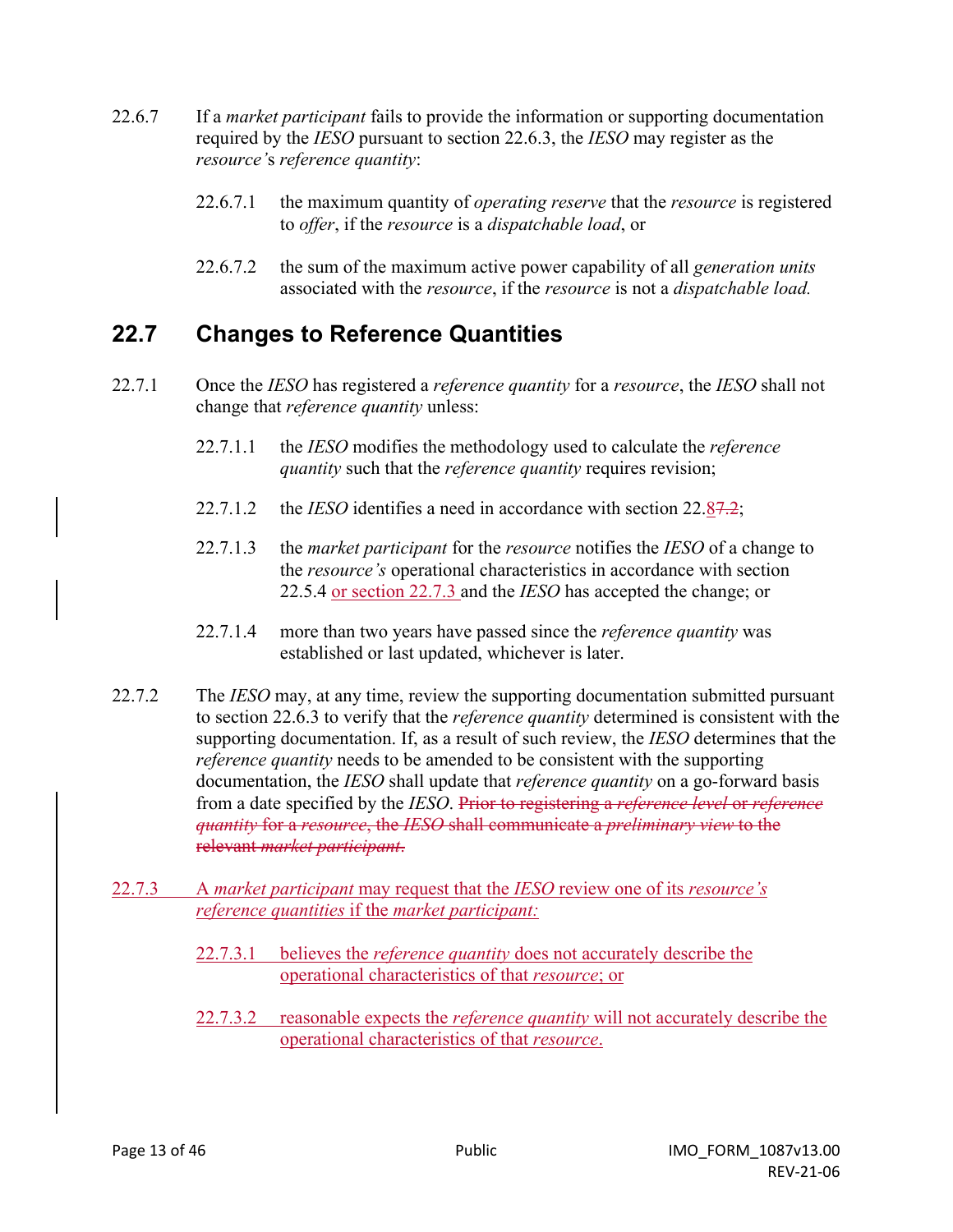### **22.8 Independent Review**

- 22.8.1 Prior to registering a *reference level* or *reference quantity* for a *resource*, the *IESO* shall communicate a *preliminary view* to the relevant *market participant*.
- 22.8.21 A *market participant* may request that the *IESO* engage a consultant independent of the *IESO* and the *market participant* to review a *reference level* or *reference quantity* set out in the *preliminary view,* as specified in the applicable *market manual*. The *IESO* shall not register a *reference level* or *reference quantity* for a *reference level* or *reference quantity* that is the subject of the review except in accordance with this section 22.8.
- 22.8.32 The *IESO* shall request proposals to conduct the review following a request made pursuant to section 22.8.21, as specified in the applicable *market manual*. If no responses to the request for proposals are received, the *IESO* shall register the *reference levels* and *reference quantities* communicated in the *preliminary view.* A *market participant* may request a review no more frequently than once every 60 days until such time as the *IESO* receives a response to the request for proposals, despite any time to do so specified in the applicable *market manual*.
- 22.8.43 The *IESO* shall provide the *market participant* with an estimate of the cost of the review, as specified in the applicable *market manual*. If the *market participant* has not notified the *IESO* that it accepts the cost estimate and wishes to proceed with the review within five *business days* of the *IESO's* notification, the *IESO* shall terminate the review and register the *reference levels* and *reference quantities* in the *preliminary view*.
- 22.8.54 The *IESO* shall provide a consultant engaged pursuant to section 22.8.21 or 22.8.32 with:
	- 22.8.54.1 a statement of issues to be reviewedthe applicable *reference levels* and *reference quantities* to be reviewed and the nature of such review;
	- 22.8.54.2 all supporting documentation provided by the *market participant* relevant to the issues to be reviewed; and
	- 22.8.54.3 any other information or documentation that the *IESO* determines the consultant may require.
- 22.8.65 The *IESO* shall provide the *market participant* with a copy of the consultant's findings following receipt thereof.
- 22.8.76 The *IESO* shall register a *reference level* or *reference quantity* that is consistent with the consultant's findings and the *market rules* in accordance with the applicable *market manual*, unless it rejects a finding pursuant to section 22.8.8.
- 22.8.8 Tthe *IESO* shall rejects a particular finding becauseif the *IESO* determines that: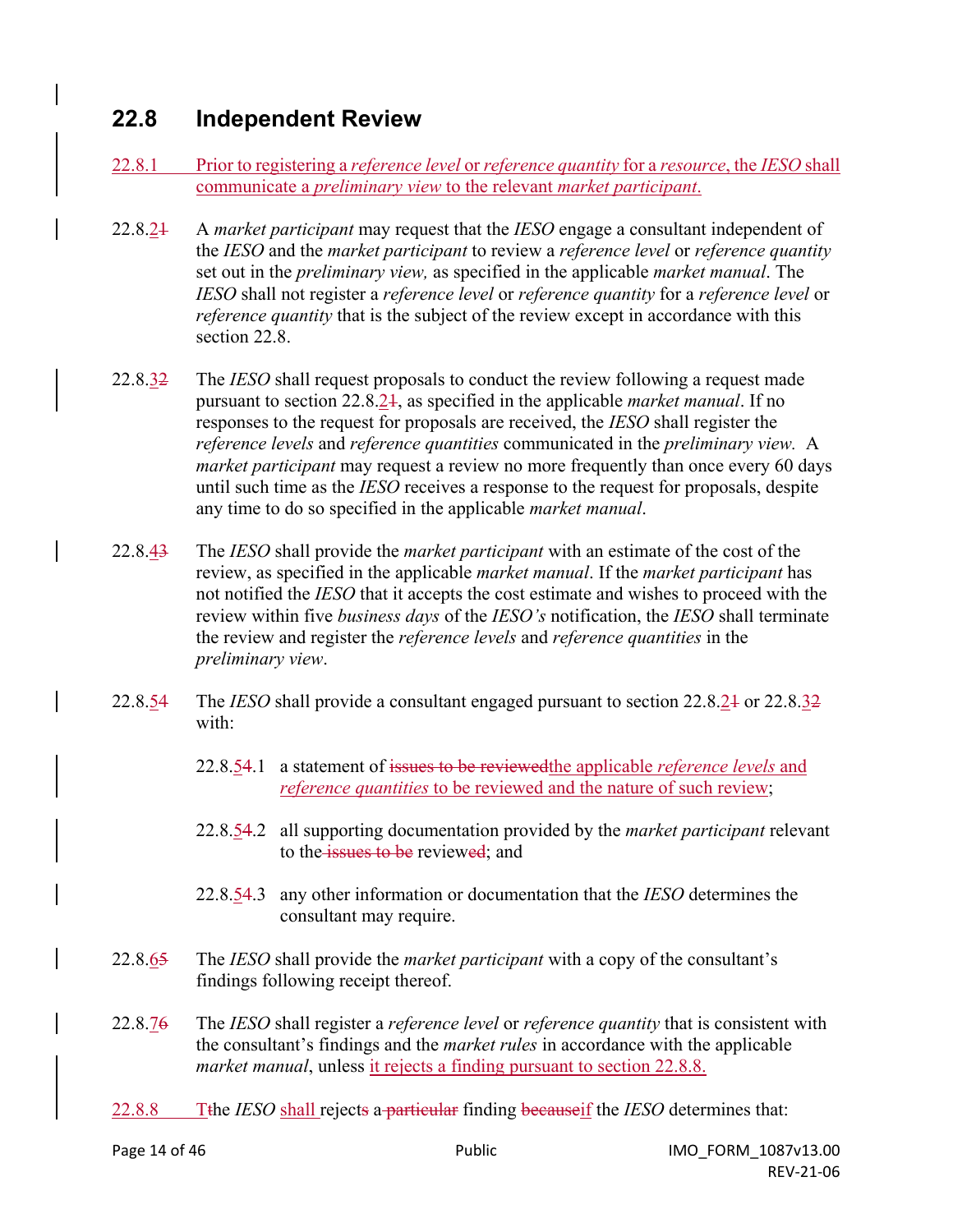- 22.8.86.1 the consultant relied on a factual error to make the finding;
- $22.8.86.2$  the consultant failed to address an issue set out in the statement of issues provided pursuant to section 22.8.5.1 which that was relevant to that finding;
- 22.8.86.3 the finding opined on a matter outside the scope of the statement provided pursuant to section 22.8.5.1 of issues;
- 22.8.86.4 adopting the finding would require the *IESO* to register a *reference level* or *reference quantity* inconsistent with the *market rules* or *market manuals*; or
- 22.8.86.5 the consultant failed to provide reasons for the finding.
- 22.8.97 If the *IESO* rejects a finding for one of the reasons set out in section 22.8.6, tThe *IESO* shall notify the relevant *market participant* in accordance with the applicable *market manual* if the *IESO* rejects a finding for one of the reasons set out in section 22.8.8that it has rejected the finding and the review process will be conducted again for only the rejected finding using a different consultant. The *IESO* shall then procure a different consultant in accordance with section 22.8.3 to conduct the review again. If a report contains multiple findings, the *IESO* rejecting one finding shall not affect the requirement that the *IESO* register a *reference level* or *reference quantity*  that is consistent with the findings that were not rejected.
- 22.8.108 A *market participant* that has requested a review pursuant to section 22.8.21 may request that the *IESO* discontinue the review process with respect to a *reference level* or *reference quantity* at any time prior to receiving the consultant's findings. In such cases, the *IESO* shall register the relevant *reference level* or *reference quantity* in the *preliminary view*.
- 22.8.119 The *IESO* and a *market participant* may, at any time, agree to discontinue a review and register the *reference levels* or *reference quantities* that the *market participant* originally requested.
- 22.8.1210 The *IESO* may apply a *settlement* charge to the *market participant* equal to the amount charged to the *IESO* by the consultant. The *IESO* shallmay not apply a *settlement* charge for subsequent reviews conducted as a result of the *IESO* rejecting a finding pursuant to section 22.8.86.

### **22.9 Market Control Entities**

22.9.1 A *market participant* shall disclose to the *IESO* the name, address, relationship to the *market participant*, and, if applicable, jurisdiction of formation, of each person or entity that meets any of the following criteria: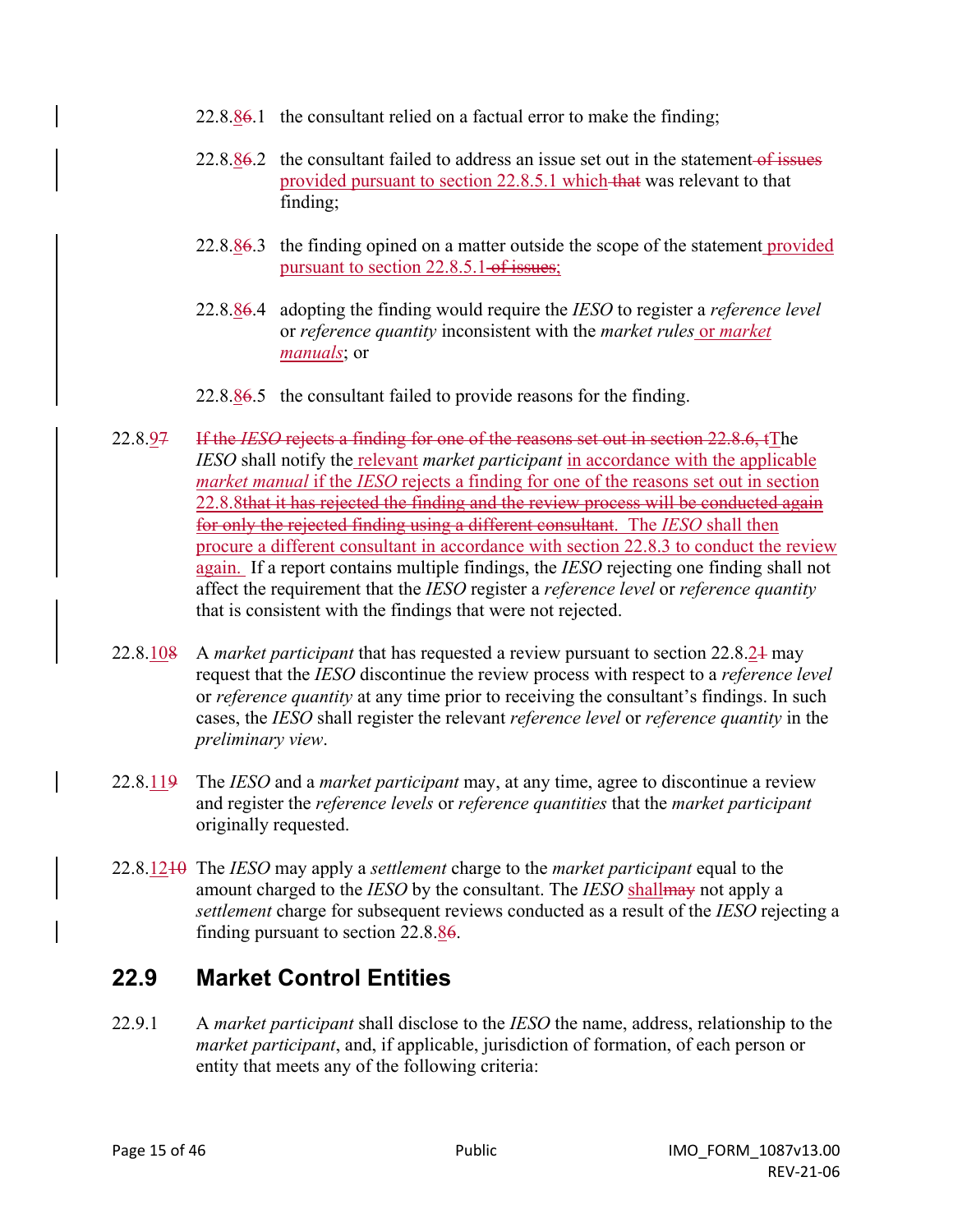- 22.9.1.1 a person or entity that ultimately beneficially owns, directly or indirectly, whether through one or more subsidiaries or otherwise, voting securities carrying more than 10 per cent of the voting rights attached to all voting securities of the *market participant*;
- 22.9.1.2 a person or entity that is ultimately able to elect or appoint, directly or indirectly, whether through one or more subsidiaries or otherwise, at least 10 per cent of the directors of the *market participant*, other than ex officio directors;
- 22.9.1.3 a person or entity that is a partner in or of the *market participant*;
- 22.9.1.4 a person or entity that has a substantial beneficial interest in the *market participant* or that serves as a trustee in the *market participant*, if the *market participant* is a trust;
- 22.9.1.5 a person or entity that is an *affiliate* of the *market participant*, excluding *affiliates* of the *market participant* that are controlled by the *market participant;*
- 22.9.1.6 a person or entity that ultimately holds, directly or indirectly, whether through one or more subsidiaries or otherwise, an interest in the *market participant* that entitles the entity or individual to receive more than 10 per cent of the profits of the *market participant,* if the *market participant* is an entity other than a corporation; or
- 22.9.1.7 a person or entity that has any form of agreement with the *market participant* whereby: (i) the *market participant* confers the right or ability to determine a *resource's energy offers* and *bids* or *offers* for *operating reserve* to that person or entity or the ability to follow the *dispatch* instructions given to the *resource*; and (ii) that person or entity is entitled to receive more than 10 per cent of the amounts paid to the *market participant* in respect of all *energy* and *operating reserve* transacted through the *energy* and *operating reserve markets* for a *resource*..
- 22.9.2 A *market participant* shall designate one of the persons or entities disclosed pursuant to section 22.9.1 as the *market control entity for physical withholding* for each *dispatchable generation resource* and *dispatchable load resource* owned by the *market participant,* in accordance with sections 22.9.3-22.9.7.
- 22.9.3 A *market participant* shall designate *market control entities* and the *market control entity for physical withholding* for a *resource* in accordance with the applicable *market manual*.
- 22.9.4 The *market participant* shall designate a *market control entity* as the *market control entity for physical withholding* for a *resource* if the *market participant* has any form of agreement with that *market control entity* whereby: (i) the *market participant* confers the right or ability to determine the *resource's energy offers* and *bids* or *offers*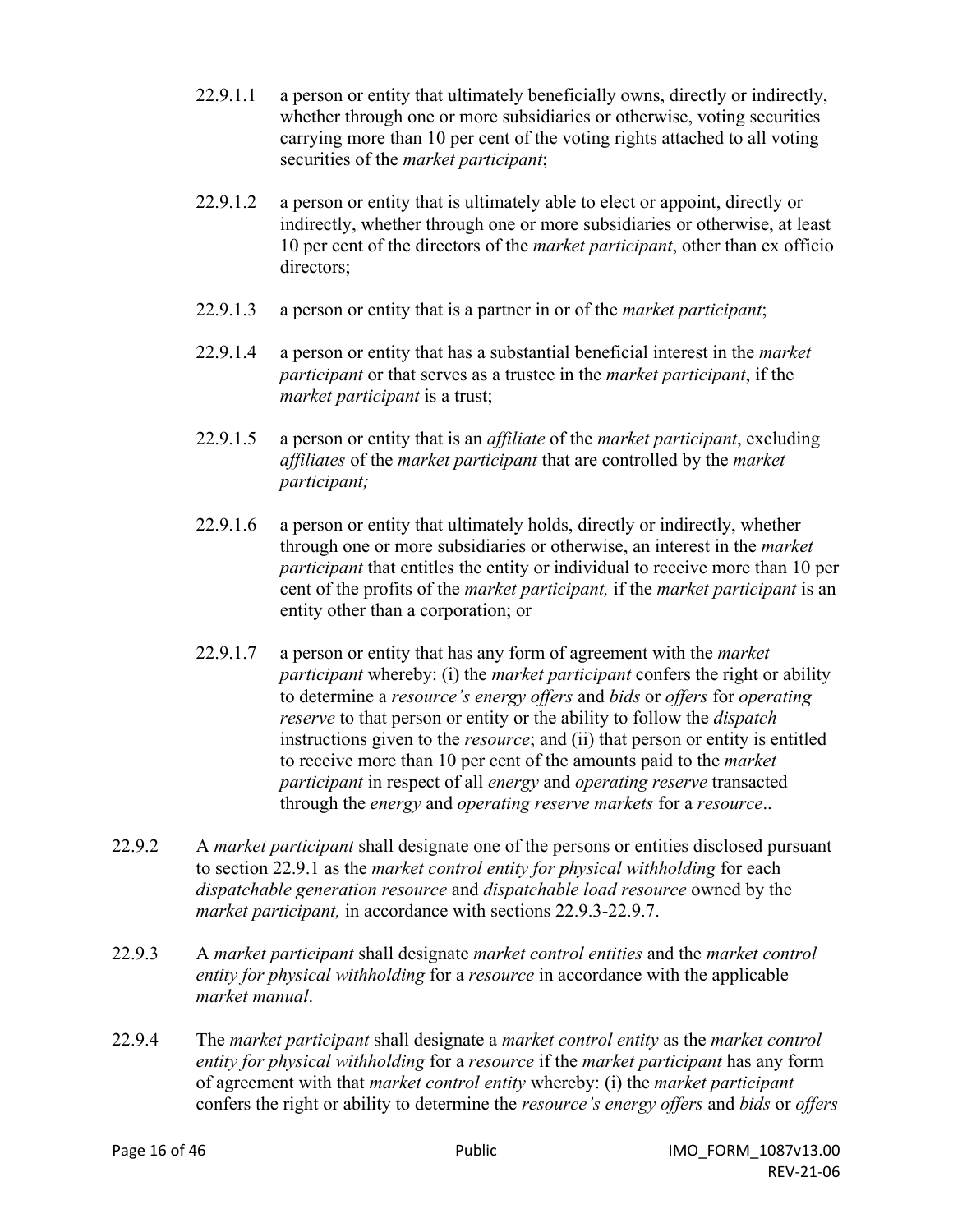for *operating reserve* to that *market control entity*; and (ii) that *market control entity* is entitled to receive more than 50 per cent of the amounts paid to the *market participant* in respect of all *energy* and *operating reserve* transacted through the *energy* and *operating reserve* markets by the *resource*.

- 22.9.5 If none of the *market participant's market control entities* meets the criteria in section 22.9.4, the *market participant* shall designate a *market control entity* as the *market control entity for physical withholding* for a *resource* as follows:
	- 22.9.5.1 If the *market participant* is a corporation with share capital, then the *market participant* shall designate as the *resource's market control entity for physical withholding* the person or entity that ultimately holds, directly or indirectly, whether through one or more subsidiaries or otherwise, otherwise than by way of security only, by or for the benefit of that person or entity securities of the *market participant* that are attached to more than 50 per cent of the votes that may be cast to elect directors of the *market participant* and the votes attached to those securities are sufficient, if exercised, to elect a majority of the directors of the *market participant*.
	- 22.9.5.2 If the *market participant* is a corporation without share capital, then the *market participant* shall designate as the *resource'*s *market control entity for physical withholding* the person or entity that ultimately, directly or indirectly, whether through one or more subsidiaries or otherwise, is able to elect or appoint a majority of the directors of the *market participant*, other than ex officio directors.
	- 22.9.5.3 If the *market participant* is an entity other than a corporation, then the *market participant* shall designate as the *resource's market control entity for physical withholding* the person or entity that ultimately holds, directly or indirectly, whether through one or more subsidiaries or otherwise, an interest in the *market participant* that entitles that person or entity to receive more than 50 per cent of the profits of the *market participant*.
- 22.9.6 If none of the *market participant's market control entities* meets the criteria in sections 22.9.4-22.9.5 and the *market participant* is any type of partnership, then the *market participant* shall designate as the *resource's market control entity for physical withholding* the partner that is entitled to the greatest share of the profits of the *market participant*.
- 22.9.7 If none of the *market participant's market control entities* meets the criteria in sections 22.9.4-22.9.6 then the *market participant* shall designate itself as the *resource'*s *market control entity for physical withholding*.

### **22.10 Designation of Constrained Areas**

### **22.10.1 Potential Constrained Areas**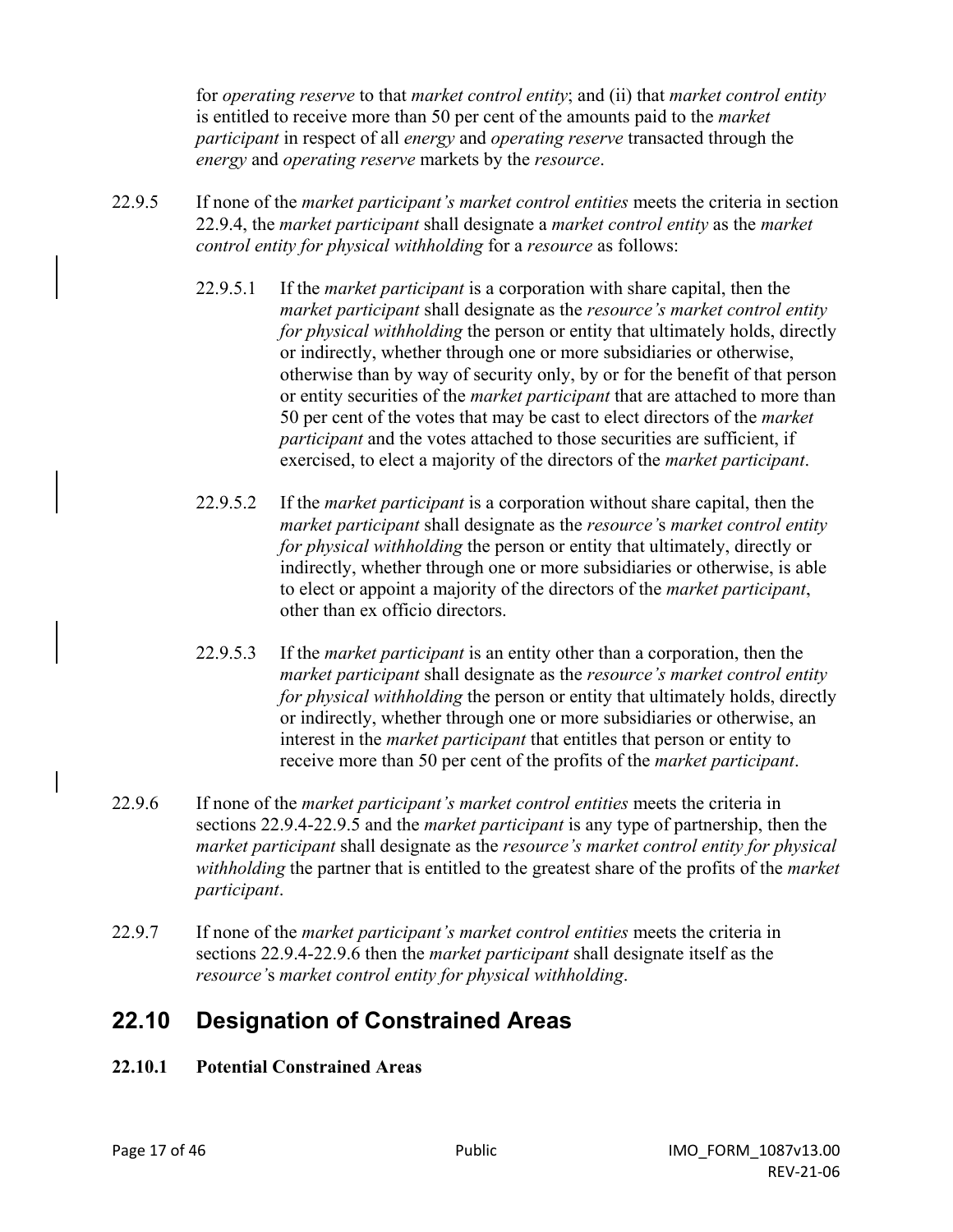- 22.10.1.1 The *IESO* may designate an area as a *potential constrained area* following or in advance of relevant configuration changes on the *IESO-controlled grid,* in accordance with the applicable *market manual*.
- 22.10.1.2 *Potential constrained area* designations shall be assessed on at least an annual basis.

### **22.10.2 Narrow Constrained Areas**

- 22.10.2.1 The *IESO* shall *publish* a list of *narrow constrained areas*, along with each of the *resources* and the transmission constraints within each *narrow constrained area*, at least once per year, in accordance with the applicable *market manual*.
- 22.10.2.2 The *IESO* shall designate a *potential constrained area* as a *narrow constrained area* if during an *IESO*-determined study period, the *potential constrained area* was import constrained in more than 4% of the hours in the previous 365 days in either the *dayahead market* or the *real-time market*, as further specified in the applicable *market manual*.
- 22.10.2.2 The *IESO* shall *publish* a list of the designated *narrow constrained area*s, referencing each of the *resources* in each *narrow constrained area*.
- 22.10.2.3 The *IESO* may update the list of *resources* or the name of any system element in a *narrow constrained area* in accordance with the applicable *market manual*.
- 22.10.2.4 Designations made pursuant to section 22.10.2.1 and changes *published* under section 22.10.2.3 shall come into effect no sooner than 30 days following the date of *publication* in accordance with the applicable *market manual*.

#### **22.10.3 Dynamic Constrained Areas**

- 22.10.3.1 The *IESO* shall designate a *potential constrained area* as a *dynamic constrained area* if the *potential constrained area:* (i) is not currently designated as a *narrow constrained area*; and (ii) was import constrained in more than 15% of the previous 120 hours in either the *day-ahead market* or the *real-time market*, as further specified in the applicable *market manual.*
- 22.10.3.2 The *IESO* shall *publish* a list of *dynamic constrained area*s, along with each of the *resources* and the transmission constraints within each *dynamic constrained area*. The designation of a *dynamic constrained area* shall become effective four hours following *publication*.
- 22.10.3.3 The *dynamic constrained area* designation shall remain in effect until: (1) 120 *dispatch hours* have passed since the start of the *dispatch hour* in which the designation came into effect, and (2) the *potential constrained area* was import constrained in fewer than 15% of the previous 120 hours in both the *day-ahead market* and the *real-time market* from the start of the current hour.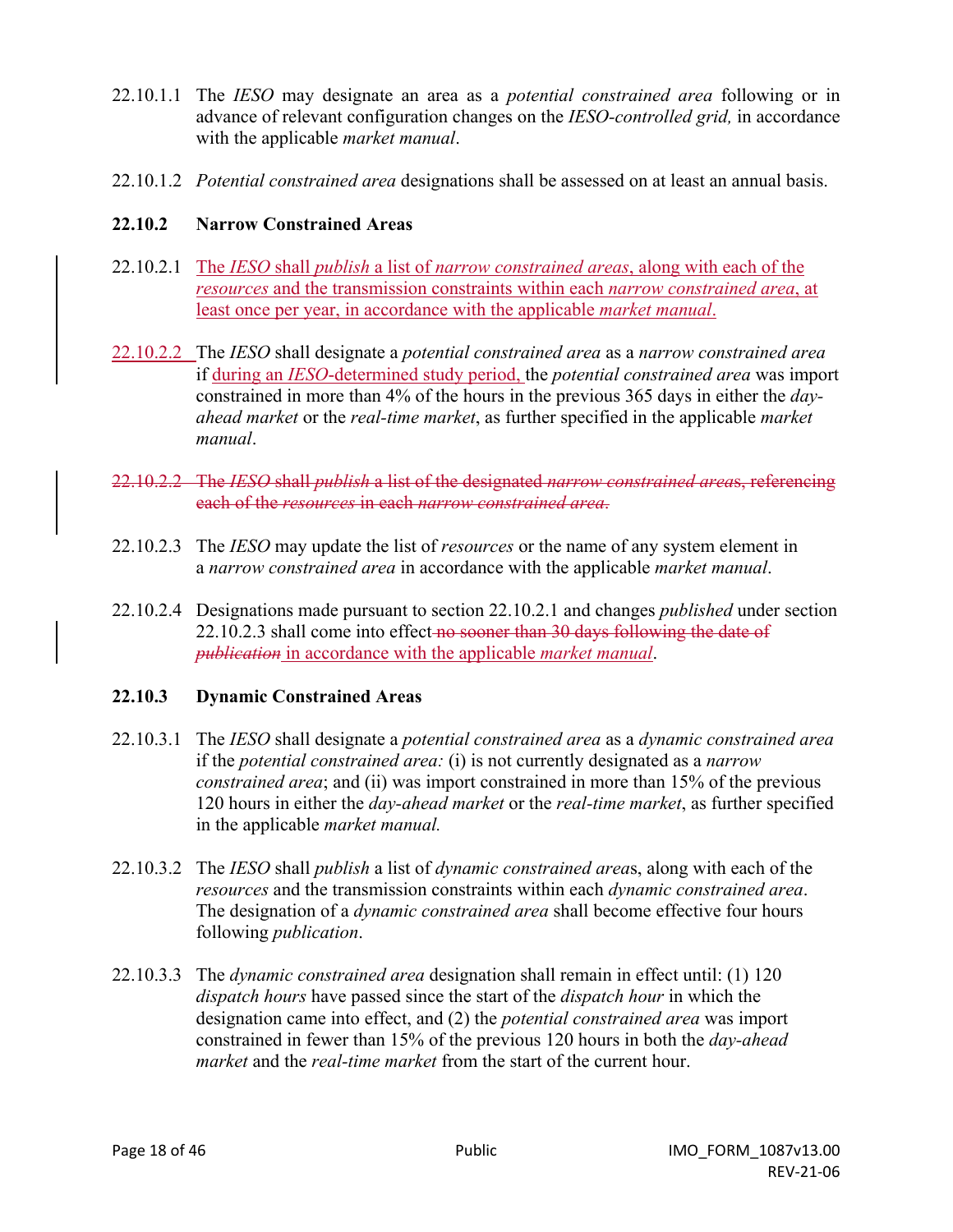22.10.3.4 The *IESO* shall assess a *dynamic constrained area* designation every day prior to the *dispatch day* for the *day-ahead market* and every hour for the *real-time market*.

### **22.11 Global Market Power Reference Intertie Zones**

- 22.11.1 The *IESO* may designate an *intertie zone* as a *global market power reference intertie zone* if:
	- 22.11.1.1 the *intertie* associated with that *intertie zone* connects Ontario directly to another wholesale electricity market; and
	- 22.11.1.2 the *intertie zone* is able to provide effective competitive discipline for *market participant* behaviour.
- 22.11.2 The *IESO* shall designate an *intertie zone* as a *global market power reference intertie zone* in accordance with the applicable *market manual.*
- 22.11.3 The *IESO* shall *publish* the *intertie zones* designated as *global market power reference intertie zones* following a change to an *intertie zone's* designation status. A change to an *intertie zone's* designation status shall take effect no earlier than five *business days* following *publication*.

### **22.12 Uncompetitive Intertie Zones**

- 22.12.1 The *IESO* shall designate an *intertie zone* as uncompetitive if at least one of the following conditions is true for that *intertie zone*:
	- 22.12.1.1 a single *market participant* received at least ninety percent of the *dayahead market* scheduled *energy* withdrawals or injections over *boundary entity resources* connected to that *intertie zone* scheduled in the *day-ahead market* in the previous calendar quarter; or
	- 22.12.1.2 the *IESO* reasonably determines that effective competition in that *intertie zone* is or is expected to be restricted.
- 22.12.2 The *IESO* shall designate an *intertie zone* as uncompetitive in accordance with the applicable *market manual*.
- 22.12.32 The *IESO* may remove the designation of an *intertie zone* as uncompetitive if the *intertie zone* no longer meets any of the criteria specified in section 22.12.1.
- 22.12.43 The *IESO* shall *publish* the *intertie zones* designated as uncompetitive following a change to an *intertie zone's* designation status. A change to an *intertie zone's* designation status shall take effect no earlier than two ealendar-days following *publication*.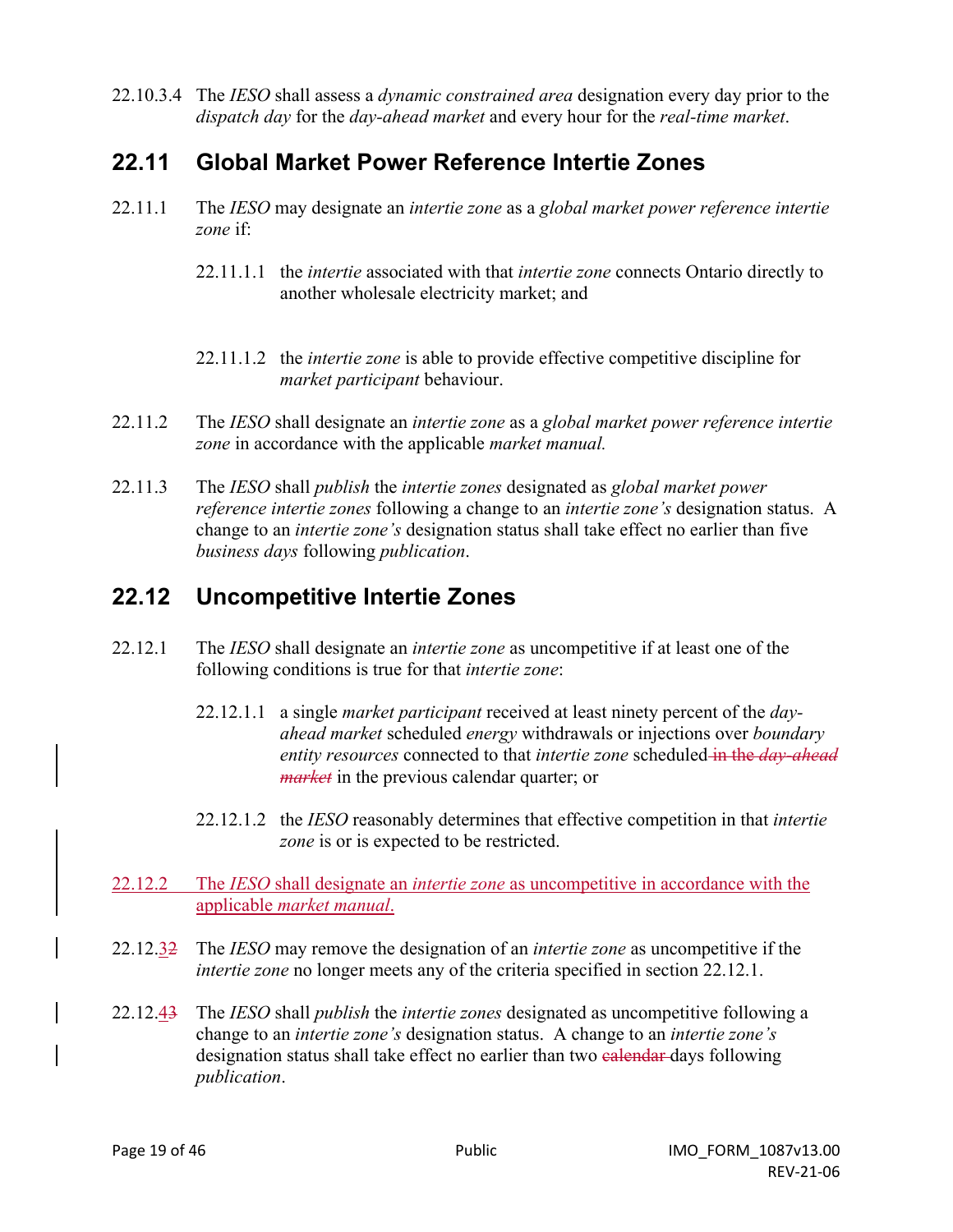- 22.12.54 The *IESO* shall review the *intertie zones* designated as uncompetitive:
	- 22.12.54.1 within the first five *business days* of each calendar quarter to determine whether either of the conditions in section 22.12.1 has been met; and
	- 22.12.54.2 when a new *intertie zone* is added to the *IESO-administered market*.
- 22.12.65 The *IESO* may review the *intertie zones* designated as uncompetitive when a material change in market trade, structure, or regulation of external markets has occurred in the neighbouring *control area*.

### **22.13 Ex-Ante Validation of Non-Financial Dispatch Data Parameters**

- 22.13.1 The *IESO* shall validate a *dispatchable resource*'s *non-financial dispatch data parameters* against its corresponding *reference level values* at the time the *registered market participant* for a *resource* submits a *non-financial dispatch data parameter* by evaluating whether the *resource*'s submitted *non-financial dispatch data parameter* exceeds the corresponding *reference level value*. A submitted *non-financial dispatch data parameter* shall be rejected if it violates any of the following:
	- 22.13.1.1 *minimum generation block run-time* is more than the lesser of 100% or three hours above the *reference level value*;
	- 22.13.1.2 *minimum generation block down-time* is more than the lesser of 100% or three hours above the *reference level value* for the hot *thermal state*;
	- 22.13.1.3 *minimum generation block down-time* is below:
		- 22.13.1.3.1 50% of the *reference level value* for the warm *thermal state*; or
		- 22.13.1.3.2 the *reference level* value minus three hours for the warm *thermal state*.
	- 22.13.1.4 *minimum generation block down-time* is below:
		- 22.13.1.4.1 50% of the *reference level value* for the cold *thermal state*; or
		- 22.13.1.4.2 the *reference level* value minus three hours for the cold *thermal state*.
	- 22.13.1.5 *minimum loading point* is greater than 100% above the *reference level value*;
	- 22.13.1.6 *energy* ramp rate *offered* is lower than 50% of the *reference level value*;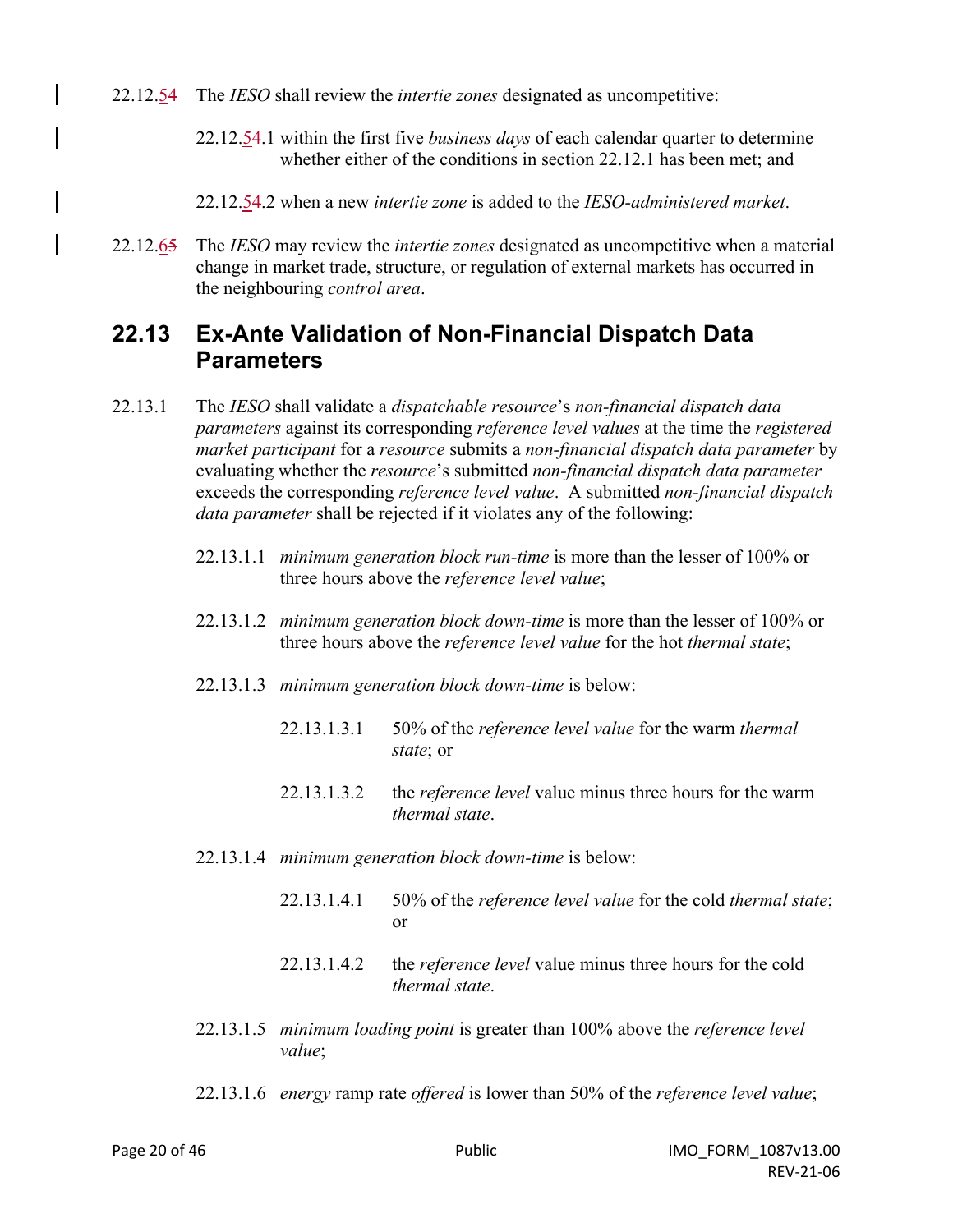- 22.13.1.7 *operating reserve* ramp rate *offered* is lower than 50% of the *reference level value*;
- 22.13.1.8 *lead time* is more than the lesser of 100% or three hours above the *reference level value* for any *thermal state*, or submitted *lead time* across all *thermal states* is more than six hours above the total *reference level values* across all *thermal states*;
- 22.13.1.9 *ramp hours to minimum loading point* is more than the lesser of 100% or three hours above the *reference level value* for any *thermal state*;
- 22.13.1.10 *energy per ramp hour* is more than 50% above the upper bound *reference level value* or 50% below the lower bound *reference level value* for any *thermal state*; or
- 22.13.1.11 *maximum number of starts per day* is 50% lower than the *reference level value* or lower than one.

### **22.14 Ex-Ante Mitigation of Economic Withholding**

22.14.1 The *IESO* shall, for *dispatchable resources*, apply a conduct test and impact test for to assess *economic withholding* of *energy* and *operating reserve* in any *dispatch hour* using *day-ahead market* and *real-time market reference levels* in the processes to determine *day-ahead schedules* and *pre-dispatch schedules*, respectively, as set out in Appendix 7.1A and Appendix 7.2A of the *market rules*.

### **22.15 Ex-Post Mitigation of Physical Withholding**

- 22.15.1 The *IESO* may apply the conduct tests and impact tests specified in this section 22.15, and as further specified in the applicable *market manual,* to assess *physical withholding* of *energy* and *operating reserve*.
- 22.15.2 The *IESO* may cease an assessment of *physical withholding* at any time.
- 22.15.3 When comparing an *offer* to the relevant *reference quantity value* pursuant to section 22.15.4, 22.15.5, 22.15.11, or 22.15.13, the *IESO* shall use the highest MW quantity value from that *offer*.

#### **Conditions – Energy**

22.15.43 The *IESO* may test an *energy offer* submitted by thea *registered market participant* for a *resource* to assess *physical withholding* of *energy* if the *resource*: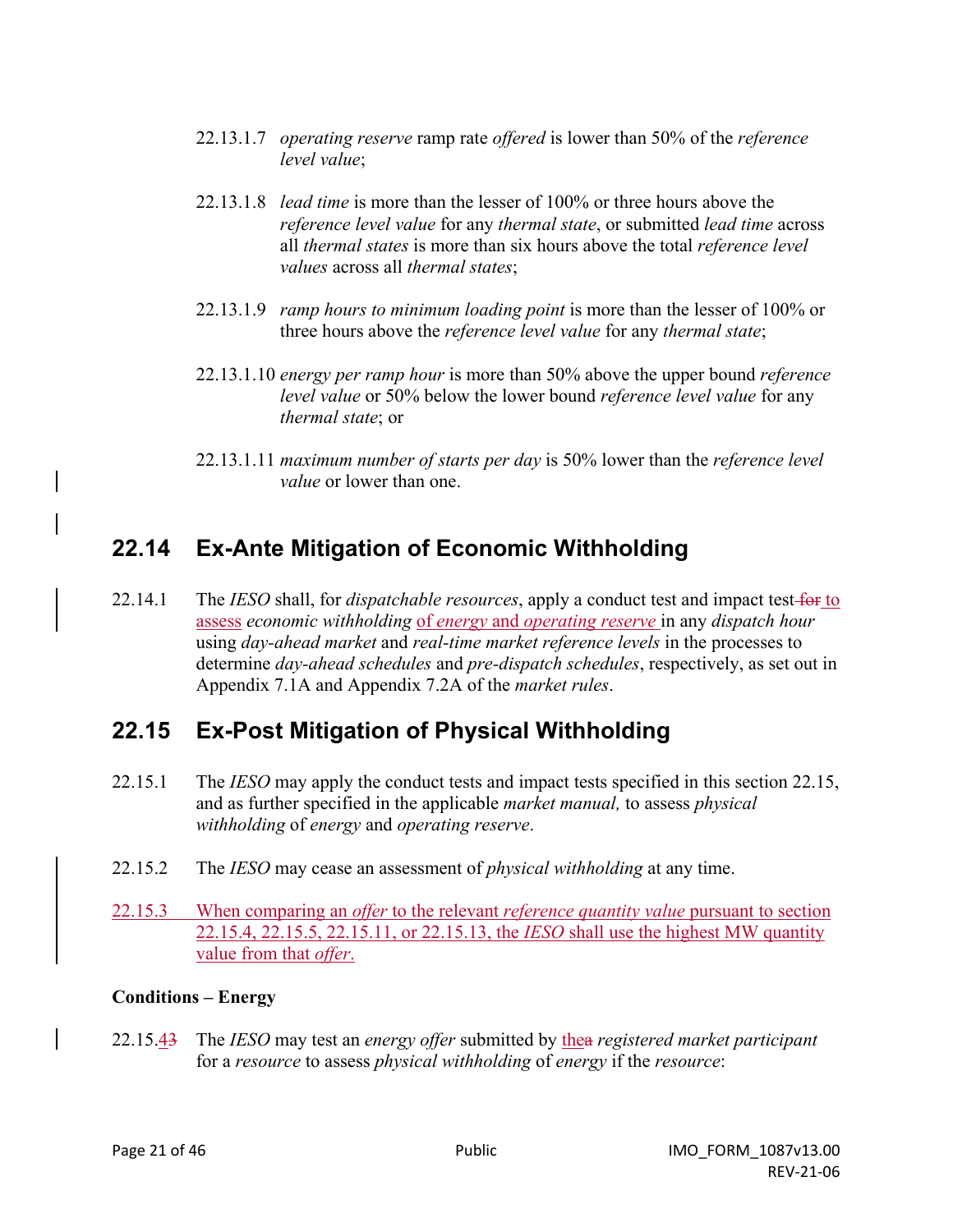- 22.15.43.1 had a *day-ahead market* or a *real-time market locational marginal price* for *energy* greater than \$25/MWh and can supply at least 10MW of *energy* based on that *resource's* maximum resource active power capability; or
- 22.15.43.2 had a *day-ahead market* or a *real-time market locational marginal price* for *energy* greater than \$25/MWh and the *market control entity for physical withholding* for that *resource* was associateddesignated as the *market control entity for physical withholding* for with *resources* that can supply at least 10 MW of *energy* in aggregate based on those *resources'* maximum resource active power capabilities,

and the *resource* met at least one of the following conditions in the *day-ahead market* or the one-hour ahead run of the *pre-dispatch calculation engine*:

- 22.15.43.3 the *energy offer* was below the *resource's reference quantity value* and the *resource* was part of a *narrow constrained area* where at least one of the transmission constraints that defines that *narrow constrained area* was binding;
- 22.15.43.4 the *energy offer* was below the *resource's reference quantity value* and the *resource* was part of a *dynamic constrained area* where at least one of the transmission constraints that defines that *dynamic constrained area* was binding;
- 22.15.43.5 the *energy offer* was below the *resource's reference quantity value* and the *resource* had a positive congestion component greater than \$25/MWh; or
- 22.15.43.6 the *energy offer* was below the *resource's reference quantity value* and the *resource* could have met incremental load within Ontario when the conditions for testing for global market power for *energy* price impact set out in Appendix 7.1A and Appendix 7.2A were met.

#### **Conduct Test – Energy**

- 22.15.54 The *IESO* may apply a conduct test for *physical withholding* to an *energy offer* of the *registered market participant* for a *resource* that met the requirements set out in section 22.15.3. An *energy offer* shall fail the conduct test for *physical withholding* if:
	- 22.15.54.1 that *resource* met the conditions in section 22.15.43.3 or 22.15.43.4 and:
		- 22.15.54.1.1 the *registered market participant* for that *resource*  submitted an *energy offer* lower than its *reference quantity value* by the lesser of 2% or 5 MW; or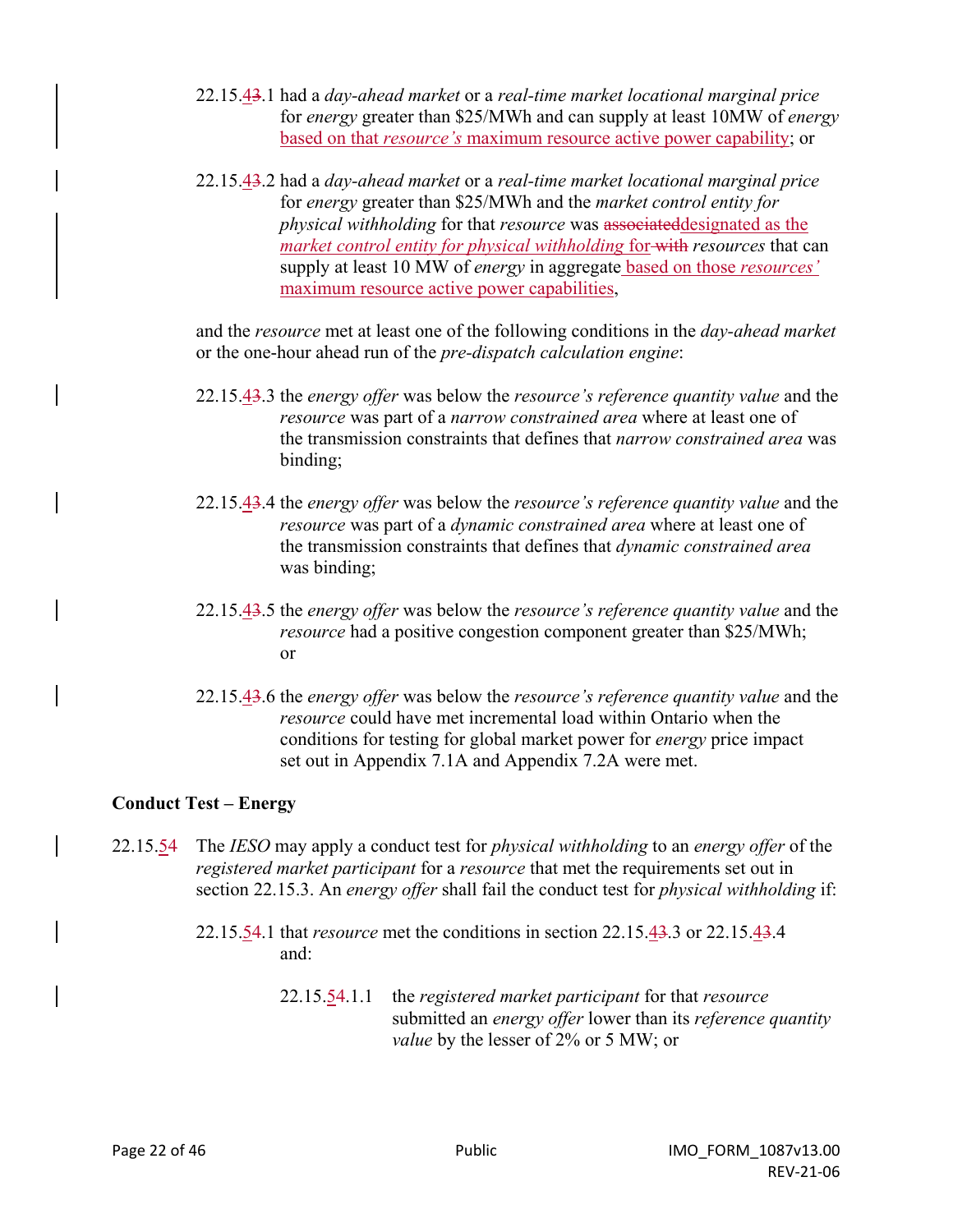- 22.15.54.1.2 the *registered market participant* for that *resource* and every other *resource* with which that *resource* shares a *market control entity for physical withholding* that met the same condition in section 22.15.43.3 or 22.15.43.4 submitted *energy offers* that were, in the aggregate, lower than 5 MW below those *resources'* aggregate *reference quantity values*; or
- 22.15.54.2 that *resource* met the condition in section 22.15.43.5 or 22.15.43.6 and:
	- 22.15.54.2.1 the *registered market participant* for that *resource* submitted an *energy offer* lower than its *reference quantity value* by the lesser of 10% or 100 MW; or
	- 22.15.54.2.2 the *registered market participant* for that *resource* and every other *resource* with which that *resource* shares a *market control entity for physical withholding* that met the same condition in sections 22.15.43.54 or 22.15.43.65 submitted *energy offers* that were, in the aggregate, below those *resources'* aggregate *reference quantity values* by the lesser of 5% or 200 MW.
- 22.15.65 A *registered market participant* for a *resource* that did not submit an *energy offer* for a *dispatch hour* in the *day-ahead market* or *real-time market* shall be deemed to have submitted an *energy offer* of 0 MW in that market for the purposes of the conduct test set out in this section.
- 22.15.76 If a *resource* met more than one of the conditions in sections 22.15.43.3 to 22.15.43.6, the *IESO* shall apply the conduct test for *physical withholding* with the most restrictive of the conduct thresholds set out in section 22.15.54.

#### **Impact Test – Energy**

- 22.15.87 The *IESO* may apply an impact test for *physical withholding* to the *energy offers* of the *registered market participant* for a *resource* that had an *energy offer* fail any of the conduct tests in section 22.15.54. An *energy offer* shall fail the impact test if:
	- 22.15.87.1 the *resource* met the condition in section 22.15.43.3 and the *resource*'s *simulated as-offered energy locational marginal price* is greater than the *resource*'s *simulated reference quantity energy locational marginal price* by the lesser of 50% or \$25/MWh;
	- 22.15.87.2 the *resource* met the condition in section 22.15.43.4 and the *resource*'s *simulated as-offered energy locational marginal price* is greater than the *resource*'s *simulated reference quantity energy locational marginal price* by the lesser of 50% or \$25/MWh;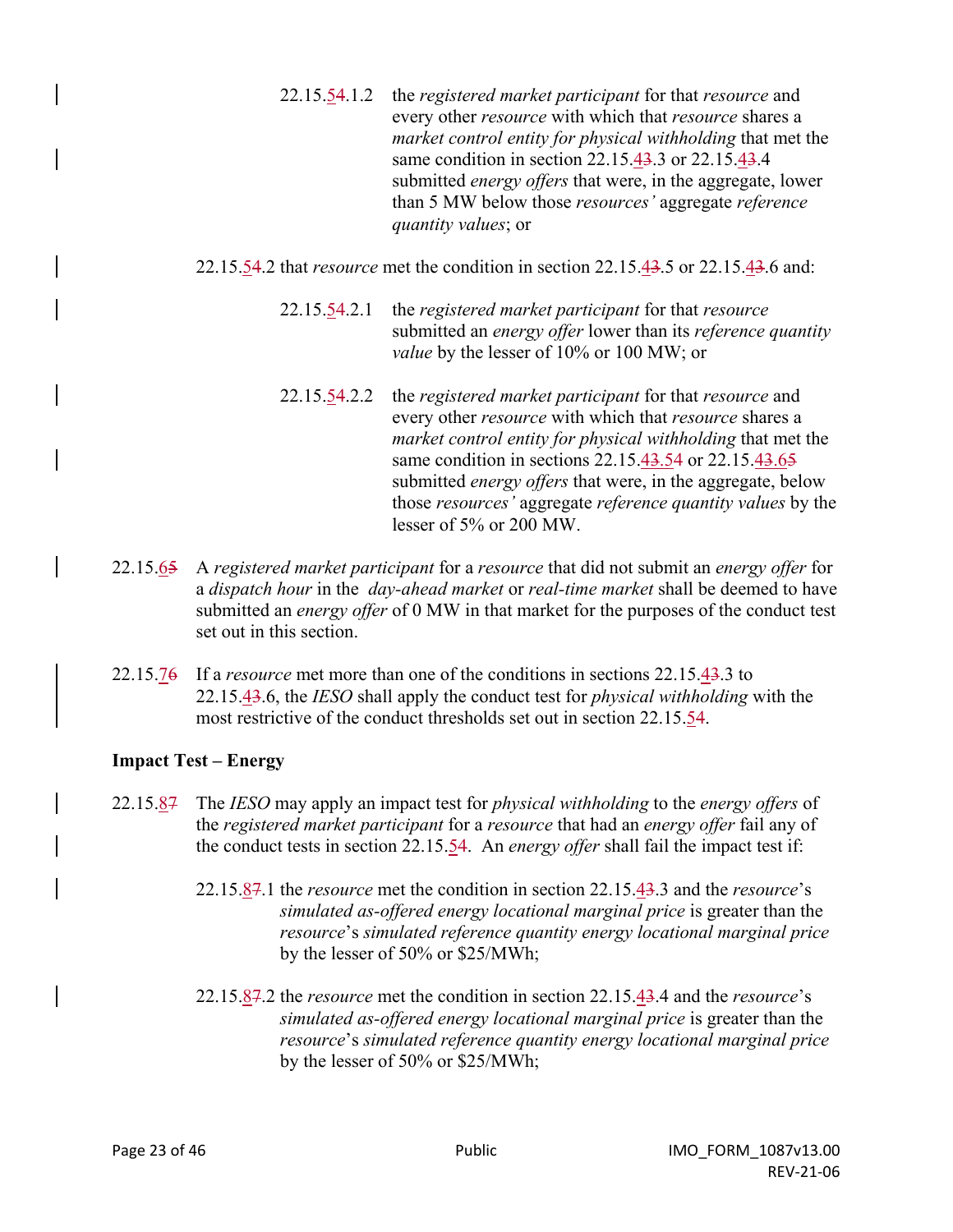- 22.15.87.3 the *resource* met the condition in section 22.15.43.5 and the *resource*'s *simulated as-offered energy locational marginal price* is greater than the *resource*'s *simulated reference quantity energy locational marginal price* by the lesser of 100% or \$50/MWh; or
- 22.15.87.4 the *resource* met the condition in section 22.15.43.6 and the *resource*'s *simulated as-offered energy locational marginal price* is greater than the *resource*'s *simulated reference quantity energy locational marginal price* by the lesser of 100% or \$50/MWh.
- 22.15.98 The *IESO* shall calculate a *resource*'s *simulated as-offered energy locational marginal price* using the same inputs as those used by the relevant calculation engine to calculate that *resource*'s *energy locational marginal price*.
- 22.15.109 The *IESO* shall calculate a *resource*'s *simulated reference quantity energy locational marginal price* by using the same inputs as those used by the relevant calculation engine to calculate the *resource's simulated as-offered energy locational marginal price* and replacing each *energy offer* that failed the conduct test applied pursuant to section 22.15.4 with the applicable *reference quantities* and *reference levels*.

#### **Conditions – Operating Reserve**

- 22.15.110 The *IESO* may test an *offer* for *operating reserve* of thea *registered market participant* for a *resource* for *physical withholding* of *operating reserve* if the *resource*:
	- 22.15.110.1 has a *day-ahead market* or a *real-time market locational marginal price* for *operating reserve* greater than \$5/MW and can supply at least 10 MW of *operating reserve* based on that *resource's* maximum resource active power capability and maximum registered dispatchable load; or
	- 22.15.110.2 has a *day-ahead market* or a *real-time market locational marginal price* for *operating reserve* greater than \$5/MW and the *market control entity for physical withholding* for that *resource* is associated with *resources* that can supply at least 10 MW of *operating reserve* in aggregate the *resource* was designated as the *market control entity for physical withholding* for *resources* that can supply at least 10MW of *operating reserve* in aggregate based on those *resources'* maximum resource active power capabilities and maximum registered dispatchable loads,

and the *resource* meets at least one of the following conditions in the *day-ahead market* or the one-hour ahead pre-dispatch run of the *pre-dispatch calculation engine*:

22.15.110.3 the *offer* for *operating reserve* was below the *resource's reference quantity value* and the *operating reserve locational marginal price* for the *resource* exceeded \$15/MW; or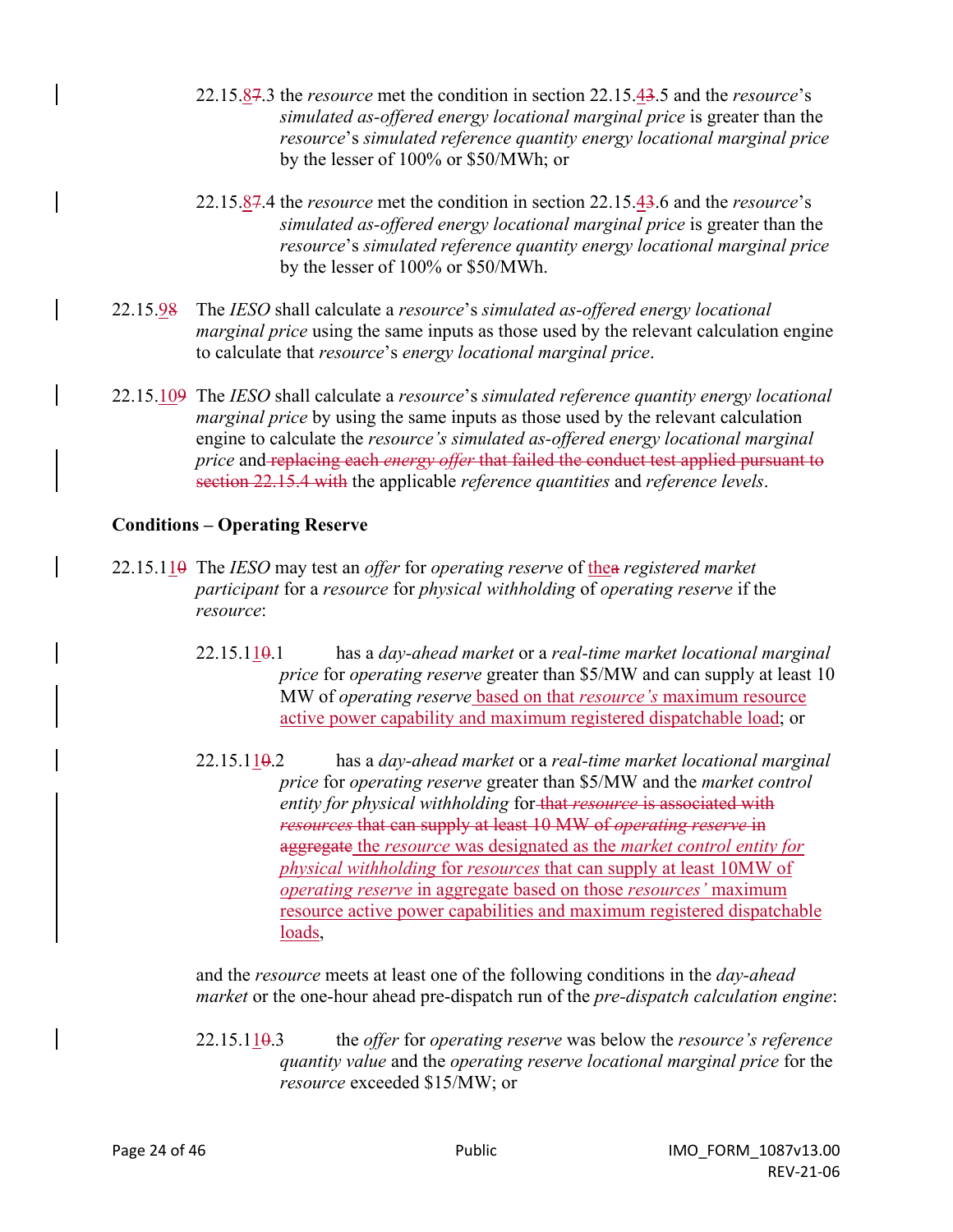- 22.15.110.4 the *offer* for *operating reserve* was below the *resource's reference quantity value* and the *resource* was located in a reserve area where the value of a minimum constraint for a class of *operating reserve* that the *resource* is eligible to *offer* was greater than 0 MW.
- 22.15.121 A *resource* that is part of a reserve area in which incremental *operating reserve* of a given class was not scheduled due to a maximum area reserve constraint shall not be tested for *physical withholding* of that class of *operating reserve*.

#### **Conduct Test – Operating Reserve**

- 22.15.132 The *IESO* may apply a conduct test for *physical withholding* to the *offers* for *operating reserve* of the *registered market participant* for a *resource* that meet the requirements set out in section 22.15.110. An *offer* for *operating reserve* shall fail the conduct test for *physical withholding* if:
	- 22.15.1 $\frac{32}{2}$ .1 that *resource* meets the conditions in section 22.15.1 $\frac{10}{9}$ .1, and:
		- 22.15.132.1.1 the *registered market participant* for that *resource* submitted an *offer* for *operating reserve* lower than its *operating reserve reference quantity* by the lesser of 10% or 100MW; or
- 22.15.132.1.2 the *registered market participant* for that *resource* and at least one other *resource* and every other *resource* with which that *resource* shares a *market control entity for physical withholding* that met the conditions in section 22.15.11<del>0</del>.1 submitted *offers* for *operating reserve* that were, in the aggregate, below those *resources'* aggregate *reference quantities* by the lesser of 5% or 200 MW; or

22.15.132.2 that *resource* meets the conditions in section 22.15.110.2 and:

- 22.15.132.2.1 the *registered market participant* for that *resource* submitted an *offer* for *operating reserve* lower than the applicable *reference quantity* by the lesser of 2% or 5 MW; or
- 22.15.132.2.2 the *registered market participant* for that *resource* and every other *resource* with which that *resource* shares a *market control entity for physical withholding* that met the conditions in section 22.15.110.2 submitted *offers* for *operating reserve* that were, in the aggregate, lower than 5MW below those *resources'* aggregate *reference quantities*.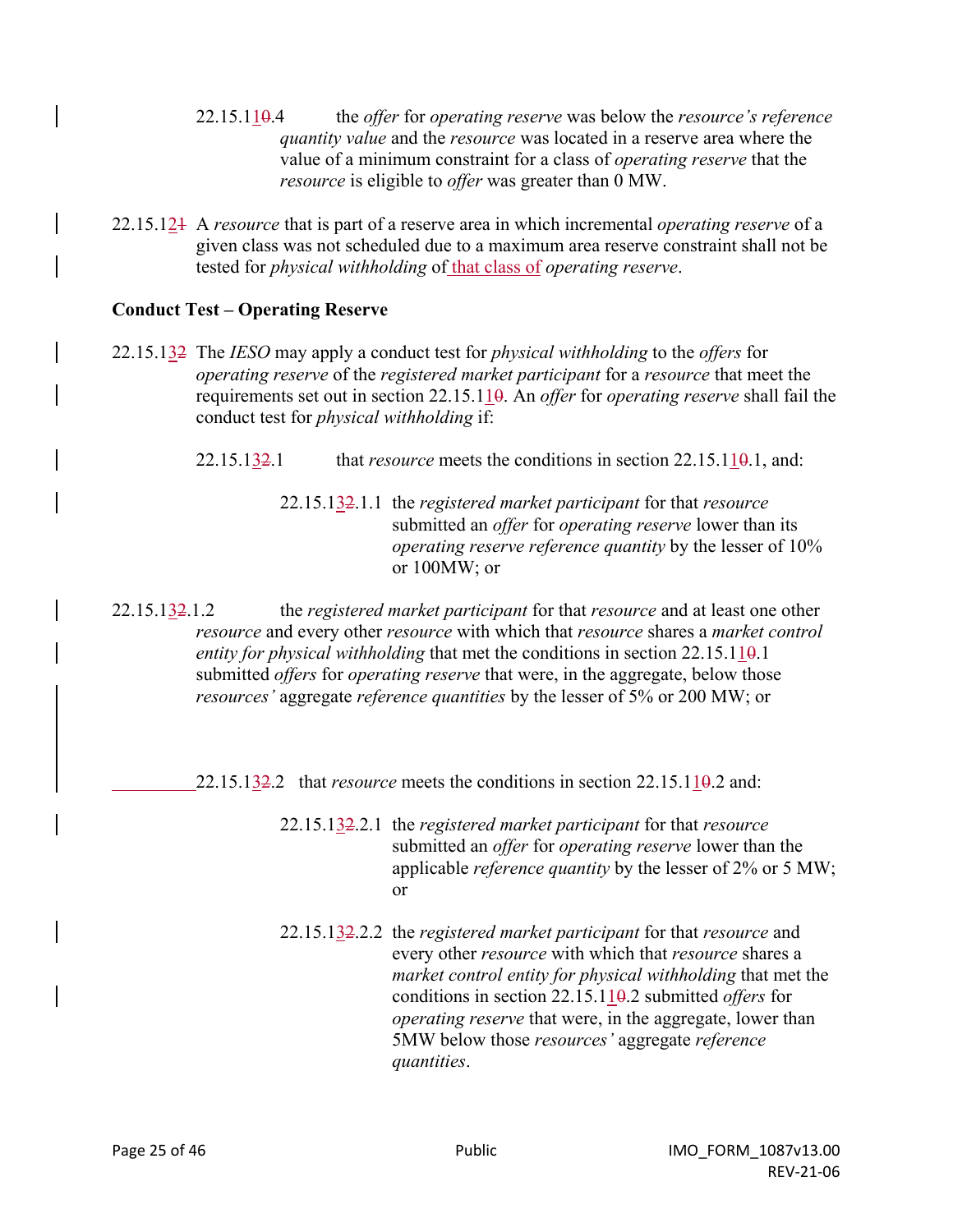- 22.15.143 Despite section 22.15.3, Aa *registered market participant* for a *resource* that does not submit an *offer* for *operating reserve* of a class that it is eligible to *offer* for a *dispatch hour* in the *day-ahead market* or *real-time market* shall be deemed to have submitted an *offer* for *operating reserve* of 0 MW for that class in that market for the purposes of the conduct test set out in this section.
- 22.15.154 If a *resource* meets more than one of the conditions in sections 22.15.110.1 and 22.15.110.2, the *IESO* shall apply the conduct test for *physical withholding* using the most restrictive conduct thresholds set out in section 22.15.132.

#### **Impact Test – Operating Reserve**

- 22.15.165 The *IESO* may apply an impact test for *physical withholding* to a *resource* that had an *offer* for *operating reserve* fail any of the conduct tests applied pursuant to section 22.15.132. An *offer* for *operating reserve* shall fail the impact test if:
	- 22.15.165.1 the *resource* met the condition in section 22.15.110.3 and the *resource*'s *simulated as-offered operating reserve locational marginal price* is greater than the *resource*'s *simulated reference quantity operating reserve locational marginal price* by the lesser of 50% or \$25/MW; or
	- 22.15.165.2 the *resource* met the condition in section 22.15.110.4 and the *resource*'s *simulated as-offered operating reserve locational marginal price* is greater than the *resource*'s *simulated reference quantity operating reserve locational marginal price*.
- 22.15.176 The *IESO* shall calculate a *resource*'s *simulated as-offered operating reserve locational marginal price* using the same inputs as those used by the relevant calculation engine to calculate that *resource*'s *operating reserve locational marginal price*.
- 22.15.187 The *IESO* shall calculate a *resource*'s *simulated reference quantity operating reserve locational marginal price* by using the same inputs as those used by the relevant calculation engine to calculate the *resource's simulated as-offered operating reserve locational marginal price* and replacing each *offer* for *operating reserve* that failed the conduct test applied pursuant to section 22.15.12 with the applicable *reference quantities* and *reference levels*.

#### **Physical Withholding - Procedural Steps and Timelines**

22.15.198 If a *registered market participant* has submitted an *energy offer* or *offer* for *operating reserve* that fails anthe impact test for *physical withholding* applied pursuant to section 22.15.87 or 22.15.165, respectively, the *IESO* shall issue a first notice of *physical withholding* to the relevant *market participant* communicating a finding of an *instance of physical withholding*.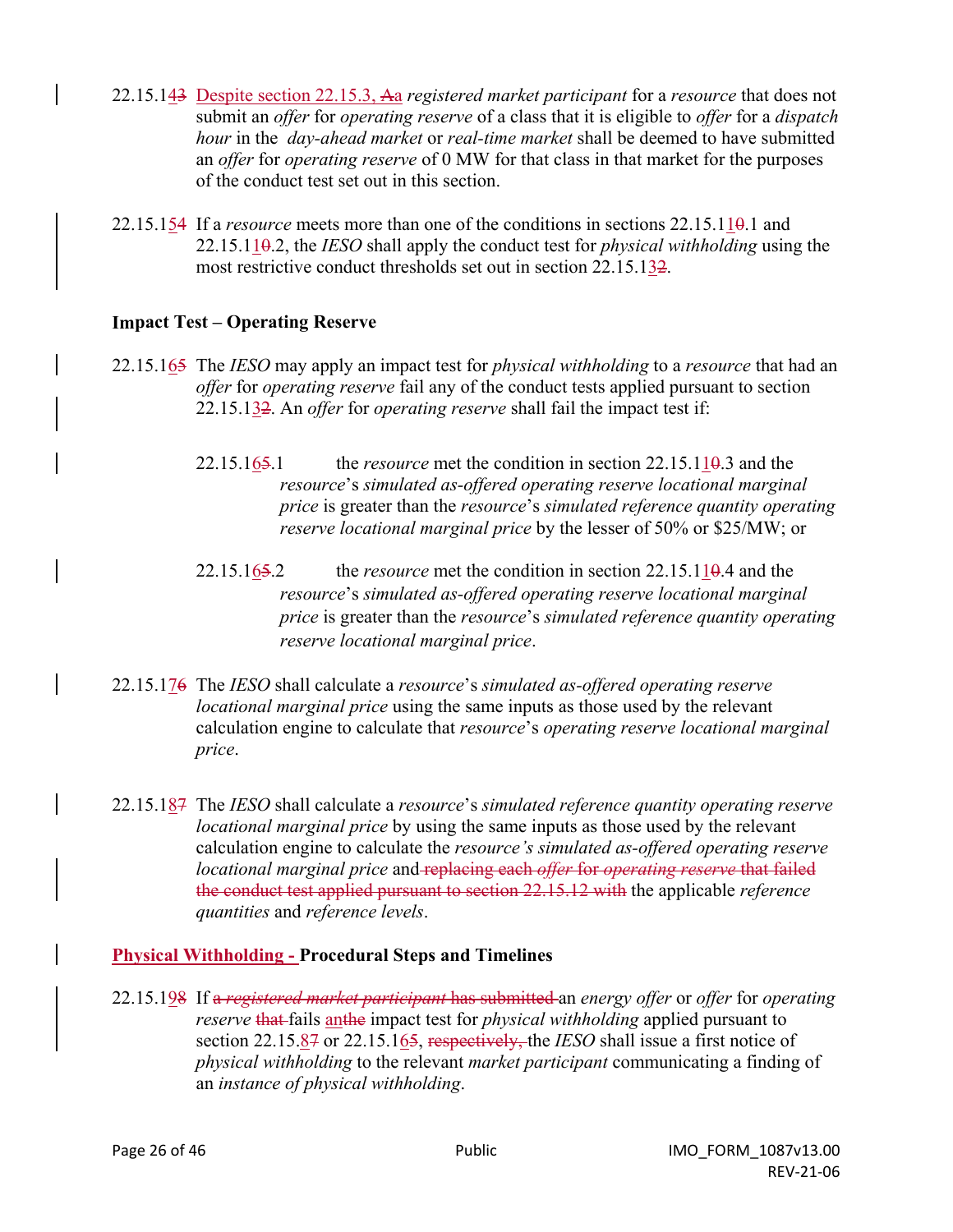- 22.15.198.1 Notices issued pursuant to this section shall be issued no later than 180 days following the *dispatch day* infor which the *offer* was submitted that failed the impact test for *physical withholding*.
- 22.15.2019 The *IESO* shall notify the *market participant* if the *IESO* ceases its assessment of *physical withholding* following issuance of the first notice of *physical withholding.*
- $22.15.210$  Up to 45 days after issuance the date of the notice specified in section 22.15.198, the *market participant* may submit to the *IESO* a request that the *IESO* determine an *alternative reference quantity value* for the relevant *resource* during the *dispatch day*  in which the *offer* was submitted that failed the impact test for *physical withholding*  applied pursuant to section 22.15.87 or 22.15.165.
	- $22.15.21\theta$ .1 Requests submitted pursuant to this section  $22.15.20$  must include documentation to support any *resource*-specific considerations that were not accounted for in the *reference quantities* in use during the *instance of physical withholding.*
- 22.15.221 The *IESO* shall review the submitted supporting documentation and if upon such review If the *IESO* determines that the supporting documentation demonstrates that a *resource* was able to supply a quantity of *energy* or *operating reserve* different than the quantity that the *resource* was calculated to have been able to supply using the *resource's reference quantities* in use *quantity values* during the *instance of physical withholding*, the *IESO* shall determine an *alternative reference quantity value* for the *resource* and repeat the conduct test applied pursuant to section 22.15.54 or 22.15.132 and impact test applied pursuant to section 22.15.87 or 22.15.165, as applicable, using the *alternative reference quantity value* in the place of the applicable *reference quantity value.*
- 22.15.232 If the conduct test and impact test repeated pursuant to section 22.15.221 are not failed when the *alternative reference quantity value* is used, the *IESO* shall discontinue the assessment and notify the *market participant* within 90 days of receiving the supporting documentation.
- 22.15.243 The *IESO* shall issue a second notice of *physical withholding* to the relevant *market participant* within 90 days of the day the *IESO* received supporting documentation pursuant to section  $22.15.210$  if:
	- 22.15.24.1 the conduct test and impact test repeated pursuant to section 22.15.221 are failed; or
	- 22.15.24.2 upon review of the supporting documentation, the *IESO* determines that the supporting documentation does not demonstrate that a *resource* was able to supply a quantity of *energy* or *operating reserve* different than the *resource's reference quantity values* during the *instance of physical withholding*.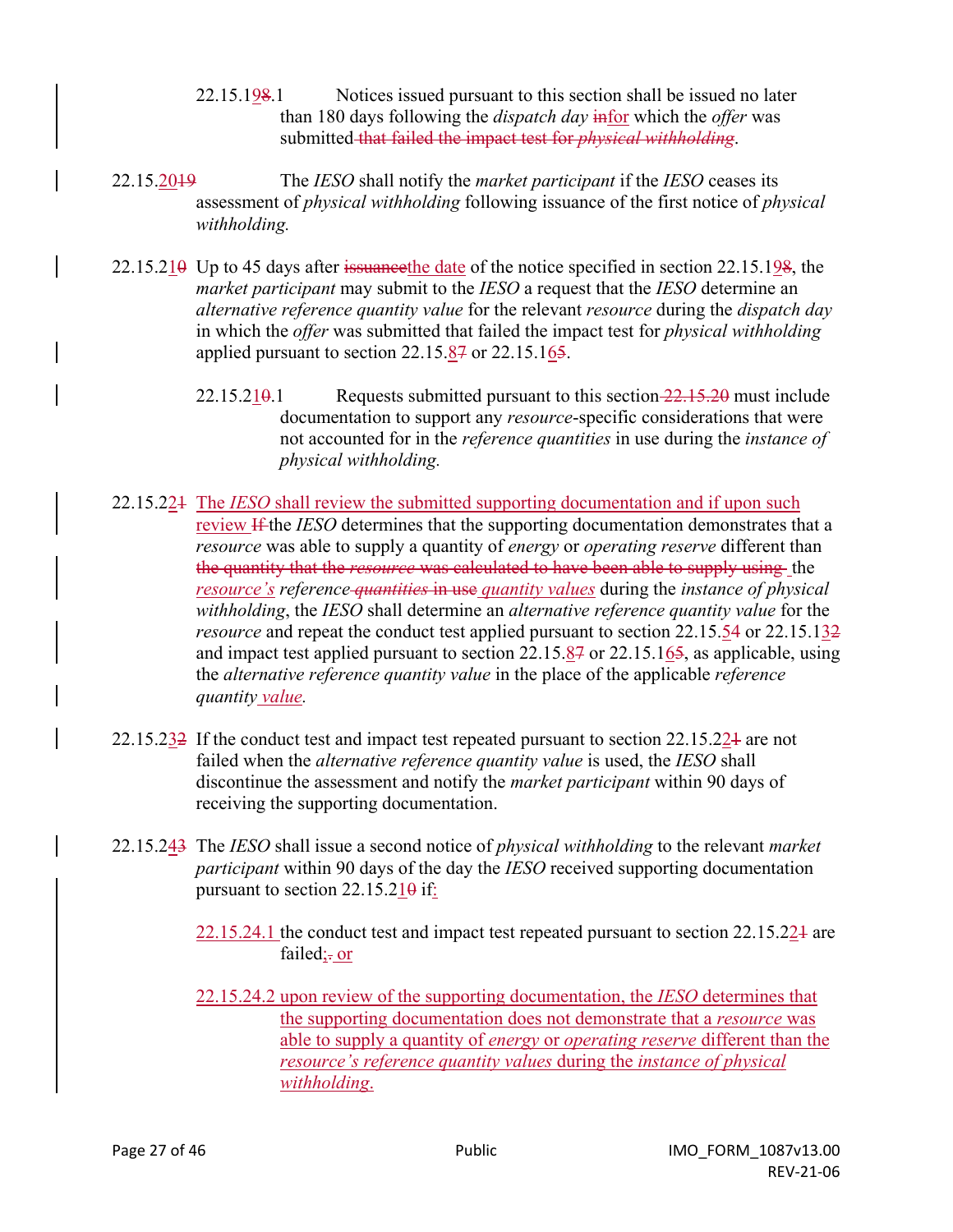- 22.15.254 If a *market participant* does not request that the *IESO* determine an *alternative reference quantity value* in accordance with section 22.15.210.1 or notifies the *IESO*  that it will not make such a request, the *IESO* shall issue a second notice of *physical withholding* within 90 days of the time period in section 22.15.210 elapsing or receipt of such notice, as the case may be.
- 22.15.265 If the *registered market participant* for a *resource* has submitted an *energy offer* or *offer* for *operating reserve* that fails an impact test repeated pursuant to section 22.15.221, the *IESO* shall issue a second notice of *physical withholding* to the *market participant* for the *resource* within 90 days of the time period in section 22.15.210 elapsing.
	- 22.15.26.1 A second notice of *physical withholding* shall set out the *settlement* charge relating to the *instance of physical withholding* specified in the notice and, if applicable, additional information regarding the conduct test and impact test. The *settlement* charge applied shall be determined in accordance with the applicable *market manual*.

### **22.16 Intertie Reference Levels**

- 22.16.1 The *IESO* shall determine daily *day-ahead market* and *real-time market intertie reference levels* for each *market participant* for each *boundary entity resource* on which the *market participant* submits *offers* or *bids*.
- 22.16.2 For a *market participant* that has *intertie reference levels* determined pursuant to section 22.16.1, the *IESO* shall determine one set of *intertie reference levels* for the period from 7:00 to 23:00 EPT on *business days* and one set of *intertie reference levels* for all other times. The *IESO* shall consider only the *dispatch hours* within each period when determining *intertie reference levels* for that period.

### **Energy Offers**

- 22.16.3 When determining *day-ahead market energy offer intertie reference levels* for a *market participant* for a *boundary entity resource,* the *IESO* shall consider all the *dispatch hours* in the 90 days prior to the *dispatch day* when:
	- 22.16.3.1 the *market participant* had at least 1 MW in at least 1 *dispatch hour* scheduled at the *boundary entity resource* in the *day-ahead schedule,*  excluding any *dispatch hours* where the *IESO* manually set the schedule for the *market participant* for that *boundary entity resource*;
	- 22.16.3.2 the positive congestion component of the *intertie border price* in the *day ahead market* was less than or equal to \$25/MWh for *energy*; and
	- 22.16.3.3 the *market participant'*s *energy offer* for the *boundary entity resource* was priced below or equal to the *intertie border price.*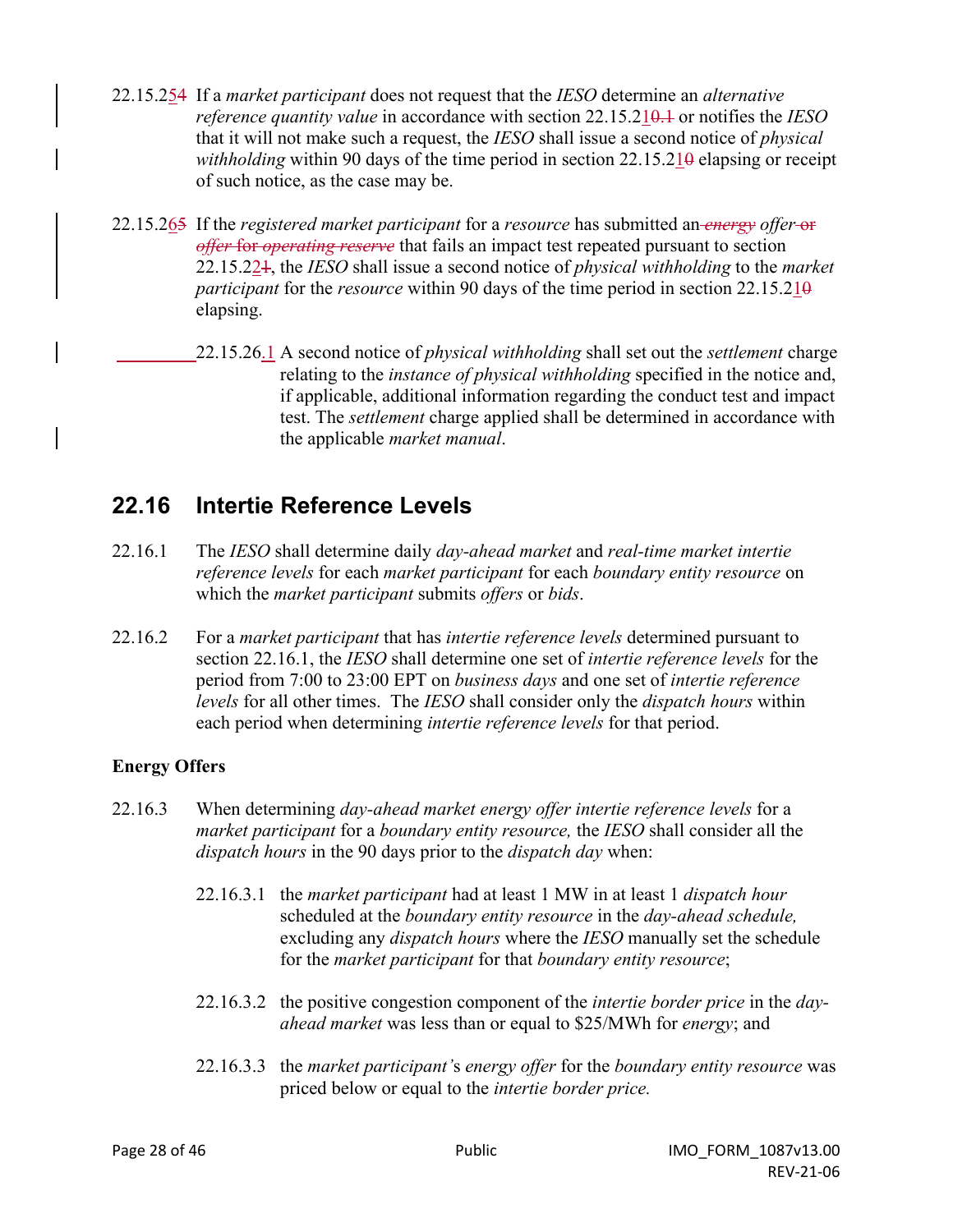- 22.16.4 If a *market participant* did not have an *energy offer* that met the conditions in section 22.16.3 scheduled in the *day-ahead schedule* for at least one *dispatch hour* in 15 of the 90 days prior to a *dispatch day*, then its *day-ahead market energy offer intertie reference level* for a *boundary entity resource* for a particular *dispatch hour* on a particular *dispatch day* shall be the *intertie border price* for *energy* from the *dayahead market* for that *dispatch hour* in that *dispatch day*.
- 22.16.5 If a *market participant* had an *energy offer* that met the conditions in section 22.16.3 scheduled in the *day-ahead schedule* for at least one *dispatch hour* in 15 of the 90 days prior to a *dispatch day*, then its *day-ahead market energy offer intertie reference level* for a *boundary entity resource* for a particular *dispatch hour* on a particular *dispatch day* shall be the unweighted average of the highest price *offer* lamination that was *scheduled* contained in all *energy offers* submitted by that *market participant* for that *boundary entity resource* that met the conditions in section 22.16.3.
- 22.16.6 When determining *real-time market energy offer intertie reference levels* for a *market participant* for a *boundary entity resource,* the *IESO* shall consider all the *dispatch hours* in the 90 days prior to the *dispatch day* when:
	- 22.16.6.1 the *market participant* had at least 1 MW in at least 1 *dispatch hour* scheduled at the *boundary entity resource* in the hour-ahead run of the *pre-dispatch calculation engine,* excluding any *dispatch hours* where the *IESO* manually set the schedule for the *market participant* for that *boundary entity resource;*
	- 22.16.6.2 the positive congestion component of the *intertie border price* in the *realtime market* was less than or equal to \$25/MWh for *energy*; and
	- 22.16.6.3 the *market participant'*s *energy offer* for the *boundary entity resource* was priced below or equal to the *intertie border price*.
- 22.16.7 If a *market participant* did not have an *energy offer* that met the conditions in section 22.16.6 scheduled in the hour-ahead run of the *pre-dispatch calculation engine* for at least one *dispatch hour* in 15 of the 90 days prior to a *dispatch day*, then its *real-time market energy offer intertie reference level* for a *boundary entity resource* for a particular *dispatch hour* on a particular *dispatch day* shall be the *intertie border price* for *energy* from the *real-time market* for that *dispatch hour* in that *dispatch day*.
- 22.16.8 If a *market participant* had an *energy offer* that met the conditions in section 22.16.6 scheduled in the hour-ahead run of the *pre-dispatch calculation engine* for at least one *dispatch hour* in 15 of the 90 days prior to a *dispatch day*, then its *real-time market energy offer intertie reference level* for a *boundary entity resource* for a particular *dispatch hour* on a particular *dispatch day* shall be the unweighted average of the price contained in all *energy offers* submitted by that *market participant* for that *boundary entity resource* that met the conditions in section 22.16.6.

#### **Energy Bids**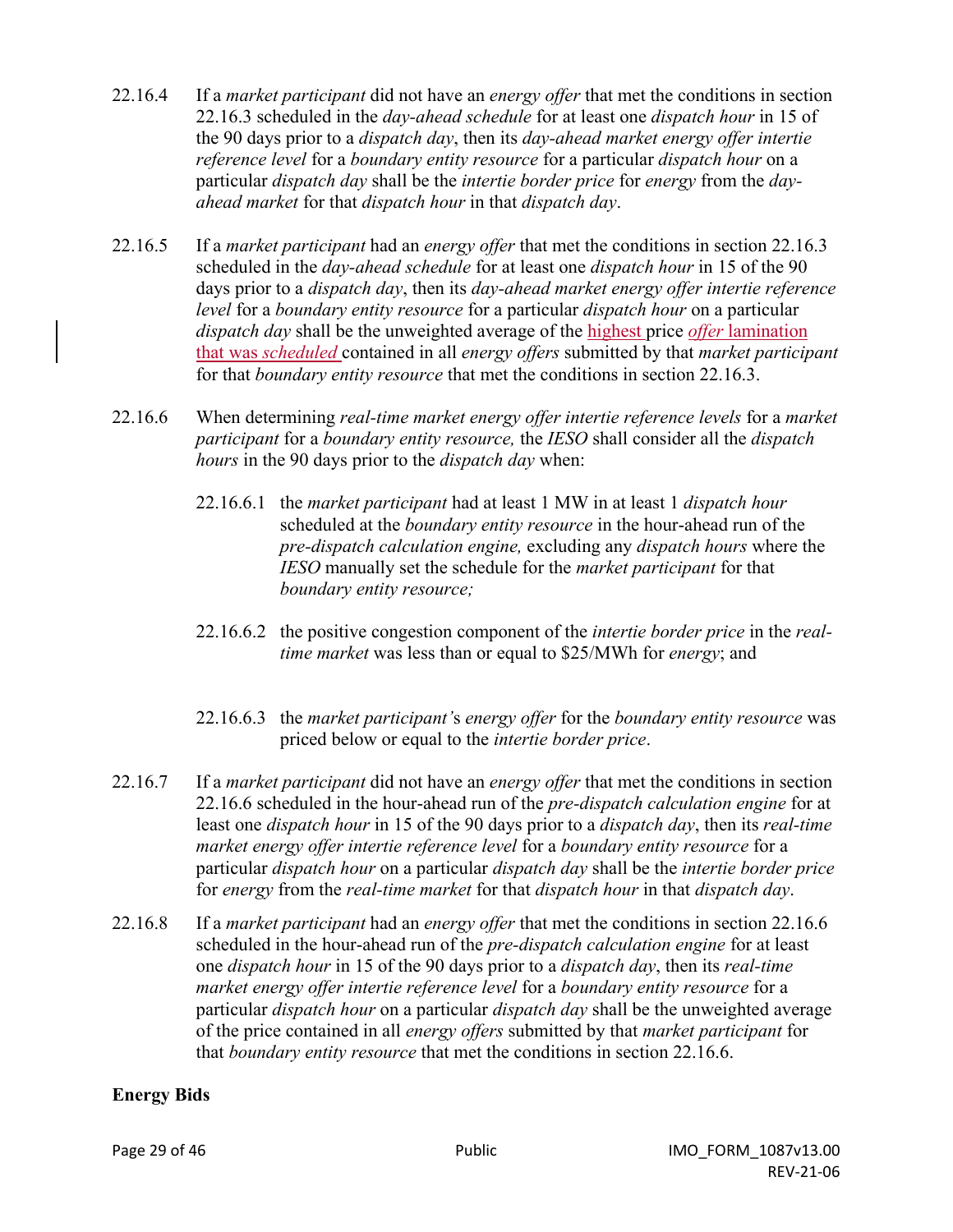- 22.16.9 When determining *day-ahead market energy bid intertie reference levels* for a *market participant* for a *boundary entity resource*, the *IESO* shall consider all the *dispatch hours* in the 90 days prior to the *dispatch day* when:
	- 22.16.9.1 the *market participant* had at least 1 MW in at least 1 *dispatch hour* scheduled at the *boundary entity resource* in the *day-ahead schedule,*  excluding any *dispatch hours* where the *IESO* manually set the schedule for the *market participant* for that *boundary entity resource*;
	- 22.16.9.2 the positive congestion component of the *intertie border price* in the *day ahead market* was less than or equal to \$25/MWh for energy; and
	- 22.16.9.3 the *market participant'*s *energy bid* for the *boundary entity resource* was priced above the *intertie border price*.
- 22.16.10 If a *market participant* did not have an *energy bid* that met the conditions in section 22.16.9 scheduled in the *day-ahead schedule* for at least one *dispatch hour* in 15 of the 90 days prior to a *dispatch day*, then its *day-ahead market energy bid intertie reference level* for a *boundary entity resource* for a particular *dispatch hour* on a particular *dispatch day* shall be the *intertie border price* for *energy* from the *dayahead market* for that *dispatch hour* in that *dispatch day*.
- 22.16.11 If a *market participant* had an *energy bid* that met the conditions in section 22.16.9 scheduled in the *day-ahead schedule* for at least one *dispatch hour* in 15 of the 90 days prior to a *dispatch day*, then its *day-ahead market energy bid intertie reference level* for a *boundary entity resource* for a particular *dispatch hour* on a particular *dispatch day* shall be the unweighted average of the highest price *bid* lamination that was *scheduled* contained in all *energy bids* submitted by that *market participant* for that *boundary entity resource* that met the conditions in section 22.16.9.
- 22.16.12 When determining *real-time market energy bid intertie reference levels* for a *market participant* for a *boundary entity resource,* the *IESO* shall consider all the *dispatch hours* in the 90 days prior to the *dispatch day* when:
	- 22.16.12.1 the *market participant* had at least 1 MW in at least 1 *dispatch hour* scheduled at the *boundary entity resource* in the hour-ahead run of the *pre-dispatch calculation engine,* excluding any *dispatch hours* where the *IESO* manually set the schedule for the *market participant* for that *boundary entity resource*;
	- 22.16.12.2 the positive congestion component of the *intertie border price* in the *real time market* was less than or equal to \$25/MWh for *energy*; and
	- 22.16.12.3 the *market participant'*s *energy bid* for the *boundary entity resource* was priced above the *intertie border price*.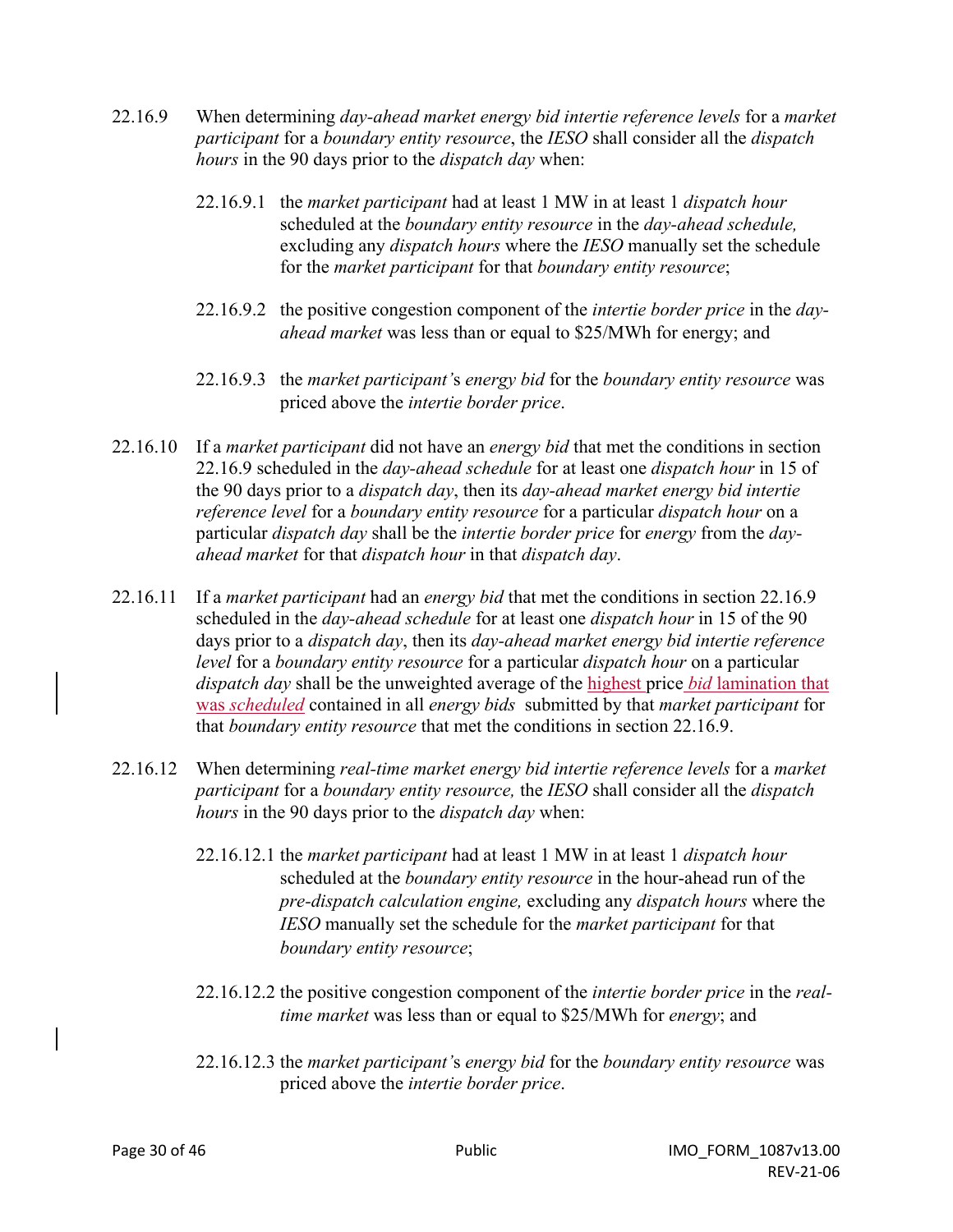- 22.16.13 If a *market participant* did not have an *energy bid* that met the conditions in section 22.16.12 scheduled in the hour-ahead run of the *pre-dispatch calculation engine* for at least one *dispatch hour* in 15 of the 90 days prior to a *dispatch day*, then its *real-time market energy bid intertie reference level* for a *boundary entity resource* for a particular *dispatch hour* on a particular *dispatch day* shall be the *intertie border price* for *energy* from the *real-time market* for that *dispatch hour* in that *dispatch day*.
- 22.16.14 If a *market participant* had an *energy bid* that met the conditions in section 22.16.12 scheduled in the hour-ahead run of the *pre-dispatch calculation engine* for at least one *dispatch hour* in 15 of the 90 days prior to a *dispatch day*, then its *real-time market energy bid intertie reference level* for a *boundary entity resource* for a particular *dispatch hour* on a particular *dispatch day* shall be the unweighted average of the price contained in all *energy bids* submitted by that *market participant* for that *boundary entity resource* that met the conditions in section 22.16.12.

### **Operating Reserve**

- 22.16.15 When determining *day-ahead market* operating reserve offer *intertie reference levels* for a *market participant* for a *boundary entity resource*, the *IESO* shall consider all the *dispatch hours* in the 90 days prior to the *dispatch day* when:
	- 22.16.15.1 the *market participant* had at least 1 MW in at least 1 *dispatch hour* scheduled at the *boundary entity resource* in the *day-ahead schedule,*  excluding any *dispatch hours* where the *IESO* manually set the schedule for the *market participant* for that *boundary entity resource*;
	- 22.16.15.2 the positive congestion component of the *intertie border price* in the *dayahead market* was less than or equal to \$25/MW for *operating reserve;* and
	- 22.16.15.3 the *market participant'*s *offer* for *operating reserve* for the *boundary entity resource* was priced below or equal to the *intertie border price*.
- 22.16.16 If a *market participant* did not have an *offer* for *operating reserve* that met the conditions in section 22.16.15 scheduled in the *day-ahead schedule* for at least one *dispatch hour* in 15 of the 90 days prior to a *dispatch day*, then its *day-ahead market operating reserve offer intertie reference level* for a *boundary entity resource* for a particular *dispatch hour* on a particular *dispatch day* shall be the *intertie border price* for *operating reserve* from the *day-ahead market* for that *dispatch hour* in that *dispatch day*.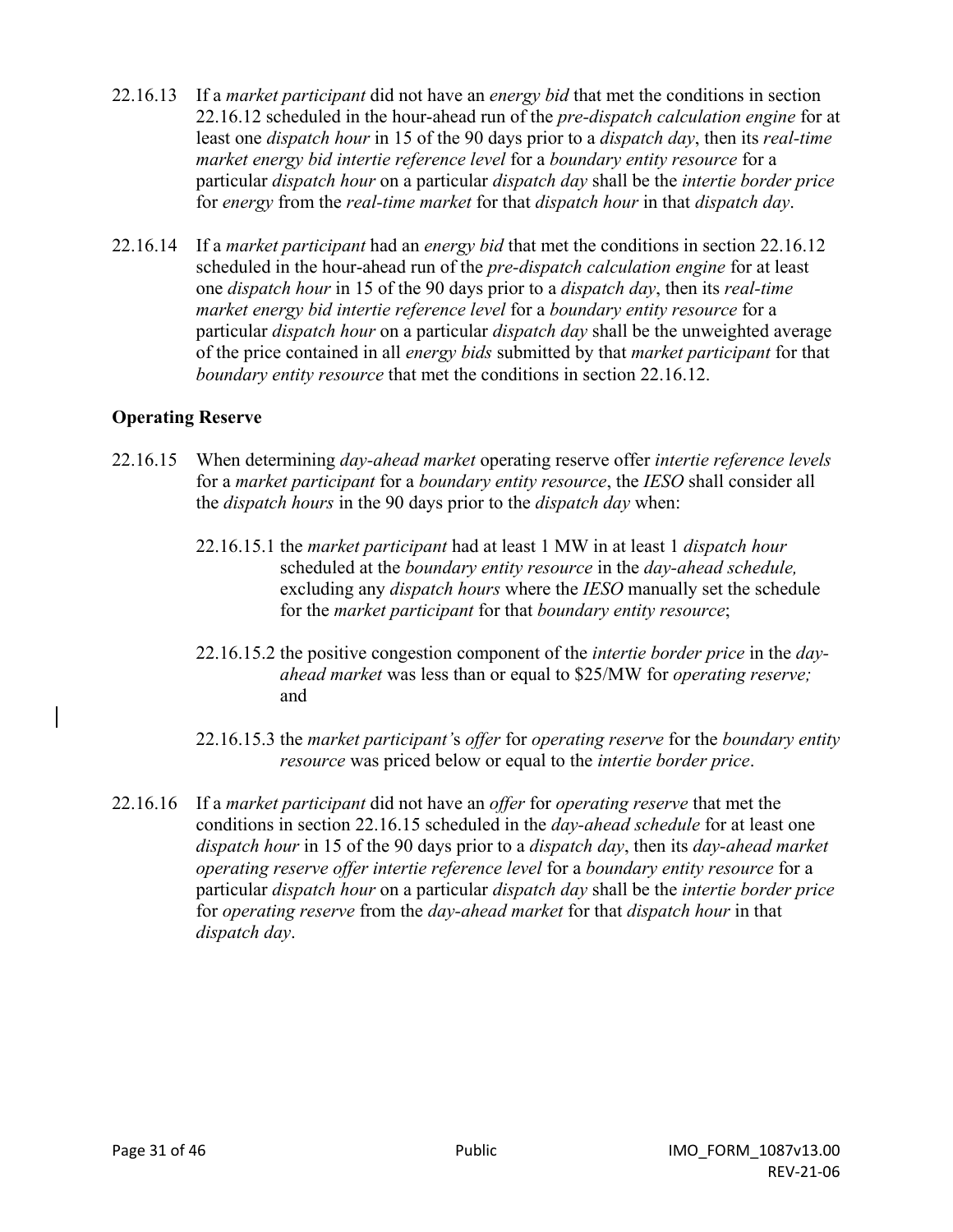- 22.16.17 If a *market participant* had an *offer* for *operating reserve* that met the conditions in section 22.16.15 scheduled in the *day-ahead schedule* for at least one *dispatch hour* in 15 of the 90 days prior to a *dispatch day*, then its *day-ahead market operating reserve offer intertie reference level* for a *boundary entity resource* for a particular *dispatch hour* on a particular *dispatch day* shall be the unweighted average of the highest price *offer* lamination that was scheduled contained in all *offers* for *operating reserve* submitted by that *market participant* for that *boundary entity resource* that met the conditions in section 22.16.15.
- 22.16.18 When determining *real-time market operating reserve offer intertie reference levels*  for a *market participant* for a *boundary entity resource,* the *IESO* shall consider all the *dispatch hours* in the 90 days prior to the *dispatch day* when:
	- 22.16.18.1 the *market participant* had at least 1 MW in at least 1 *dispatch hour* scheduled at the *boundary entity resource* in the hour-ahead run of the *pre-dispatch calculation engine,* excluding any *dispatch hours* where the *IESO* manually set the schedule for the *market participant* for that *boundary entity resource*;
	- 22.16.18.2 the positive congestion component of the *intertie border price* in the *real time market* was less than or equal to \$25/MW for *operating reserve;* and
	- 22.16.18.3 the *market participant'*s *offer* for *operating reserve* for the *boundary entity resource* was priced below or equal to the *intertie border price*.
- 22.16.19 If a *market participant* did not have an *offer* for *operating reserve* that met the conditions in section 22.16.18 scheduled in the hour-ahead run of the *pre-dispatch calculation engine* for at least one *dispatch hour* in 15 of the 90 days prior to a *dispatch day*, then its *real-time market operating reserve offer intertie reference level* for a *boundary entity resource* for a particular *dispatch hour* on a particular *dispatch day* shall be the *intertie border price* for *operating reserve* from the *real-time market* for that *dispatch hour* in that *dispatch day*.
- 22.16.20 If a *market participant* had an *offer* for *operating reserve* that met the conditions in section 22.16.18 scheduled in the hour-ahead run of the *pre-dispatch calculation engine* for at least one *dispatch hour* in 15 of the 90 days prior to a *dispatch day*, then its *real-time market operating reserve offer intertie reference level* for a *boundary entity resource* for a particular *dispatch hour* on a particular *dispatch day* shall be the unweighted average of the price contained in all *offers* for *operating reserve*  submitted by that *market participant* for that *boundary entity resource* that met the conditions in section 22.16.18.

### **22.17 Intertie Economic Withholding on an Uncompetitive Intertie Zone**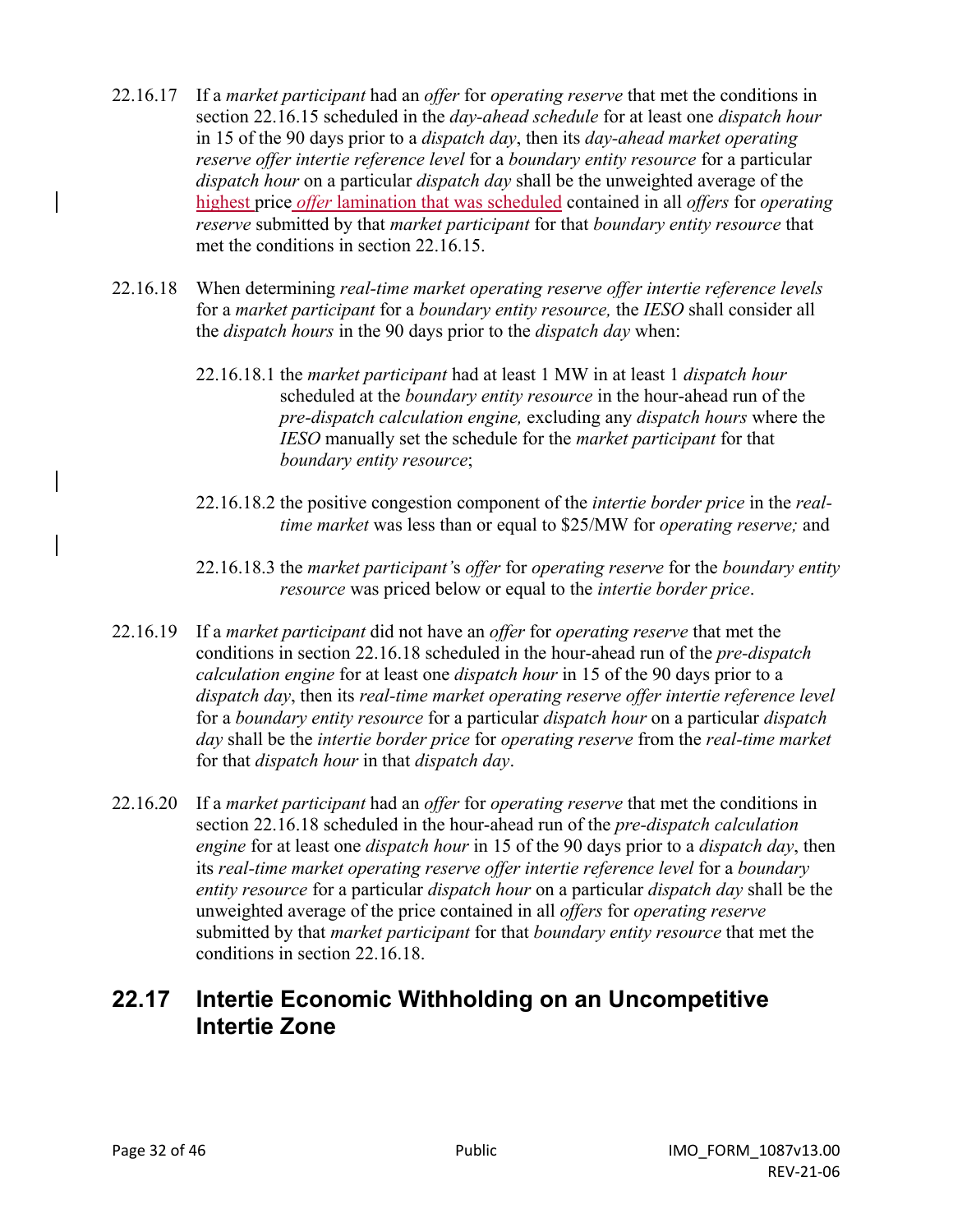- 22.17.1 The *IESO* may apply the conduct tests and impact tests specified in this section 22.17 in accordance with the applicable *market manual* to assess *intertie economic withholding.*
- 22.17.2 The *IESO* may cease the assessment of *intertie economic withholding* at any time.

### **Conduct Test – Energy**

- 22.17.3 The *IESO* may apply a conduct test for *intertie economic withholding* to an *energy offer* or *energy bid* submitted by a *registered market participant* for a *boundary entity resource* in an uncompetitive *intertie zone* if: (i) that *energy offer* or *energy bid* was scheduled; and (ii) there is a positive congestion component on the *intertie border price* for *energy* greater than \$25/MWh in the *day-ahead market* or greater than \$25/MWh in the *real-time market* as applicable*.*
- 22.17.4 An *energy offer* or *energy bid* shall fail the conduct test applied pursuant to section 22.17.3 if the *offer* or *bid* is greater than the lesser of 300% or \$100/MWh above the *boundary entity resource's* applicable *intertie reference level*.
- 22.17.5 A *price-quantity pair* in an *energy offer* or *energy bid* submitted by a *registered market participant* for a *boundary entity resource* that has a price component lower than \$25/MWh shall be deemed not to have failed a conduct test applied pursuant to section 22.17.3.

### **Impact Test – Energy**

- 22.17.6 The *IESO* may apply an impact test for *intertie economic withholding* in an uncompetitive *intertie zone* to any *boundary entity resource* that fails the conduct test applied pursuant to section 22.17.3.
- 22.17.7 An *energy offer* or *energy bid* submitted by a *registered market participant* for a *boundary entity resource* shall fail the impact test if the *boundary entity resource's simulated as-offered energy locational marginal price* is the lesser of 100% or \$50/MWh above the *simulated intertie reference level energy locational marginal price* in the *day-ahead market* or the lesser of 100% or \$50/MW above the *simulated intertie reference level energy locational marginal price* in the *real-time market,* as applicable.
- 22.17.8 The *IESO* shall calculate the *simulated intertie reference level energy locational marginal price* using the same inputs as those used by the relevant calculation engine to calculate the *energy locational marginal price* for the uncompetitive *intertie zone* and replacing each *energy offer* or *energy bid* that failed the conduct test applied pursuant to section 22.17.3 with the applicable *intertie reference level* for *energy* for the *boundary entity resource* in the *dispatch day* being assessed.

### **Conduct Test – Operating Reserve**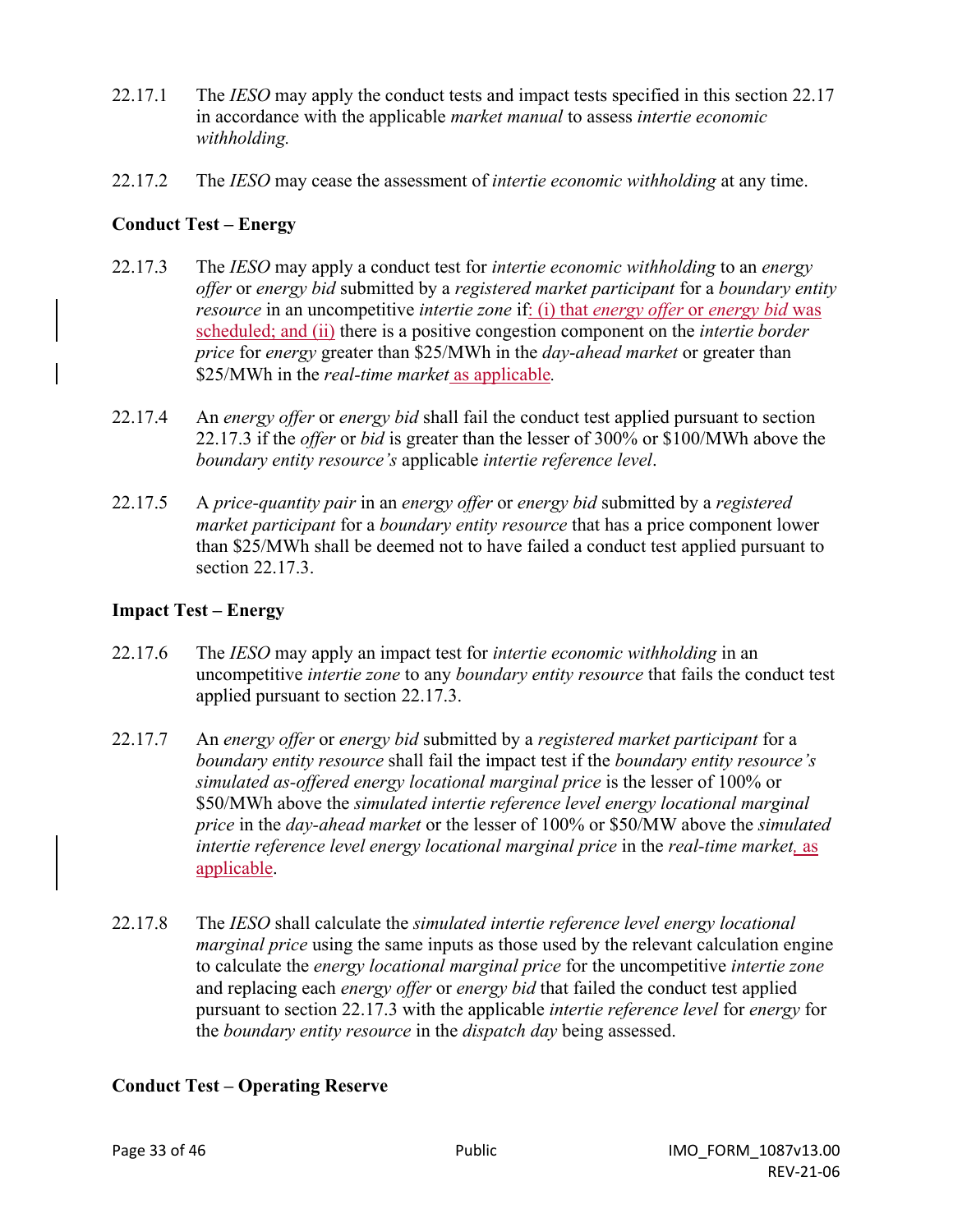- 22.17.9 The *IESO* may apply a conduct test for *intertie economic withholding* to an *offer* for *operating reserve* submitted by a *registered market participant* for a *boundary entity resource* in an uncompetitive *intertie zone* if the *operating reserve locational marginal price* for a class of *operating reserve* in that uncompetitive *intertie zone* is greater than \$15/MWh in the *day-ahead market* or greater than \$15/MW in the *realtime market*.
- 22.17.10 An *offer* for *operating reserve* submitted by a *registered market participant* for *a boundary entity resource* shall fail the conduct test applied pursuant to section 22.17.9 if the *offer* is greater than the lesser of 50% or \$25/MWh above the *boundary entity resource's intertie reference level* in the *day-ahead market* or greater than the lesser of 50% or \$25/MW above the *boundary entity resource's intertie reference level* in the *real-time market*.
- 22.17.11 A *price-quantity pair* in an *offer* for *operating reserve* submitted by a *registered market participant* for a *boundary entity resource* that has a price component lower than \$5/MWh in the *day-ahead market* or \$5/MW in the *real-time market* shall be deemed not to have failed the conduct test applied pursuant to section 22.17.9.

#### **Impact Test – Operating Reserve**

- 22.17.12 The *IESO* may apply an impact test for *intertie economic withholding* in an uncompetitive *intertie zone* to any *boundary entity resource* that fails the conduct test applied pursuant to section 22.17.9.
- 22.17.13 A *boundary entity resource's offer* for *operating reserve* shall fail the impact test if its *simulated as-offered operating reserve locational marginal price* is the lesser of 50% or \$25/MWh above the *simulated intertie reference level operating reserve locational marginal price* in the *day-ahead market* or the lesser of 50% or \$25/MW above the *simulated intertie reference level operating reserve locational marginal price* in the *real-time market*.
- 22.17.14 The *IESO* shall calculate the *simulated intertie reference level operating reserve locational marginal price* using the same inputs as those used by the relevant calculation engine to calculate the *operating reserve locational marginal price* for the *uncompetitive intertie zone* and replacing each *offer* for *operating reserve* that failed the conduct test applied pursuant to section 22.17.10 with the applicable *operating reserve offer intertie reference level* for the *boundary entity resource* in the *dispatch day* being assessed.

### **22.18 Mitigation for Make-Whole Payment Impact on Uncompetitive Interties**

22.18.1 The *IESO* may apply the conduct tests and impact tests specified in this section 22.18 in accordance with the applicable *market manual* to assess mitigation for make-whole payment impact on an uncompetitive *intertie zone.*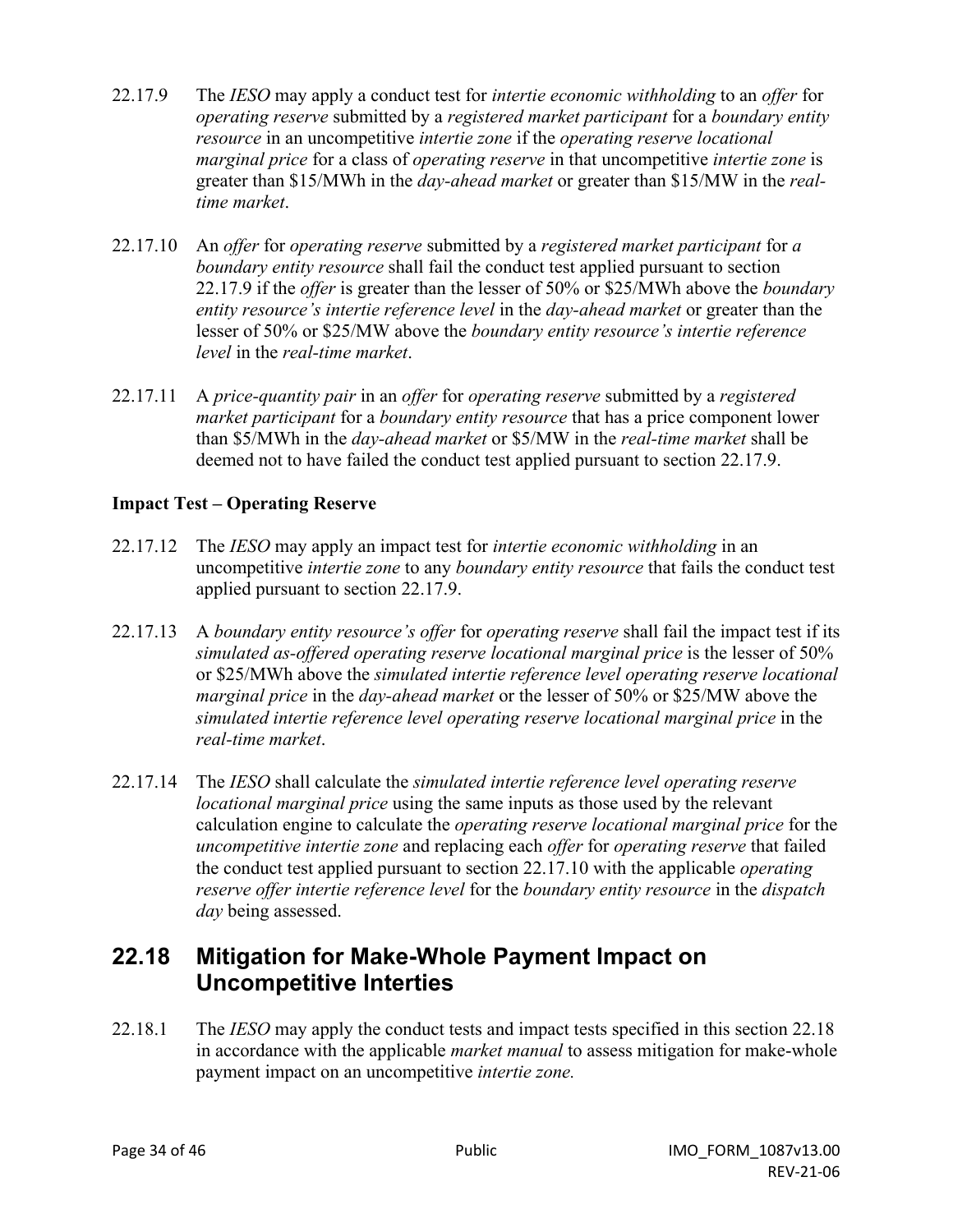22.18.2 The *IESO* may cease the assessment of mitigation for make-whole payment impact at any time.

#### **Conditions**

- 22.18.3 The *IESO* may assess mitigation for make-whole payment impact on an uncompetitive *intertie zone* for a *boundary entity resource* if:
	- 22.18.3.1 the *boundary entity resource* was tested for an *energy* price impact pursuant to section 22.17.6;
	- 22.18.3.2 the *boundary entity resource* was tested for an *operating reserve* price impact pursuant to section 22.17.12; or
	- 22.18.3.3 the *boundary entity resource* was scheduled to provide *operating reserve* on an uncompetitive *intertie zone* and received a make-whole payment greater than \$10,000 for a *dispatch hour*.

#### **Conduct Test**

- 22.18.4 The *IESO* may apply a conduct test for *intertie economic withholding* to an *energy offer* or *offer* for *operating reserve* submitted by a *registered market participant* for a *boundary entity resource* that met any of the conditions in section 22.18.3. The *energy offer* or *offer* for *operating reserve* shall fail the conduct test if:
	- 22.18.4.1 the *energy offer* was greater than the lesser of 300% or \$100/MWh above the *boundary entity resource*'s *intertie reference level* in the *day-ahead market* or greater than the lesser of 300% or \$100/MW above the *boundary entity resource*'s *intertie reference level* in the *real-time market*; or
	- 22.18.4.2 the *offer* for *operating reserve* was greater than the lesser of 50% or \$25/MWh above the *boundary entity resource*'s *intertie reference level* in the *day-ahead market* or greater than the lesser of 50% or \$25/MW above the *boundary entity resource*'s *intertie reference level* in the *real-time market*.

#### **Impact Test**

- 22.18.5 The *IESO* may apply an impact test for *intertie economic withholding* to an *energy offer* or *offer* for *operating reserve* submitted by a *registered market participant* for a *boundary entity resource* that that fails the conduct test applied pursuant to section 22.18.4.
	- 22.18.5.1 The *energy offer* or *offer* for *operating reserve* shall fail the impact test for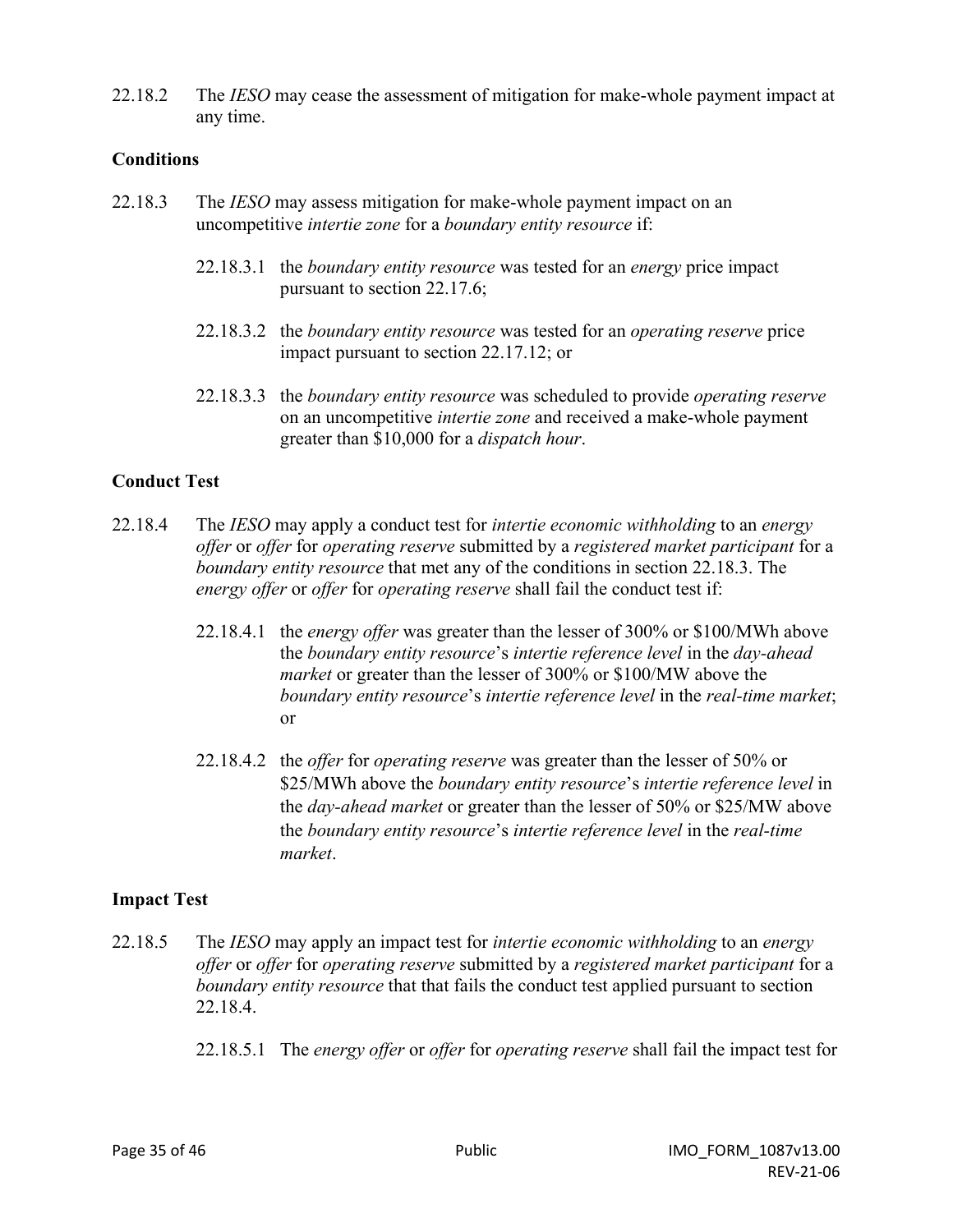a *dispatch hour* if the *boundary entity resource's* make-whole payment for that *dispatch hour* is more than 10% higher than the make-whole payment would have been based on the *boundary entity resource's* relevant *intertie reference levels* for *offer* parameters that failed the conduct test.

### **22.19 Intertie Economic Withholding – Procedural Steps and Timelines**

22.19.1 If an *energy offer, energy bid,* or *offer* for *operating reserve* fails an impact test applied pursuant to section 22.17.6, 22.17.12 or 22.18.5, the *IESO* shall issue a first notice of *economic withholding* to the relevant *market participant* communicating a finding of an *instance of intertie economic withholding*.

> 22.19.1.1 Notices issued pursuant to this section shall be issued no later than 180 days following the *dispatch day* for which the *offer* or *bid* was submitted.

- 22.19.2 This notice shall be issued no later than 180 days following the *dispatch day* in which the *offer* or *bid* was submitted. The *IESO* shall notify the *market participant* if the *IESO* ceases its assessment of *intertie economic withholding* following issuance of the first notice of *intertie economic withholding*.
- 22.19.32 Up to 45 days after receiving the date of the notice specified in section 22.19.1, the *market participant* may submit to the *IESO* a request that the *IESO* determine an *alternative intertie reference level value* for the relevant *boundary entity resource*  during the *dispatch day* in which the *offer* or *bid* was submitted. This request shall include documentation to support any *resource*-specific considerations that were not accounted for in the *intertie reference levels* in use during the *instance of intertie economic withholding.* 
	- 22.19.3.1 Requests submitted pursuant to this section must include documentation to support any *resource*-specific considerations that were not accounted for in the *intertie reference levels* in use during the *instance of intertie economic withholding*.
- 22.19.43 The *IESO* shall review the submitted supporting documentation and if upon such reviewIf the *IESO* determines that itthe supporting documentation demonstrates that the *intertie reference level* did not account for all a *market participant's short-run marginal costs*, for *offers*, or *short-run marginal benefits*, for *bids*, the *IESO* shall determine an *alternative intertie reference level value* for the *boundary entity resource* that accounts for all the *short-run marginal costs* or *short-run marginal benefits*, as the case may be, and repeat the conduct test applied pursuant to section 22.17.3, 22.17.9, or 22.18.4 and impact test applied pursuant to section 22.17.6, 22.17.12, or 22.18.5 using the *alternative intertie reference level value* in the place of the applicable *intertie reference level value.*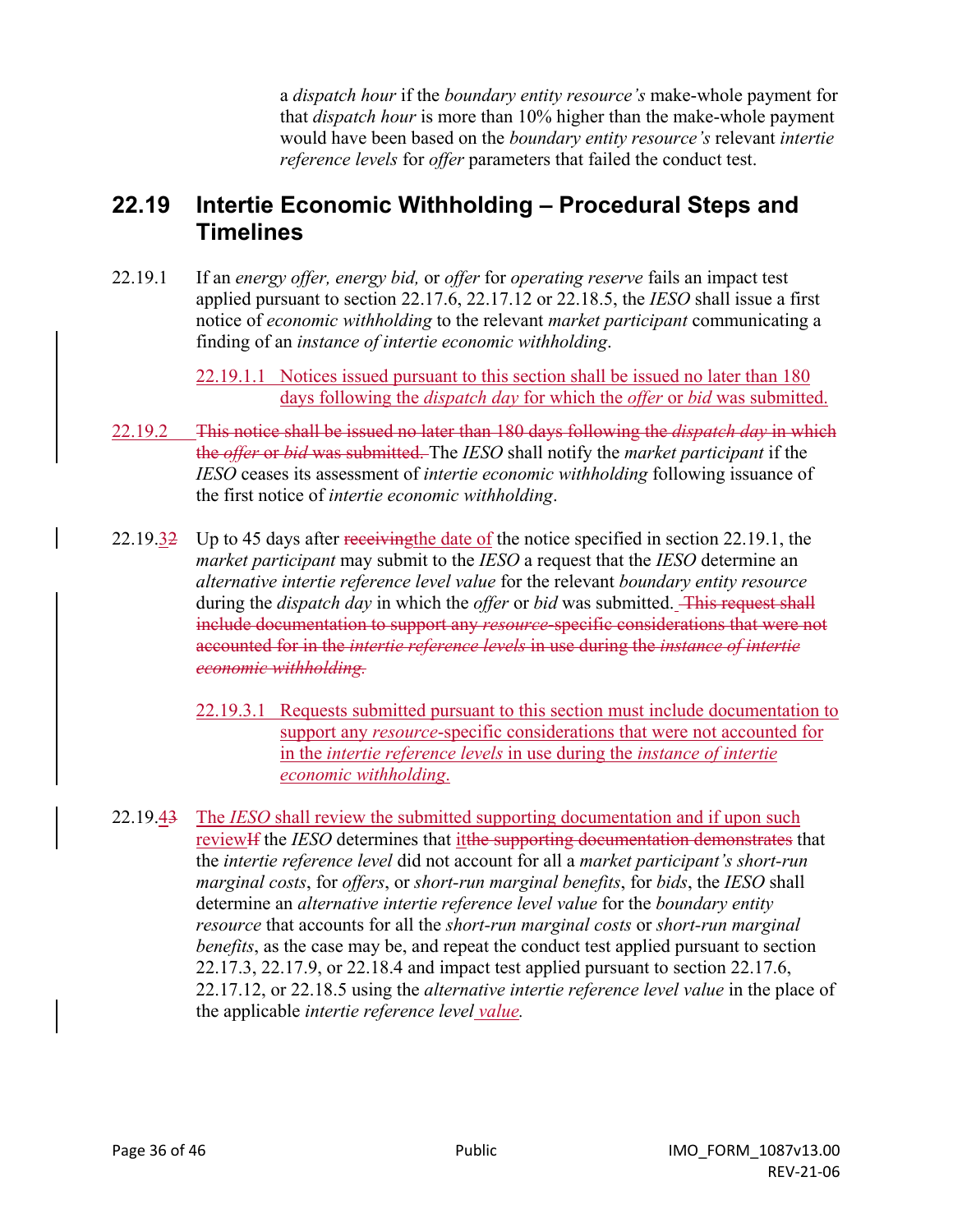- 22.19.54 If the conduct test and impact test repeated pursuant to section 22.19.43 are not failed when the *alternative intertie reference level value* is used, the *IESO* shall discontinue the assessment and notify the *market participant* within 90 days of receiving the supporting documentation.
- 22.19.65 The *IESO* shall issue a second notice of *intertie economic withholding* to the relevant *market participant* within 90 days of the day the *IESO* received supporting documentation pursuant to section 22.19.32 if:
	- 22.19.6.1 the conduct test and impact test for *intertie economic withholding* repeated pursuant to section  $22.19.43$  are failed.; or
	- 22.19.6.2 upon review of the supporting documentation, the *IESO* determines that the supporting documentation does not demonstrate that the relevant *intertie reference level* did not account for all of a *market participant's short-run marginal costs*, for *offers*, or *short-run marginal benefits*, for *bids*.
- 22.19.76 If a *market participant* does not request that the *IESO* determine an *alternative intertie reference level value* in accordance with section 22.19.32 or notifies the *IESO*  that it will not make such a request, the *IESO* shall issue a second notice of *intertie economic withholding* within 90 days of the time period in section 22.19.32 elapsing or receipt of such notice, as the case may be.
- 22.19.87 If a *registered market participant* for a *boundary entity resource* has submitted an *offer* or *bid* that fails an impact test applied pursuant to section 22.17.6, 22.17.12, or 22.18.5, the *IESO* shall apply a *settlement* charge to the relevant *market participant* in respect of each *instance of intertie economic withholding*. The *settlement* charge applied shall be determined in accordance with the applicable *market manual.*
	- 22.19.8.1 A second notice of *intertie economic withholding* shall set out the *settlement* charge relating to the *instance of intertie economic withholding* specified in the notice and, if applicable, additional information regarding the conduct test and impact test. The *settlement* charge applied shall be determined in accordance with the applicable *market manual*.

### ------------------------ **Chapter 7**

### **Standing Dispatch Data**

3.3.9 If the dispatch data for a registered facility for a given trading day of a trading week will not change from trading week to trading week, the registered market participant for that registered facility may, as and for its dispatch data described in section 3.3.1, submit standing dispatch data for that registered facility. Such standing dispatch data shall: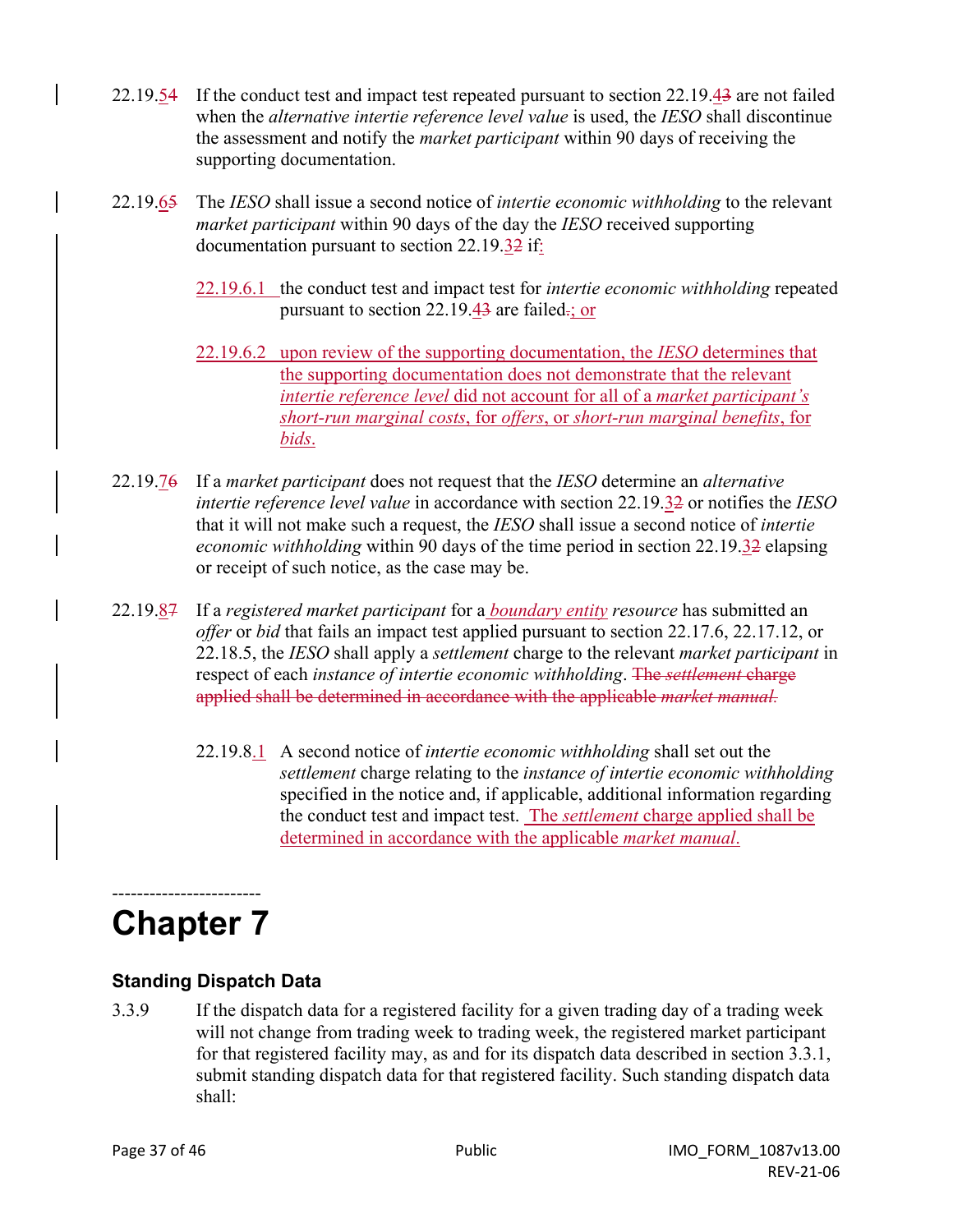- 3.3.9.1 define the *dispatch data* for each *dispatch hour* of each *dispatch day*;
- 3.3.9.1A in respect of each *dispatch day* for which it is in effect, be deemed for the purposes of this section 3.3 and section 22 to be initial *dispatch data,*  submitted at 06:00 EST on the *pre-dispatch day*; and
- 3.3.9.2 remain in effect until the expiration date specified in the standing *dispatch data* unless earlier withdrawn or earlier revised by the *registered market participant*:
	- a. as standing *dispatch data* prior to 06:00 EST on the *pre-dispatch day*; or
	- b. in accordance with sections 3.3.3 to 3.3.8.

### ------------------------ **Chapter 3**

### **2.5 Notice of Dispute, Negotiation and Response**

- 2.5.1 The complaining person (the "*applicant*") shall, within the time specified in section 2.5.1A, serve a written notice of the dispute (the "*notice of dispute*") on any *respondent*.
- 2.5.1A A *notice of dispute* shall be served:
	- 2.5.1A.1 in the case of an application referred to in section 2.2.1.3, within 20 *business days* of the date of receipt of notice by the *generator* or *electricity storage participant* of rejection by the *IESO* of the *outage* in respect of which compensation is claimed pursuant to section 6.7.5 of Chapter 5;
	- 2.5.1A.2 in the case of a dispute that involves a *reviewable decision* referred to in section 5.3.9 of Chapter 6, within 20 *business days* of the date of receipt by the *metering service provider* of notice of the revocation of its registration by the *IESO*;
	- 2.5.1A.3 in the case of a request or dispute referred to in section 6.8.2A or 6.8.2B of Chapter 9, within the time specified in section 6.8.8 of Chapter 9;
	- 2.5.1A.4 in the case of a dispute referred to in section 6.8.9 of Chapter 9, within the time specified in section 6.8.10 of Chapter 9;
	- 2.5.1A.4A in the case of a dispute referred to in section 2.1A.6A of Chapter 9, within 20 *business days* of the date of receipt of the first *invoice* that reflects the apportionment that is the subject-matter of the dispute;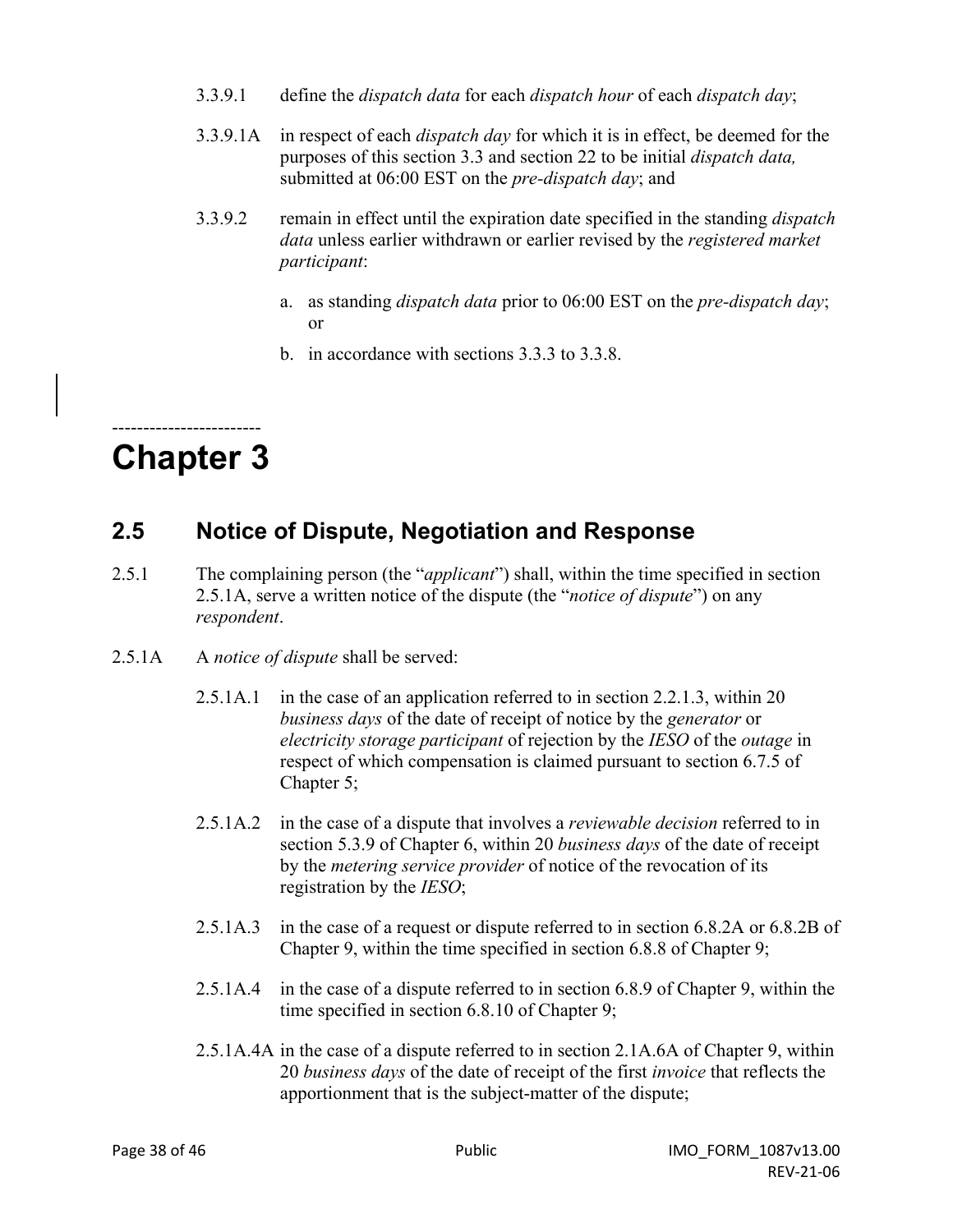- 2.5.1A.4B in the case of a dispute involving an order, direction, instruction or decision of the *IESO* issued prior to January 1, 2004 not otherwise addressed by subsections 2.5.1A.1 to 2.5.1A.4A, within six years of the date of receipt of the order, direction, instruction or decision;
- 2.5.1A.4C in the case of a dispute involving an order, direction, instruction or decision of the *IESO* issued on or after January 1, 2004 not otherwise addressed by subsections 2.5.1A.1 to 2.5.1A.4A, within two years of the date of receipt of the order, direction, instruction or decision;
- 2.5.1A.4D in the case where the *market participant* contests the *notice of intention*  under section 6.2B.3, within the timelines set out in section 6.2B.3 and the *response to the notice of intention* shall be deemed to constitute the *notice of dispute*;
- 2.5.1A.4E in the case of a dispute involving one or more orders referred to in section 6.2B.15, within the timelines set out in section 6.2B.16;
- 2.5.1A.5 in all other cases, within the applicable limitation period set out in the *Limitations Act, 2002*; and
- 2.5.1A.6 in the case of a dispute related to an independent review conducted pursuant to section 22.8 of Chapter 7, no later than 22 *business days* following the day on which the *IESO* registers *reference levels* and *reference quantities* for the relevant *resource* following completion of the independent review.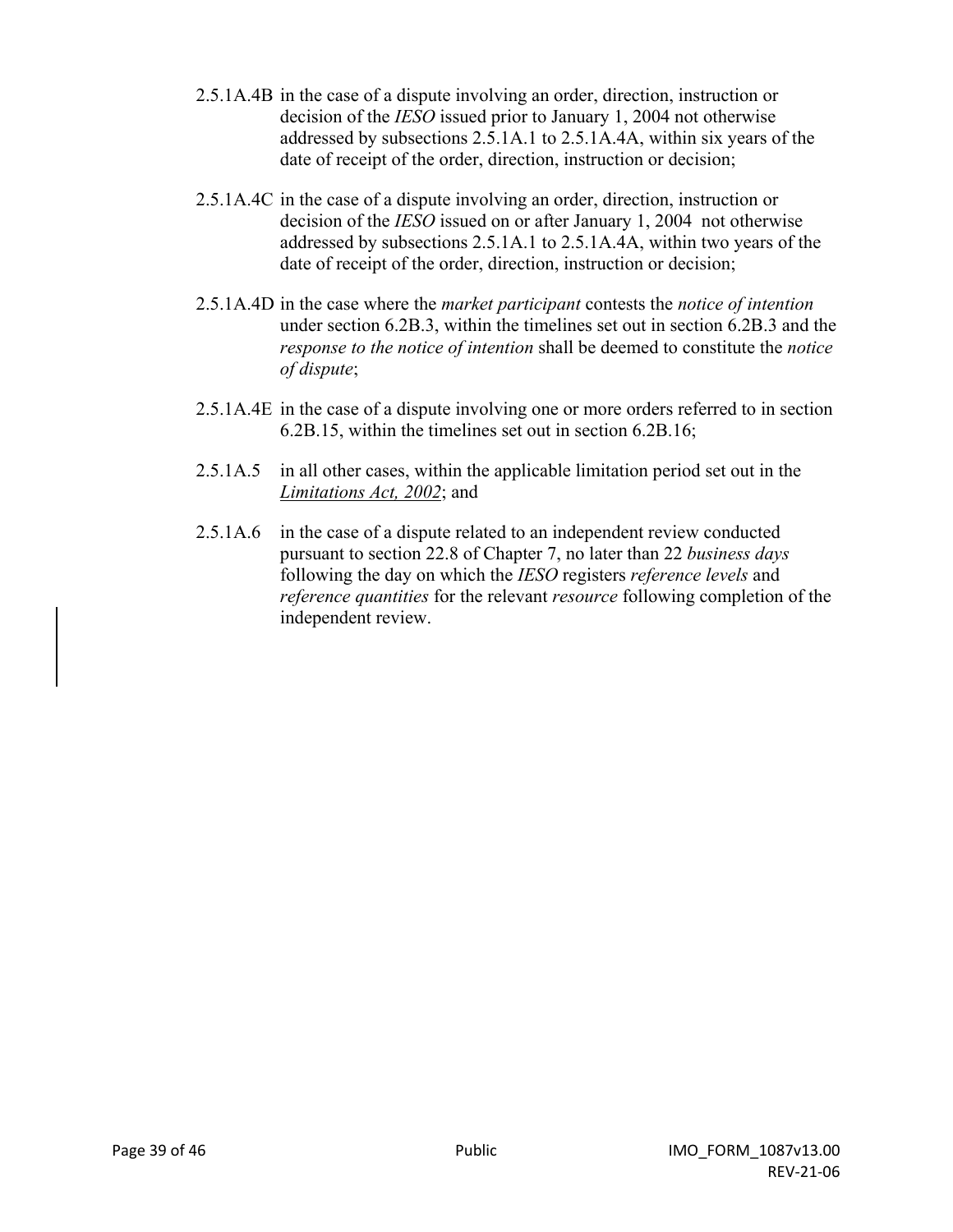# **Appendix 7.6 – Local Market Power**

------------------------

| 1.1    | [Intentionally left blank - section deleted]                     |  |  |
|--------|------------------------------------------------------------------|--|--|
| 1.1.1  | [Intentionally left blank – section deleted]                     |  |  |
| 1.1.2  | [Intentionally left blank – section deleted]                     |  |  |
| 1.1.3  | [Intentionally left blank – section deleted]                     |  |  |
| 1.2    | [Intentionally left blank – section deleted]                     |  |  |
| 1.2.1  | [Intentionally left blank – section deleted]                     |  |  |
|        | 1.2.1A [Intentionally left blank – section deleted]<br>$\bullet$ |  |  |
|        | 1.2.1B [Intentionally left blank – section deleted]<br>$\bullet$ |  |  |
| 1.2.1C | [Intentionally left blank – section deleted]                     |  |  |
| 1.2.1D | [Intentionally left blank – section deleted]                     |  |  |
| 1.2.2  | [Intentionally left blank – section deleted]                     |  |  |
|        | [Intentionally left blank – section deleted]<br>1.2.2.1          |  |  |
|        | [Intentionally left blank – section deleted]<br>1.2.2.2          |  |  |
| 1.2.3  | [Intentionally left blank – section deleted]                     |  |  |
| 1.2.4  | [Intentionally left blank – section deleted]                     |  |  |
| 1.2.5  | [Intentionally left blank – section deleted]                     |  |  |
| 1.2.6  | [Intentionally left blank – section deleted]                     |  |  |
| 1.2.7  | [Intentionally left blank – section deleted]                     |  |  |
|        | [Intentionally left blank – section deleted]<br>1.2.7.1          |  |  |
|        | [Intentionally left blank – section deleted]<br>1.2.7.2          |  |  |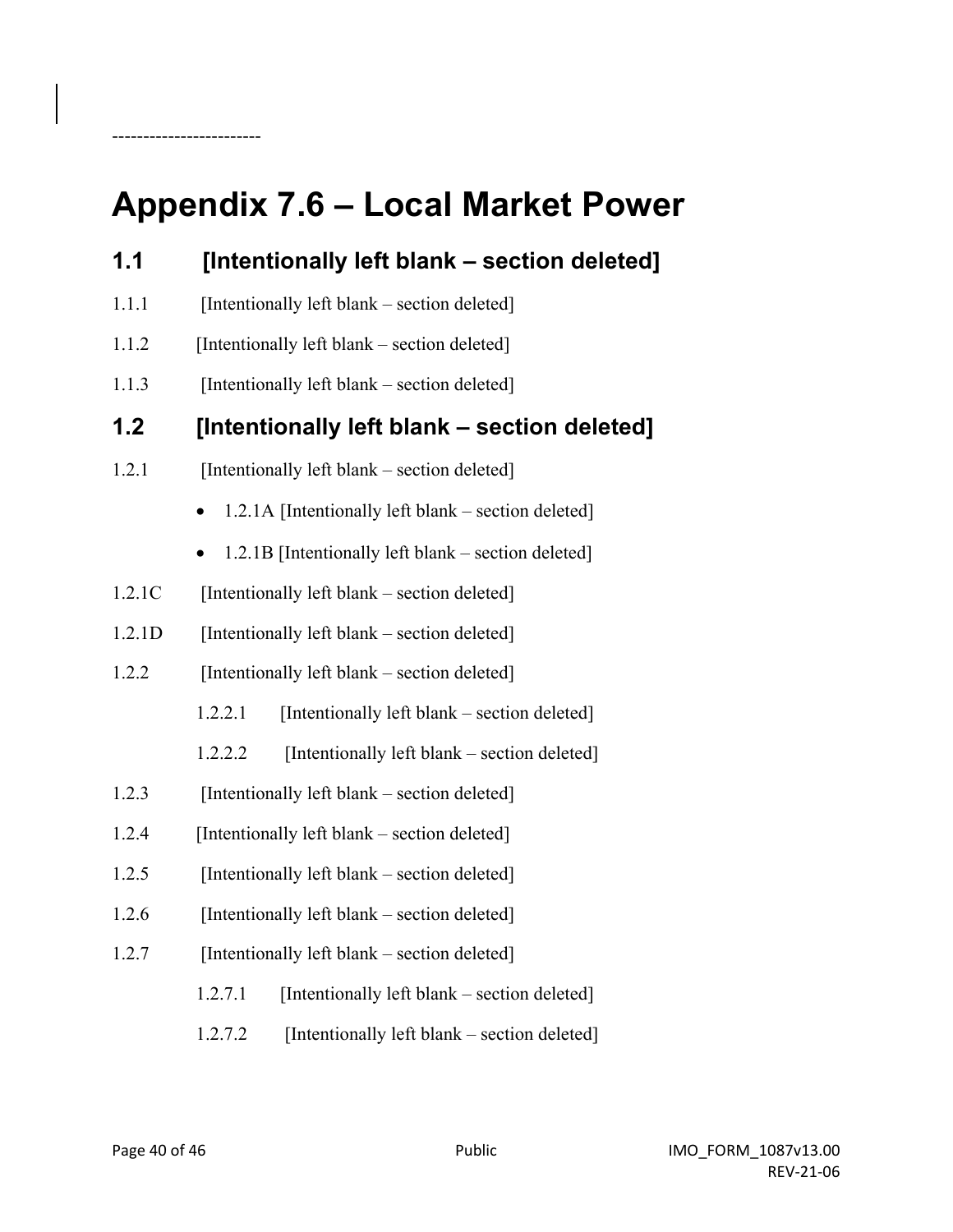## **1.3 [Intentionally left blank – section deleted]** 1.3.1 [Intentionally left blank – section deleted]

- 1.3.2 [Intentionally left blank section deleted]
- 1.3.3 [Intentionally left blank section deleted]
	- 1.3.3.1 [Intentionally left blank section deleted]
	- 1.3.3.1A [Intentionally left blank section deleted]
	- 1.3.3.1B [Intentionally left blank section deleted]
	- 1.3.3.2 [Intentionally left blank section deleted]
	- 1.3.3.3 [Intentionally left blank section deleted]
	- 1.3.3.4 [Intentionally left blank section deleted]
- 1.3.4 [Intentionally left blank section deleted]
- 1.3.5 [Intentionally left blank section deleted]
	- 1.3.5.1 [Intentionally left blank section deleted]
	- 1.3.5.2 [Intentionally left blank section deleted]
- 1.3.6 [Intentionally left blank section deleted]
	- 1.3.6.1 [Intentionally left blank section deleted]
	- 1.3.6.2 [Intentionally left blank section deleted]
- 1.3.7 [Intentionally left blank section deleted]
	- 1.3.7.1 [Intentionally left blank section deleted]
	- 1.3.7.2 [Intentionally left blank section deleted]
- 1.3.8 [Intentionally left blank section deleted]
	- 1.3.8.1 [Intentionally left blank section deleted]
	- 1.3.8.2 [Intentionally left blank section deleted]
- 1.3.9 [Intentionally left blank section deleted]
	- 1.3.9.1 [Intentionally left blank section deleted]
	- 1.3.9.2 [Intentionally left blank section deleted]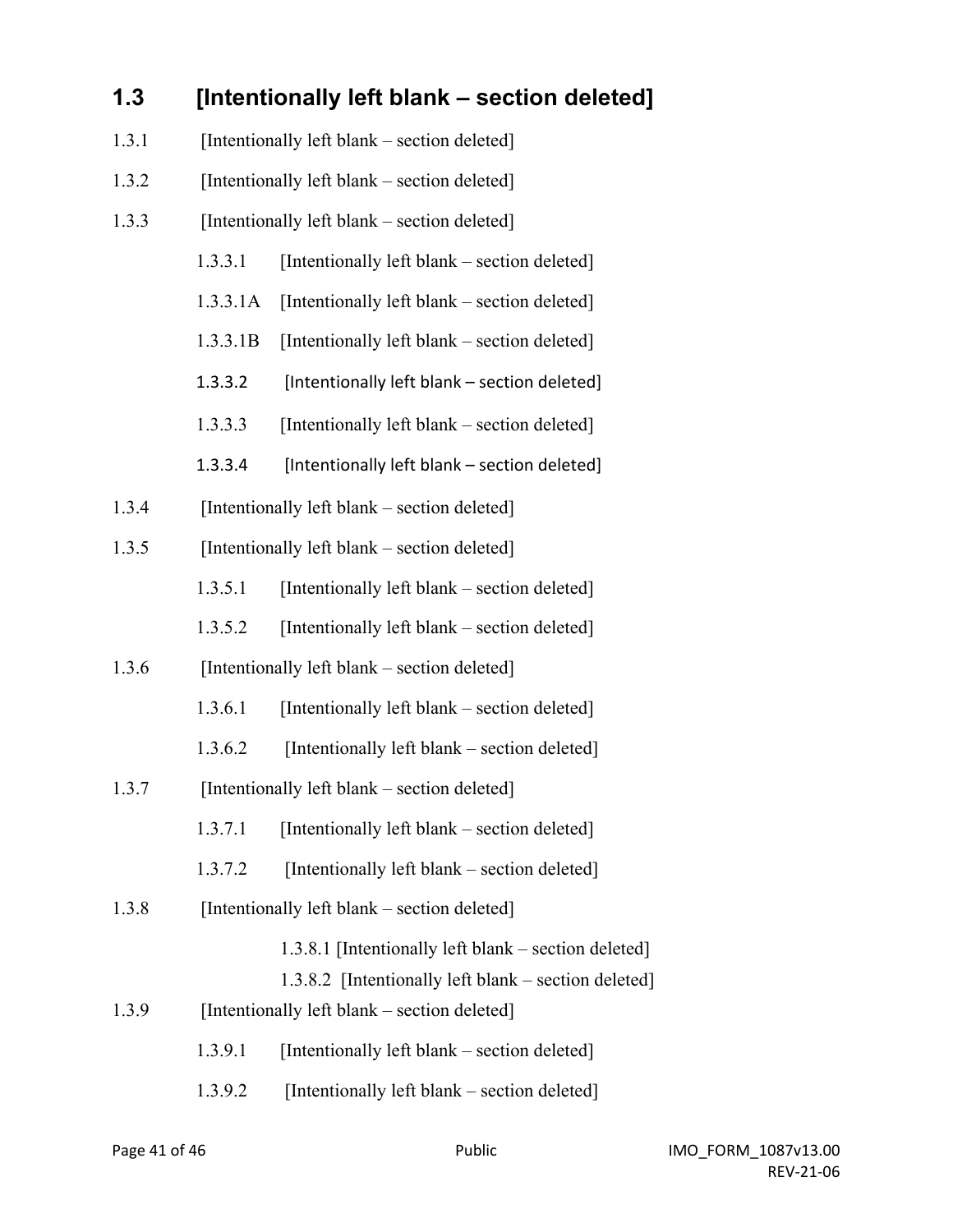- 1.3.9.3 [Intentionally left blank section deleted]
- 1.3.9.4 [Intentionally left blank section deleted]
- 1.3.10 [Intentionally left blank section deleted]
	- 1.3.10.1 [Intentionally left blank section deleted]
	- 1.3.10.2 [Intentionally left blank section deleted]
	- 1.3.10.3 [Intentionally left blank section deleted]
- 1.3.11 [Intentionally left blank section deleted]
	- 1.3.11.1 [Intentionally left blank section deleted]
	- 1.3.11.2 [Intentionally left blank section deleted]
- 1.3.12 [Intentionally left blank section deleted]
	- 1.3.12.1 [Intentionally left blank section deleted]
	- 1.3.12.2 [Intentionally left blank section deleted]
	- 1.3.12.3 [Intentionally left blank section deleted]1.3.12.4 [Intentionally left blank – section deleted]
	- 1.3.12.5 [Intentionally left blank section deleted]
- 1.3.13 [Intentionally left blank section deleted]
	- 1.3.13.1 [Intentionally left blank section deleted]
	- 1.3.13.2 [Intentionally left blank section deleted]
	- 1.3.13.3 [Intentionally left blank section deleted]
	- 1.3.13.4 [Intentionally left blank section deleted]

### **1.4 [Intentionally left blank – section deleted]**

- 1.4.1 [Intentionally left blank section deleted]
	- 1.4.1.1 [Intentionally left blank section deleted]
	- 1.4.1.2 [Intentionally left blank section deleted]
	- 1.4.1.3 [Intentionally left blank section deleted]
	- 1.4.1.4 [Intentionally left blank section deleted]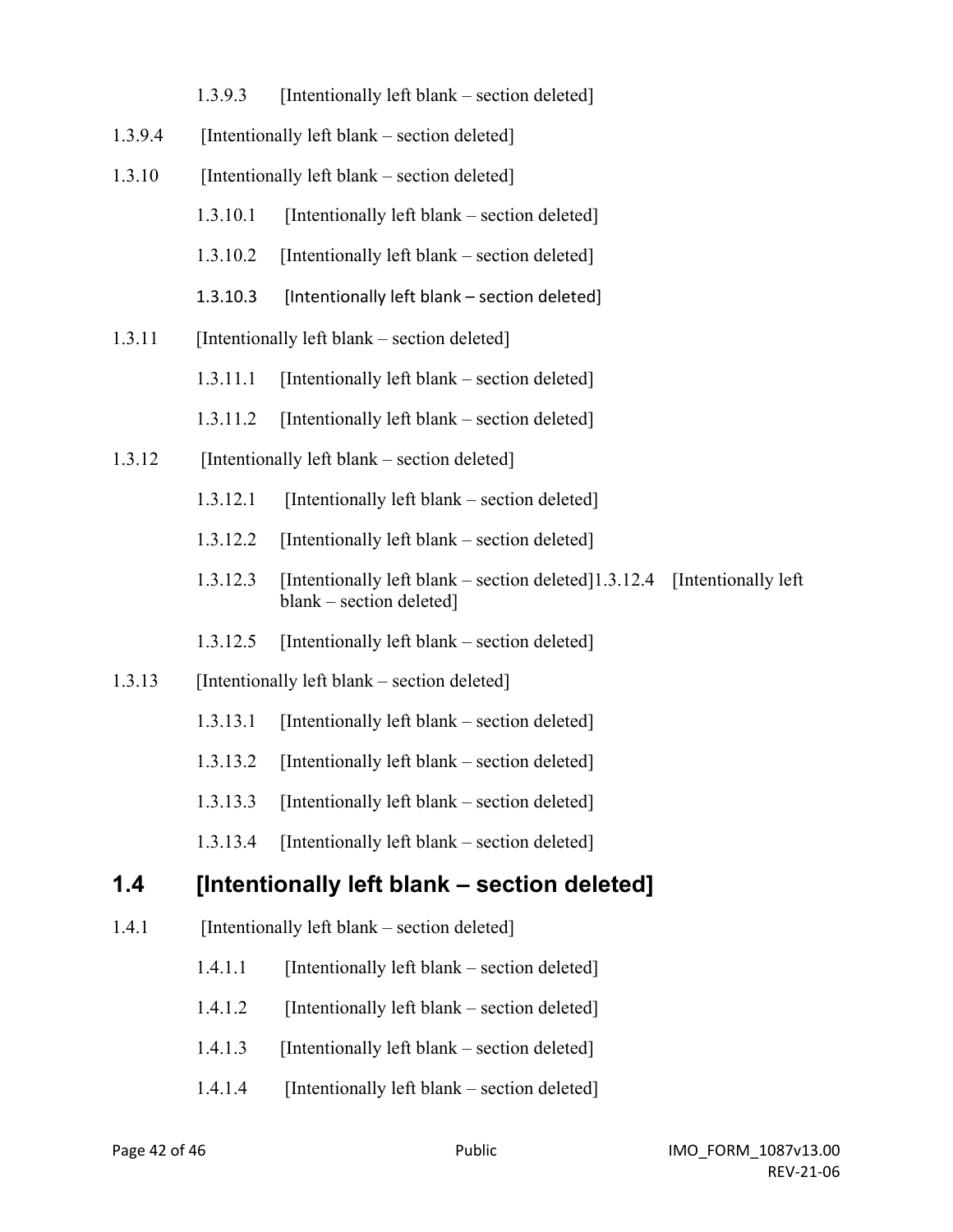|        | 1.4.1.5                                      | [Intentionally left blank – section deleted]                                                             |
|--------|----------------------------------------------|----------------------------------------------------------------------------------------------------------|
|        | 1.4.1.6                                      | [Intentionally left blank – section deleted]                                                             |
| 1.4.2  |                                              | [Intentionally left blank – section deleted]                                                             |
|        | 1.4.2.1                                      | [Intentionally left blank – section deleted]                                                             |
|        | 1.4.2.2                                      | [Intentionally left blank – section deleted]                                                             |
|        | 1.4.2.3                                      | [Intentionally left blank – section deleted]                                                             |
| 1.4.3  |                                              | [Intentionally left blank – section deleted]                                                             |
|        | 1.4.3.1                                      | [Intentionally left blank – section deleted]                                                             |
| 1.4.4  |                                              | 1.4.3.2 [Intentionally left blank – section deleted]<br>[Intentionally left blank – section deleted]     |
| 1.4.5  | [Intentionally left blank – section deleted] |                                                                                                          |
|        | 1.4.5.2                                      | 1.4.5.1 [Intentionally left blank - section deleted]<br>[Intentionally left blank – section deleted]     |
| 1.4.5A | [Intentionally left blank – section deleted] |                                                                                                          |
|        | 1.4.5A.1                                     | [Intentionally left blank – section deleted]                                                             |
| 1.4.6  |                                              | 1.4.5A.2<br>[Intentionally left blank – section deleted]<br>[Intentionally left blank – section deleted] |
| 1.4.7  | [Intentionally left blank – section deleted] |                                                                                                          |
|        | 1.4.7.1                                      | [Intentionally left blank – section deleted]                                                             |
|        | 1.4.7.2                                      | [Intentionally left blank – section deleted]                                                             |
|        | 1.4.7.3                                      | [Intentionally left blank – section deleted]                                                             |
| 1.4.8  |                                              | [Intentionally left blank – section deleted]                                                             |
| 1.4.9  | [Intentionally left blank – section deleted] |                                                                                                          |
| 1.4A   | [Intentionally left blank – section deleted] |                                                                                                          |
| 1.4A.1 |                                              | [Intentionally left blank – section deleted]                                                             |

1.4A.1.1 [Intentionally left blank – section deleted]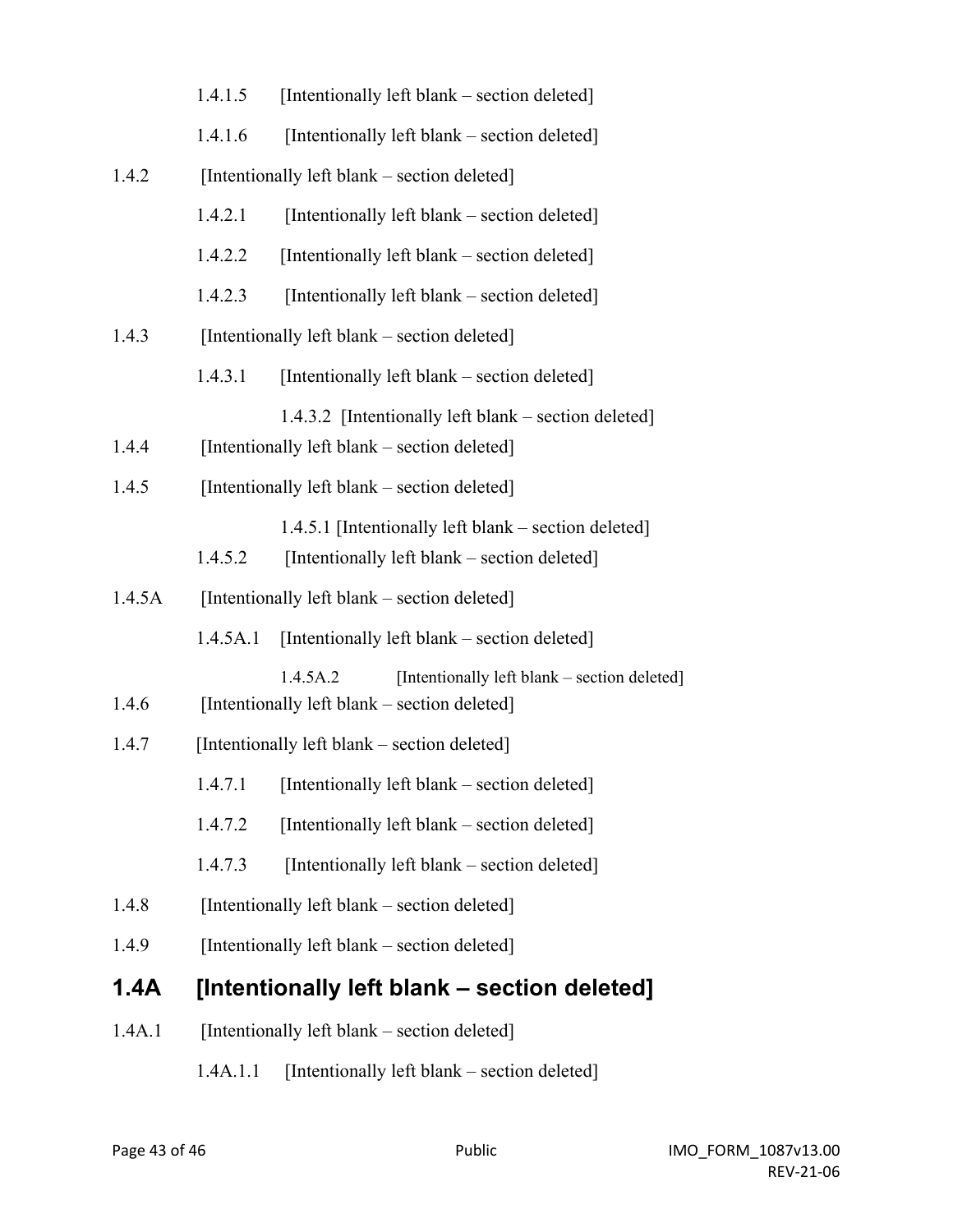| 1.4A.1.2 [Intentionally left blank – section deleted] |  |
|-------------------------------------------------------|--|
|                                                       |  |

- 1.4A.1.3 [Intentionally left blank section deleted]
- 1.4A.2 [Intentionally left blank section deleted]

1.4A.2.1 [Intentionally left blank – section deleted]

1.4A.2.2 [Intentionally left blank – section deleted]

### **1.5 [Intentionally left blank – section deleted]**

- 1.5.1 [Intentionally left blank section deleted]
	- 1.5.1.1 [Intentionally left blank section deleted]
	- 1.5.1.2 [Intentionally left blank section deleted]
- 1.5.2 [Intentionally left blank section deleted]

### **1.6 [Intentionally left blank – section deleted]**

- 1.6.1 [Intentionally left blank section deleted]
	- 1.6.1.1 [Intentionally left blank section deleted]
	- 1.6.1.2 [Intentionally left blank section deleted]
	- 1.6.1.3 [Intentionally left blank section deleted]
- 1.6.2 [Intentionally left blank section deleted]
- 1.6.3 [Intentionally left blank section deleted]
	- 1.6.3.1 [Intentionally left blank section deleted]
		- 1.6.3.2 [Intentionally left blank section deleted]
- 1.6.4 [Intentionally left blank section deleted]
	- $1.6.4.1$  [Intentionally left blank section deleted]
	- 1.6.4.2 [Intentionally left blank section deleted]
- 1.6.5 [Intentionally left blank section deleted]
	- 1.6.5.1 [Intentionally left blank section deleted]
		- 1.6.5.2 [Intentionally left blank section deleted]
- 1.6.6 [Intentionally left blank section deleted]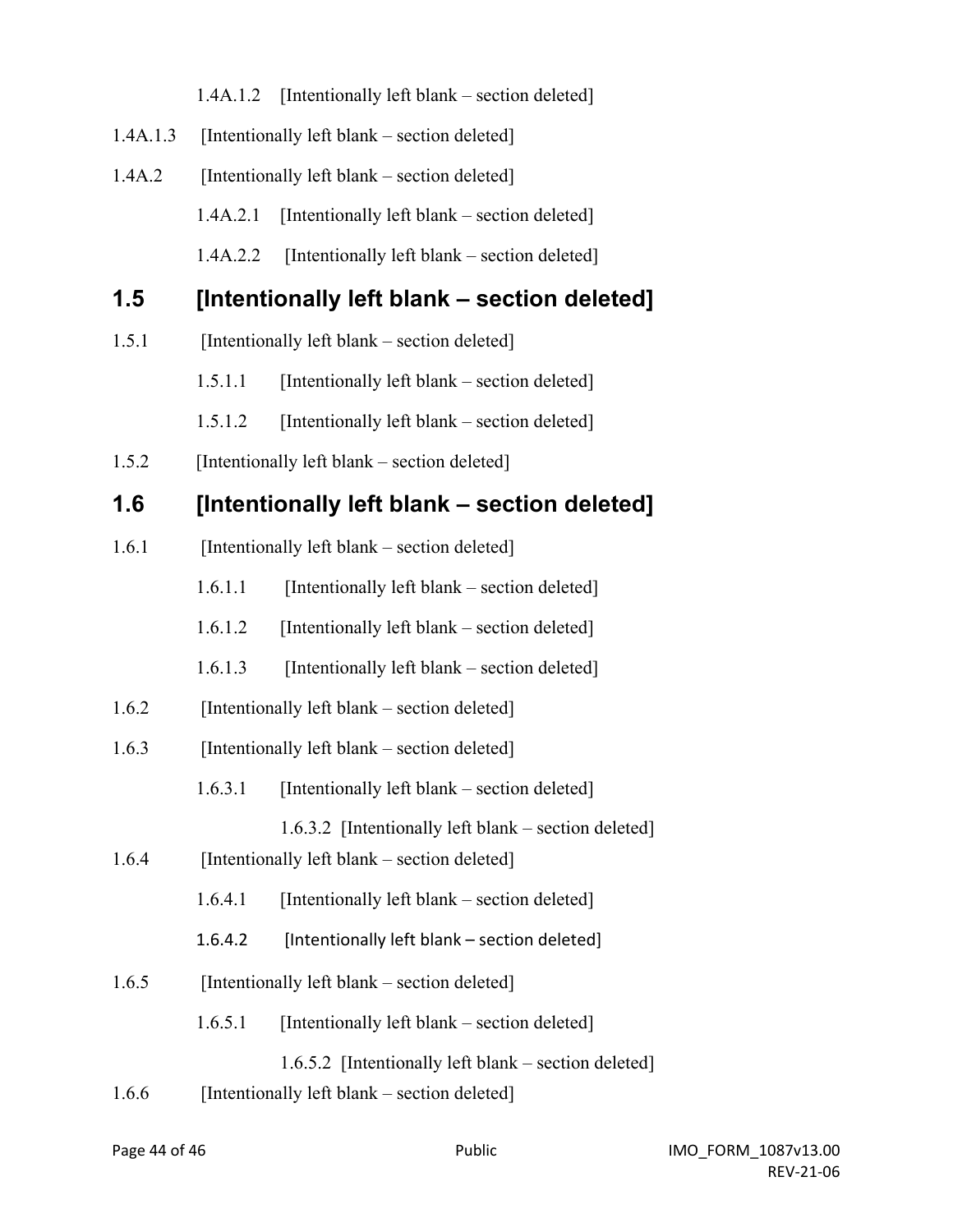|        | 1.6.6.1                                      | [Intentionally left blank – section deleted]                                                         |  |
|--------|----------------------------------------------|------------------------------------------------------------------------------------------------------|--|
|        | 1.6.6.2                                      | [Intentionally left blank - section deleted]                                                         |  |
| 1.6.7  |                                              | [Intentionally left blank – section deleted]                                                         |  |
|        | 1.6.7.1                                      | [Intentionally left blank – section deleted]                                                         |  |
|        | 1.6.7.2                                      | [Intentionally left blank – section deleted]                                                         |  |
|        | 1.6.7.3                                      | [Intentionally left blank – section deleted]                                                         |  |
| 1.6.8  | [Intentionally left blank – section deleted] |                                                                                                      |  |
|        | 1.6.8.1                                      | [Intentionally left blank – section deleted]                                                         |  |
|        | 1.6.8.2                                      | [Intentionally left blank – section deleted]                                                         |  |
|        | 1.6.8.3                                      | [Intentionally left blank – section deleted]                                                         |  |
|        | 1.6.8.4                                      | [Intentionally left blank – section deleted]                                                         |  |
| 1.6.9  |                                              | [Intentionally left blank – section deleted]                                                         |  |
| 1.6.10 |                                              | [Intentionally left blank – section deleted]                                                         |  |
| 1.7    |                                              | [Intentionally left blank - section deleted]                                                         |  |
| 1.7.1  |                                              | [Intentionally left blank – section deleted]                                                         |  |
|        | 1.7.1.1                                      | [Intentionally left blank – section deleted]                                                         |  |
|        | 1.7.1.2                                      | [Intentionally left blank – section deleted]                                                         |  |
| 1.7.2  |                                              | [Intentionally left blank – section deleted]                                                         |  |
|        | 1.7.2.1                                      | [Intentionally left blank – section deleted]                                                         |  |
|        | 1.7.2.3                                      | 1.7.2.2 [Intentionally left blank – section deleted]<br>[Intentionally left blank – section deleted] |  |
|        | 1.7.2.4                                      | [Intentionally left blank]                                                                           |  |
|        | 1.7.2.5                                      | [Intentionally left blank]                                                                           |  |
| 1.7.3  |                                              | [Intentionally left blank]                                                                           |  |
|        | 1.7.3.1                                      | [Intentionally left blank]                                                                           |  |
|        | 1.7.3.2                                      | [Intentionally left blank]                                                                           |  |
|        |                                              |                                                                                                      |  |